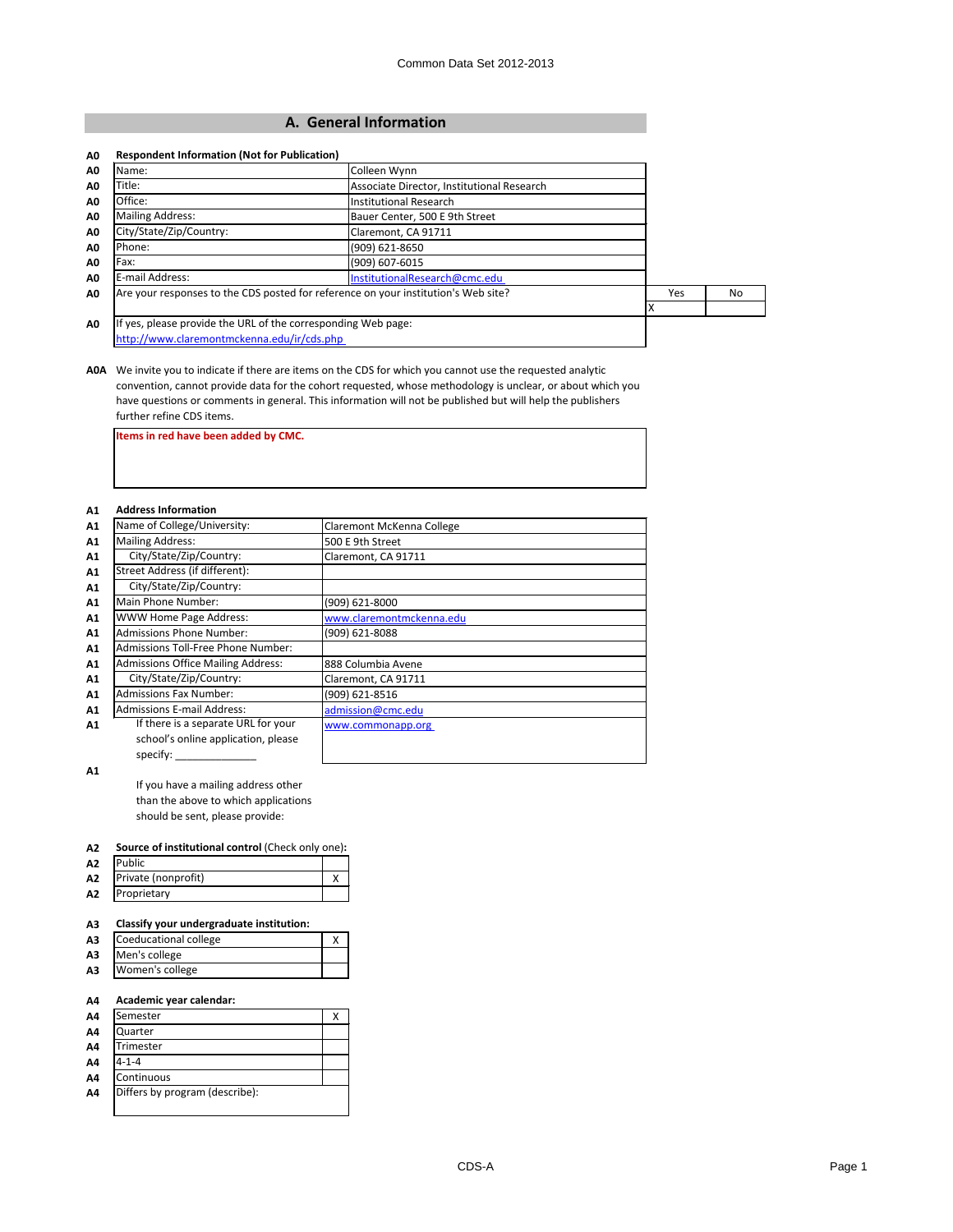| Other (describe):                    |   |
|--------------------------------------|---|
|                                      |   |
|                                      |   |
| Degrees offered by your institution: |   |
| Certificate                          |   |
| Diploma                              |   |
| Associate                            |   |
| Transfer Associate                   |   |
| Terminal Associate                   |   |
| Bachelor's                           | х |
| Postbachelor's certificate           |   |
| Master's                             | x |
| Post-master's certificate            |   |
| Doctoral degree                      |   |
| research/scholarship                 |   |
| Doctoral degree -                    |   |
| professional practice                |   |
| Doctoral degree -- other             |   |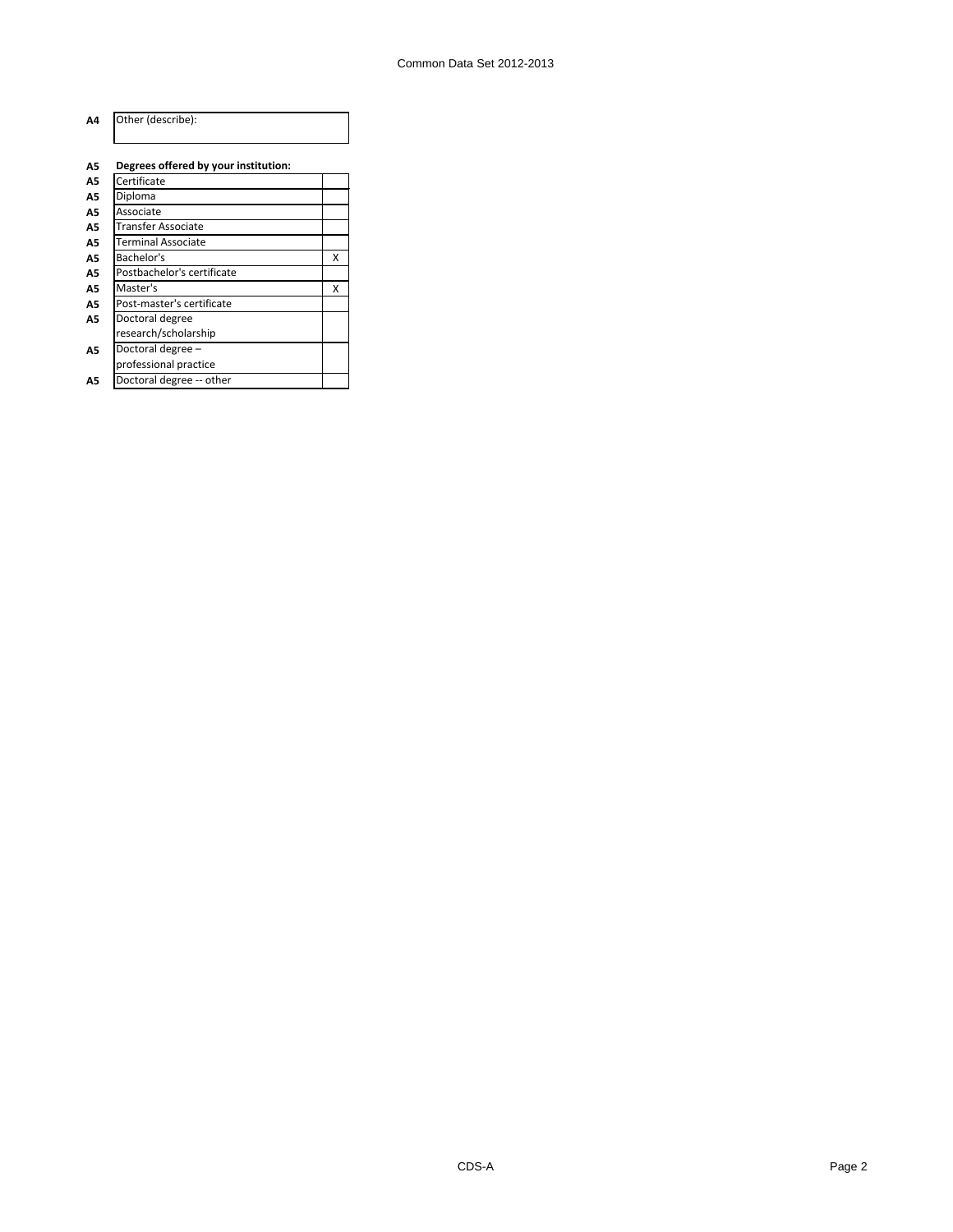# **B. ENROLLMENT AND PERSISTENCE**

**B1**

**Institutional Enrollment - Men and Women Provide numbers of students for each of the following categories as of the institution's official fall reporting date or as of October 15, 2012. Note: Report students formerly designated as "first professional" in the graduate cells.**

| <b>B1</b> |                                        | <b>FULL-TIME</b> |                  | <b>PART-TIME</b> |          | TOTAL (FT + PT) |              | <b>TOTALS</b> |
|-----------|----------------------------------------|------------------|------------------|------------------|----------|-----------------|--------------|---------------|
| <b>B1</b> |                                        | Men              | Women            | Men              | Women    | <b>Men</b>      | <b>Women</b> |               |
| <b>B1</b> | <b>Undergraduates</b>                  |                  |                  |                  |          |                 |              |               |
| <b>B1</b> | Degree-seeking, first-time freshmen    | 155              | 136              | 0                | 0        | 155             | 136          | 291           |
| <b>B1</b> | Other first-year, degree-seeking       | 0                | $\Omega$         | 0                | 0        | O               | 0            | $\mathbf{0}$  |
| <b>B1</b> | All other degree-seeking               | 502              | 457              |                  | 3        | 503             | 460          | 963           |
| <b>B1</b> | Total degree-seeking                   | 657              | 593              | 1                | 3        | 658             | 596          | 1,254         |
| <b>B1</b> | All other undergraduates enrolled in   |                  |                  |                  |          |                 |              |               |
|           | credit courses                         | 3                |                  | 0                | 0        | ٩               |              | 10            |
| <b>B1</b> | Total undergraduates                   | 660              | 600              | 1                | 3        | 661             | 603          | 1,264         |
| <b>B1</b> | Graduate                               |                  |                  |                  |          |                 |              |               |
| <b>B1</b> | Degree-seeking, first-time             | 25               | 6                | 0                | $\Omega$ | 25              | 6            | 31            |
| <b>B1</b> | All other degree-seeking               | $\Omega$         | 0                | 0                | 0        | 0               | $\mathbf{0}$ | $\mathbf 0$   |
| <b>B1</b> | All other graduates enrolled in credit |                  |                  |                  |          |                 |              |               |
|           | courses                                | $\Omega$         | 0                | 0                | $\Omega$ | $\Omega$        | 0            | $\Omega$      |
| <b>B1</b> | Total graduate                         | 25               | $6 \overline{6}$ | $\mathbf{0}$     | 0        | 25              | 6            | 31            |
| <b>B1</b> | Total all undergraduates               |                  |                  |                  |          |                 |              | 1,264         |
| <b>B1</b> | Total all graduate                     |                  |                  |                  |          |                 | 31           |               |
| <b>B1</b> | <b>GRAND TOTAL ALL STUDENTS</b>        |                  |                  |                  |          |                 |              | 1,295         |

**A student is considered undergraduate if they are enrolled in a bachelor's degree program and don't have a degree before entering CMC. If a student is enrolled in courses at the graduate level and already holds a bachelor's degree, s/he is considered a graduate student. A student is considered full-time if s/he is enrolled for 12 or more semester credits (3 CMC course units). If s/he is enrolled in less than 12 semester credits (3 CMC course units), s/he is considered a part-time student.**

**A list of all students is generated from the student information system - degree-seeking, non-degree-seeking, full-time, parttime, graduate and undergraduate, as of the fall census date (not for the full calendar year). The fall census date is the day after the deadline to add courses (generally the 11th day of the semester).** 

**B2**

**Enrollment by Racial/Ethnic Category. Provide numbers of undergraduate students for each of the following categories as of the institution's official fall reporting date or as of October 15, 2012. Include international students only in the category "Nonresident aliens." Complete the "Total Undergraduates" column only if you cannot provide data for the first two columns. Report as your institution reports to IPEDS: persons who are Hispanic should be reported only on the Hispanic line, not under any race, and persons who are non-Hispanic multi-racial should be reported only under "Two or more races."** 

| <b>B2</b> |                                                 | Degree-Seeking<br>First-Time<br><b>First Year</b> | Degree-Seeking<br>Undergraduates<br>(include first-<br>time first-year) | Total<br>Undergraduates<br>(both degree-<br>and non-degree-<br>seeking) | Degree-<br><b>Seeking</b><br>Graduate<br><b>Students</b><br>(Master's) | Total<br><b>Enrollment</b> |
|-----------|-------------------------------------------------|---------------------------------------------------|-------------------------------------------------------------------------|-------------------------------------------------------------------------|------------------------------------------------------------------------|----------------------------|
| <b>B2</b> | Nonresident aliens                              | 47 (16%)                                          | 152 (12%)                                                               | 162                                                                     | 12                                                                     | 174                        |
| <b>B2</b> | <b>Hispanic</b>                                 | 31(11%)                                           | 112 (9%)                                                                | 112                                                                     | 0                                                                      | 112                        |
| <b>B2</b> | Black or African American, non-Hispanic         | 12 (4%)                                           | 38 (3%)                                                                 | 38                                                                      | 0                                                                      | 38                         |
| <b>B2</b> | White, non-Hispanic                             | 130 (45%)                                         | 565 (45%)                                                               | 565                                                                     | 13                                                                     | 578                        |
| <b>B2</b> | American Indian or Alaska Native, non-Hispanic  | 0                                                 | 1(0%)                                                                   |                                                                         | 0                                                                      |                            |
| <b>B2</b> | Asian, non-Hispanic                             | 36 (12%)                                          | 143 (11%)                                                               | 143                                                                     | 4                                                                      | 147                        |
| <b>B2</b> | Native Hawaiian or other Pacific Islander, non- |                                                   |                                                                         |                                                                         |                                                                        |                            |
|           | <b>Hispanic</b>                                 | 1(0%)                                             | 2(0%)                                                                   |                                                                         | 0                                                                      | $\mathbf{2}$               |
| <b>B2</b> | Two or more races, non-Hispanic                 | 21 (7%)                                           | 81 (6%)                                                                 | 81                                                                      |                                                                        | 82                         |
| <b>B2</b> | Race and/or ethnicity unknown                   | 13 (4%)                                           | 160 (13%)                                                               | 160                                                                     |                                                                        | 161                        |
| <b>B2</b> | <b>TOTAL</b>                                    | 291                                               | 1,254                                                                   | 1,264                                                                   | 31                                                                     | 1,295                      |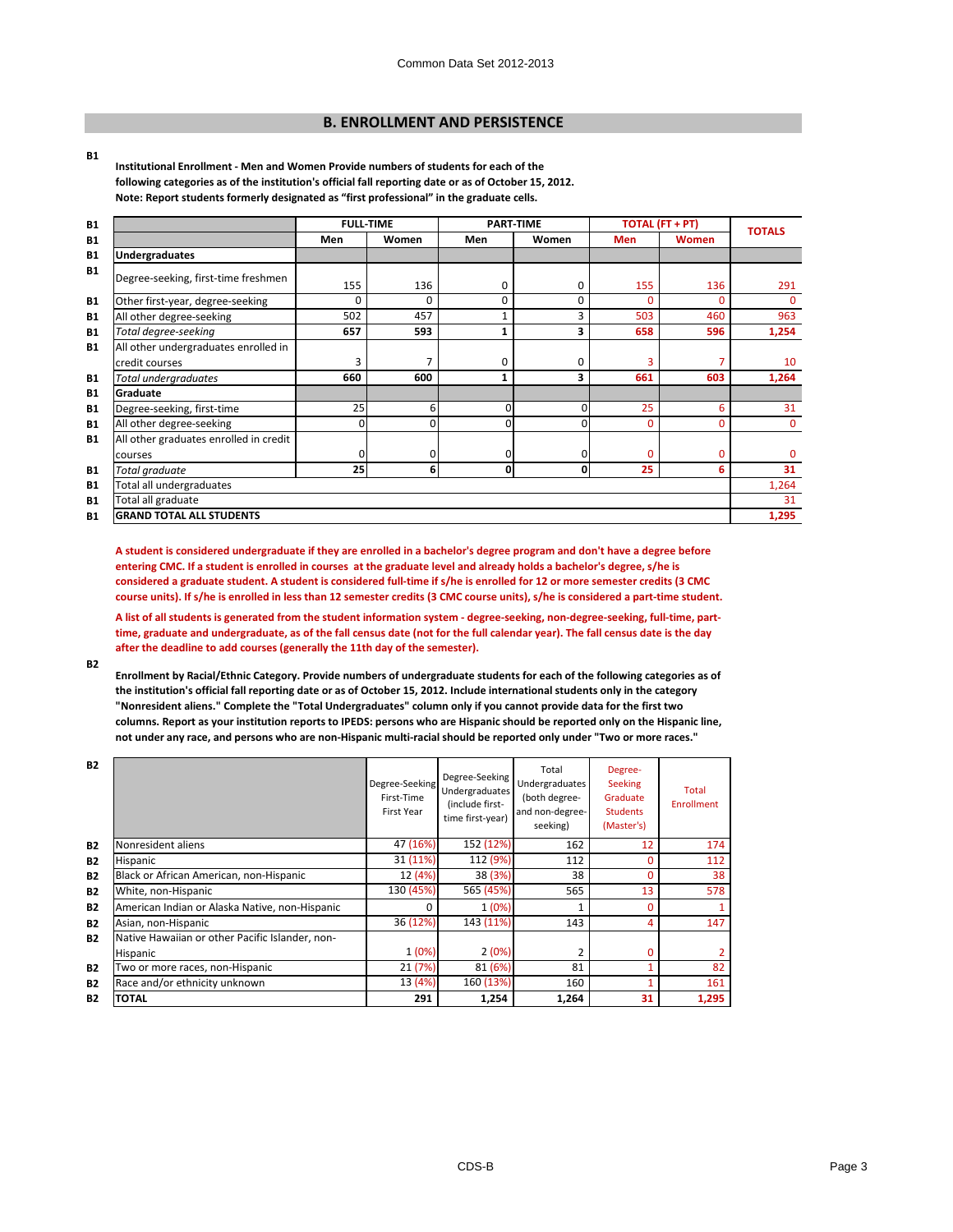#### Common Data Set 2012-2013

**A list of students is generated from the student information system and includes all students (including degree-seeking, nondegree-seeking, full-time, part-time, graduate and undergraduate) as of the fall census date (not for the full calendar year). The fall census date is the day after the deadline to add courses (generally the 11th day of the semester). Disaggregation of undergraduate enrollment is based on self-identified race and ethnicity data according to federal IPEDS categories and is collected from the Common Application. The report categorizes this data by first-time, first-year and degree-seeking undergraduate students. Non-degree seeking students are also included in the "total undergraduates" column, per the instructions.**

#### **Persistence**

**B3 Number of degrees awarded from July 1, 2011 to June 30, 2012**

| B3 | Certificate/diploma             |     |  |
|----|---------------------------------|-----|--|
| B3 | Associate degrees               |     |  |
| B3 | Bachelor's degrees              | 317 |  |
| B3 | Postbachelor's certificates     |     |  |
| B3 | Master's degrees                | 24  |  |
| B3 | Post-Master's certificates      |     |  |
| B3 | Doctoral degrees -              |     |  |
|    | research/scholarship            |     |  |
| B3 | Doctoral degrees - professional |     |  |
|    | practice                        |     |  |
| B3 | Doctoral degrees - other        |     |  |

**Students who earned a bachelor's or master's degree after July 1st of a given year (say 2011) and prior to June 30th of the following year (2012 in this example), are considered members of the 2012 Commencement Cohort. A report on the degrees earned in September, December and May (using a cut-off date of July 1st) is run from the student database. For dual degree programs offered with another institution, CMC grants the degree upon receipt of the official transcript from the other institution.** 

#### **Graduation Rates**

The items in this section correspond to data elements collected by the IPEDS Web-based Data Collection System's Graduation Rate Survey (GRS). For complete instructions and definitions of data elements, see the IPEDS GRS instructions and glossary on the 2012 Web-based survey.

#### **For Bachelor's or Equivalent Programs**

Please provide data for the Fall 2006 cohort if available. If Fall 2006 cohort data are not available, provide data for the Fall 2005 cohort.

#### *Fall 2006 Cohort*

Report for the cohort of full-time first-time bachelor's (or equivalent) degree-seeking undergraduate students who entered in Fall 2006. Include in the cohort those who entered your institution during the summer term preceding Fall 2006.

| <b>B4</b>  | Initial 2006 cohort of first-time, full-time bachelor's (or equivalent) degree-seeking |          |
|------------|----------------------------------------------------------------------------------------|----------|
|            | undergraduate students; total all students:                                            | 294      |
| <b>B5</b>  | Of the initial 2006 cohort, how many did not persist and did not graduate for the      |          |
|            | following reasons: death, permanent disability, service in the armed forces, foreign   |          |
|            | aid service of the federal government, or official church missions; total allowable    |          |
|            | exclusions:                                                                            | $\Omega$ |
| <b>B6</b>  | Final 2006 cohort, after adjusting for allowable exclusions: (subtract question B5     |          |
|            | from question B4)                                                                      | 294      |
| <b>B7</b>  | Of the initial 2006 cohort, how many completed the program in four years or less       |          |
|            | (by August 31, 2010):                                                                  | 255      |
| <b>B8</b>  | Of the initial 2006 cohort, how many completed the program in more than four           |          |
|            | years but in five years or less (after August 31, 2010 and by August 31, 2011):        |          |
|            |                                                                                        | 13       |
| <b>B9</b>  | Of the initial 2006 cohort, how many completed the program in more than five           |          |
|            | years but in six years or less (after August 31, 2011 and by August 31, 2012):         | 3        |
| <b>B10</b> | Total graduating within six years (sum of questions B7, B8, and B9):                   | 271      |
| <b>B11</b> | Six-year graduation rate for 2006 cohort (question B10 divided by question B6):        |          |
|            |                                                                                        | 92%      |
|            |                                                                                        |          |

**Using information from the student database, all first-time, full-time undergraduate students who entered CMC in the fall 2006 semester are captured. The graduation rates are calculated based on the students from the fall 2006 cohort who had graduated by June 30th of the year noted.**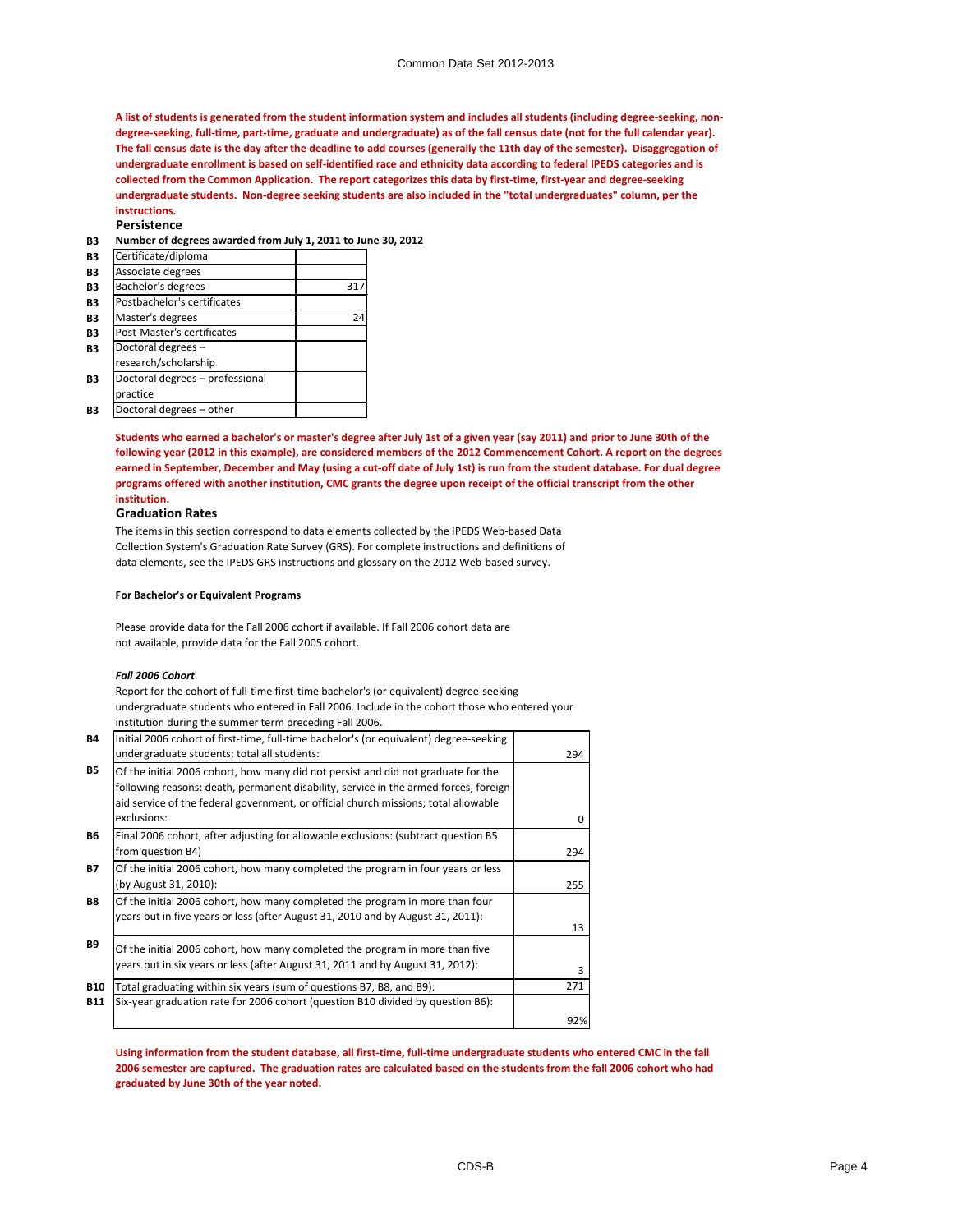Report for the cohort of full-time first-time bachelor's (or equivalent) degree-seeking undergraduate students who entered in Fall 2005. Include in the cohort those who entered your institution during the summer term preceding Fall 2005.

| <b>B4</b>  | Initial 2005 cohort of first-time, full-time bachelor's (or equivalent) degree-seeking<br>undergraduate students; total all students:                                                                                                                                           | 272          |
|------------|---------------------------------------------------------------------------------------------------------------------------------------------------------------------------------------------------------------------------------------------------------------------------------|--------------|
| <b>B5</b>  | Of the initial 2005 cohort, how many did not persist and did not graduate for the<br>following reasons: death, permanent disability, service in the armed forces, foreign<br>aid service of the federal government, or official church missions; total allowable<br>exclusions: | $\mathbf{1}$ |
| <b>B6</b>  | Final 2005 cohort, after adjusting for allowable exclusions: (subtract question B5<br>from question B4)                                                                                                                                                                         | 271          |
| <b>B7</b>  | Of the initial 2005 cohort, how many completed the program in four years or less<br>(by August 31, 2009):                                                                                                                                                                       | 230          |
| <b>B8</b>  | Of the initial 2005 cohort, how many completed the program in more than four<br>years but in five years or less (after August 31, 2009 and by August 31, 2010):                                                                                                                 | 15           |
| <b>B9</b>  | Of the initial 2005 cohort, how many completed the program in more than five<br>years but in six years or less (after August 31, 2010 and by August 31, 2011):                                                                                                                  | 2            |
| <b>B10</b> | Total graduating within six years (sum of questions B7, B8, and B9):                                                                                                                                                                                                            | 247          |
| <b>B11</b> | Six-year graduation rate for 2005 cohort (question B10 divided by question B6):                                                                                                                                                                                                 | 91%          |

**Using information from the student database, all first-time, full-time undergraduate students who entered CMC in the fall 2005 semester are captured. The graduation rates are calculated based on the students from the fall 2005 cohort who had graduated by June 30th of the year noted.**

#### **For Two-Year Institutions**

Please provide data for the 2009 cohort if available. If 2009 cohort data are not available, provide data for the 2008 cohort.

## *2009 Cohort*

| <b>B13</b><br>Of the initial 2009 cohort, how many did not persist and did not graduate for the<br>following reasons: death, permanent disability, service in the armed forces, foreign<br>aid service of the federal government, or official church missions; total allowable<br>exclusions:<br>Final 2009 cohort, after adjusting for allowable exclusions (Subtract question B13)<br><b>B14</b><br>from question B12):<br>Completers of programs of less than two years duration (total):<br><b>B15</b><br>Completers of programs of less than two years within 150 percent of normal time:<br><b>B16</b><br>Completers of programs of at least two but less than four years (total):<br><b>B17</b><br><b>B18</b><br>Completers of programs of at least two but less than four-years within 150 percent<br>of normal time: | <b>B12</b> | Initial 2009 cohort, total of first-time, full-time degree/certificate-seeking students: |   |
|-------------------------------------------------------------------------------------------------------------------------------------------------------------------------------------------------------------------------------------------------------------------------------------------------------------------------------------------------------------------------------------------------------------------------------------------------------------------------------------------------------------------------------------------------------------------------------------------------------------------------------------------------------------------------------------------------------------------------------------------------------------------------------------------------------------------------------|------------|------------------------------------------------------------------------------------------|---|
|                                                                                                                                                                                                                                                                                                                                                                                                                                                                                                                                                                                                                                                                                                                                                                                                                               |            |                                                                                          |   |
|                                                                                                                                                                                                                                                                                                                                                                                                                                                                                                                                                                                                                                                                                                                                                                                                                               |            |                                                                                          | 0 |
|                                                                                                                                                                                                                                                                                                                                                                                                                                                                                                                                                                                                                                                                                                                                                                                                                               |            |                                                                                          |   |
|                                                                                                                                                                                                                                                                                                                                                                                                                                                                                                                                                                                                                                                                                                                                                                                                                               |            |                                                                                          |   |
|                                                                                                                                                                                                                                                                                                                                                                                                                                                                                                                                                                                                                                                                                                                                                                                                                               |            |                                                                                          |   |
|                                                                                                                                                                                                                                                                                                                                                                                                                                                                                                                                                                                                                                                                                                                                                                                                                               |            |                                                                                          |   |
| Total transfers-out (within three years) to other institutions:<br><b>B19</b>                                                                                                                                                                                                                                                                                                                                                                                                                                                                                                                                                                                                                                                                                                                                                 |            |                                                                                          |   |
| <b>B20</b><br>Total transfers to two-year institutions:                                                                                                                                                                                                                                                                                                                                                                                                                                                                                                                                                                                                                                                                                                                                                                       |            |                                                                                          |   |
| <b>B21</b><br>Total transfers to four-year institutions:                                                                                                                                                                                                                                                                                                                                                                                                                                                                                                                                                                                                                                                                                                                                                                      |            |                                                                                          |   |

#### *2008 Cohort*

| <b>B12</b> | Initial 2008 cohort, total of first-time, full-time degree/certificate-seeking students: |          |
|------------|------------------------------------------------------------------------------------------|----------|
| <b>B13</b> | Of the initial 2008 cohort, how many did not persist and did not graduate for the        |          |
|            | following reasons: death, permanent disability, service in the armed forces, foreign     |          |
|            | aid service of the federal government, or official church missions; total allowable      |          |
|            | exclusions:                                                                              |          |
| <b>B14</b> | Final 2008 cohort, after adjusting for allowable exclusions (Subtract question B13)      |          |
|            | from question B12):                                                                      | $\Omega$ |
| <b>B15</b> | Completers of programs of less than two years duration (total):                          |          |
| <b>B16</b> | Completers of programs of less than two years within 150 percent of normal time:         |          |
| <b>B17</b> | Completers of programs of at least two but less than four years (total):                 |          |
|            |                                                                                          |          |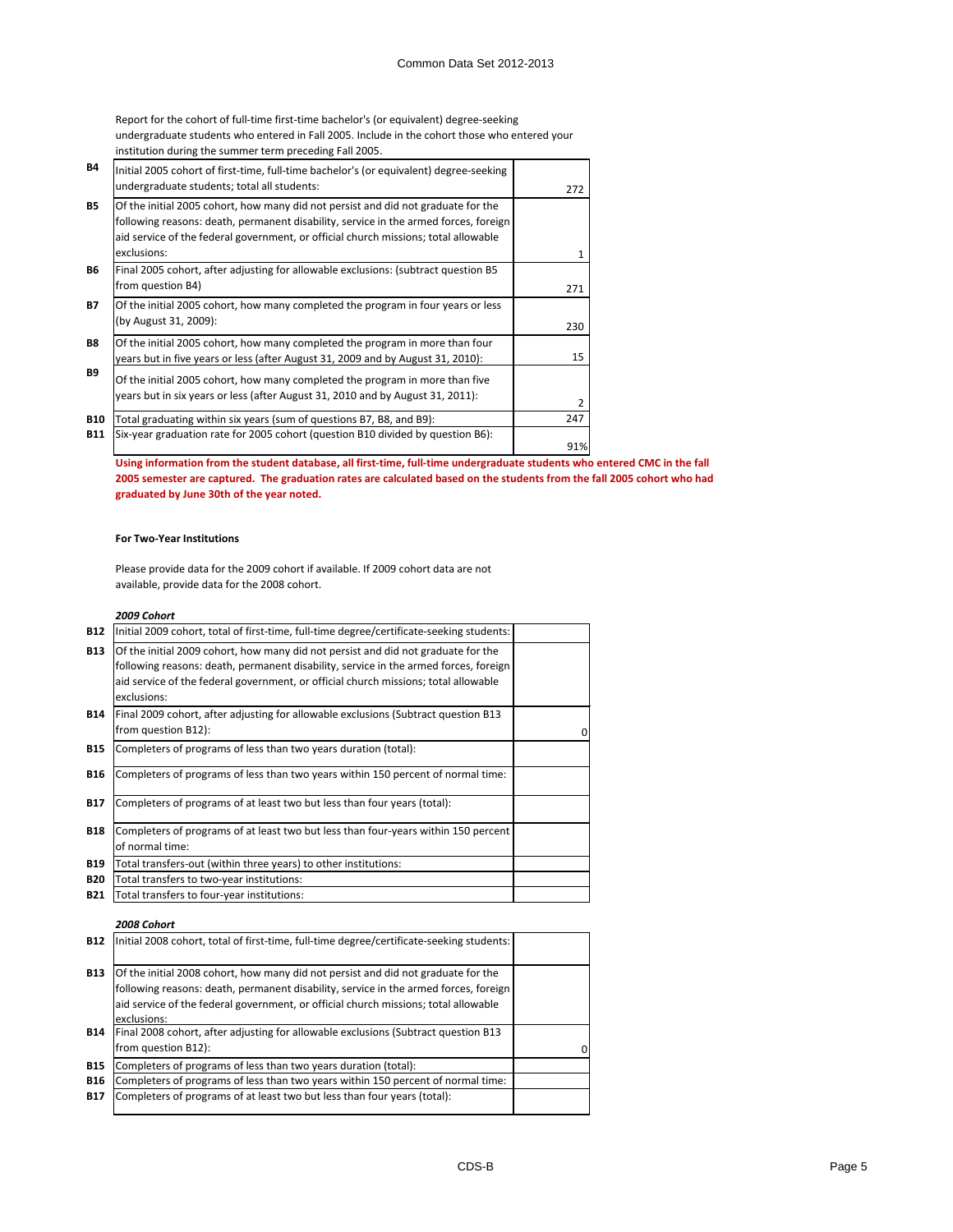| <b>B18</b> Completers of programs of at least two but less than four-years within 150 percent |  |
|-----------------------------------------------------------------------------------------------|--|
| of normal time:                                                                               |  |
| <b>B19</b> Total transfers-out (within three years) to other institutions:                    |  |
| <b>B20</b>   Total transfers to two-year institutions:                                        |  |
| <b>B21</b> Total transfers to four-year institutions:                                         |  |

#### **Not applicable (CMC is a 4 year institution).**

#### **Retention Rates**

Report for the cohort of all full-time, first-time bachelor's (or equivalent) degree-seeking undergraduate students who entered in Fall 2011 (or the preceding summer term). The initial cohort may be adjusted for students who departed for the following reasons: death, permanent disability, service in the armed forces, foreign aid service of the federal government or official church missions. No other adjustments to the initial cohort should be made.

**B22** For the cohort of all full-time bachelor's (or equivalent) degree-seeking undergraduate students who entered your institution as freshmen in Fall 2011 (or the preceding summer term), what percentage was enrolled at your institution as of the date your institution calculates its official enrollment in Fall 2012?

95% 291/305

**The first-time, full-time cohort (undergraduate students) is established on the census date for the fall semester and the retention rate is calculated by comparing the number of students from that cohort who are enrolled as of the census date for the following semester. The census date is the day after the deadline to add courses (generally the 11th day of the semester).**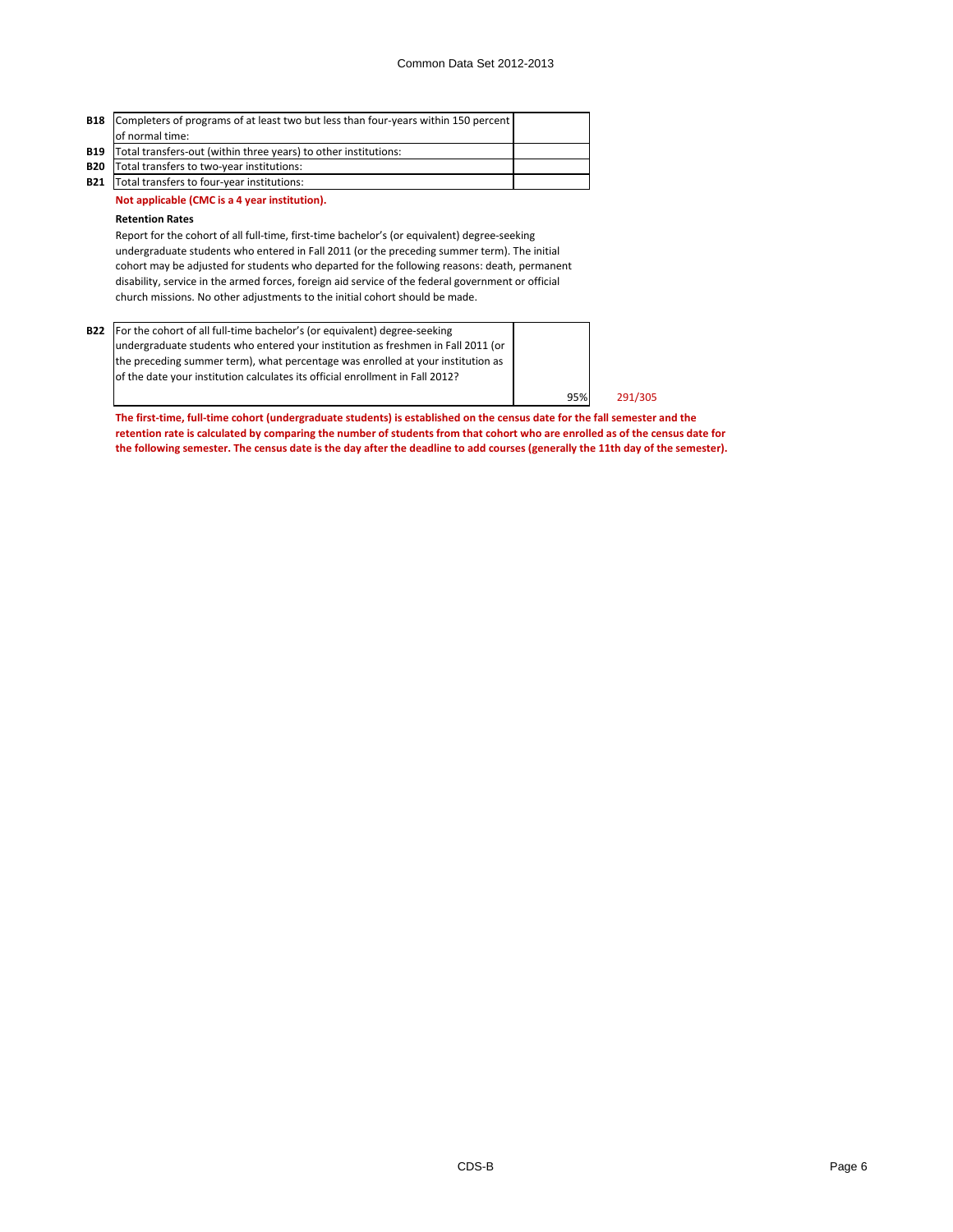# **C. FIRST-TIME, FIRST-YEAR (FRESHMAN) ADMISSION**

#### **Applications**

**C1 First-time, first-year, (freshmen) students: Provide the number of degree-seeking, first-time, first-year students who applied, were admitted, and enrolled (full- or part-time) in Fall 2012. Include early decision, early action, and students who began studies during summer in this cohort. Applicants should include only those students who fulfilled the requirements for consideration for admission (i.e., who completed actionable applications) and who have been notified of one of the following actions: admission, nonadmission, placement on waiting list, or application withdrawn (by applicant or institution). Admitted applicants should include wait-listed students who were subsequently offered admission.**

| C1             | Total first-time, first-year (freshman) men who applied               | 2,394      |                         |
|----------------|-----------------------------------------------------------------------|------------|-------------------------|
| C1             | Total first-time, first-year (freshman) women who applied             | 2,664      |                         |
|                |                                                                       |            | Total Applied = $5.058$ |
| C <sub>1</sub> | Total first-time, first-year (freshman) men who were admitted         | 352        |                         |
| C <sub>1</sub> | Total first-time, first-year (freshman) women who were admitted       | 336        |                         |
|                |                                                                       |            | Total Admitted = 688    |
| C <sub>1</sub> | Total full-time, first-time, first-year (freshman) men who enrolled   | <b>155</b> |                         |
| C <sub>1</sub> | Total part-time, first-time, first-year (freshman) men who enrolled   |            |                         |
|                |                                                                       |            |                         |
| C <sub>1</sub> | Total full-time, first-time, first-year (freshman) women who enrolled | 136        |                         |
| C <sub>1</sub> | Total part-time, first-time, first-year (freshman) women who enrolled |            |                         |
|                |                                                                       |            |                         |

Total Enrolled = 291

**An application is counted only if it is complete (the applicant has fulfilled all of CMC's requirements needed to be considered for admission (the Common Application, CMC supplement, and payment or waiving of the application fee) and if the applicant has been notified of one of the following actions: admission, nonadmission, placement on the waiting list, or application withdrawn (by applicant or institution). A first-time, first-year (freshman) student is a student attending CMC for the first time at the undergraduate level , including students who entered with advanced standing (college credit earned before graduation from high school). A full-time student is one who is enrolled for 12 or more semester credits and a parttime student is one who is enrolled in less than 12 semester credits. If a student defers his/her application, they are counted as an applicant and as admitted in the initial year as well as the subsequent year their application is considered. Gender is self-identified and is gathered from the Common Application completed by the student.**

**All applications are entered into the database and assigned a code as to whether the student is admitted, denied, wait-listed or withdrawn. A report is run and the total number of applications, admitted students and enrolled students are derived. Gender is self-reported by the students and is also captured in the database.**

## **C2 Freshman wait-listed students (students who met admission requirements but whose final admission was contingent on space availability)**

|                |                                                                     | Yes             | No |
|----------------|---------------------------------------------------------------------|-----------------|----|
| C <sub>2</sub> | Do you have a policy of placing students on a waiting list?         |                 |    |
| C <sub>2</sub> | If yes, please answer the questions below for Fall 2012 admissions: |                 |    |
| C <sub>2</sub> | Number of qualified applicants offered a placed on waiting list     | 549             |    |
| C <sub>2</sub> | Number accepting a place on the waiting list                        | 238             |    |
| C <sub>2</sub> | Number of wait-listed students admitted                             | 54 <sub>1</sub> |    |
| C <sub>2</sub> | Is your waiting list ranked?                                        | No              |    |

**C2** If yes, do you release that information to students?

**C2** Do you release that information to school counselors?

**A student is considered on the wait-list if s/he has met the admission requirements but will only be offered a place in the class if space becomes available.** 

**A report is run and the total number of applications, admitted students and enrolled students are derived.** 

#### **Admission Requirements**

| C3 | High school completion requirement                      |  |
|----|---------------------------------------------------------|--|
| C3 | High school diploma is required and GED is accepted     |  |
| C3 | High school diploma is required and GED is not accepted |  |
| C3 | High school diploma or equivalent is not required       |  |

**C4 Does your institution require or recommend a general college-preparatory program for degree-seeking students?**

| C <sub>4</sub> | Reguire                       |  |
|----------------|-------------------------------|--|
| C <sub>4</sub> | Recommend                     |  |
| C <sub>4</sub> | Neither require nor recommend |  |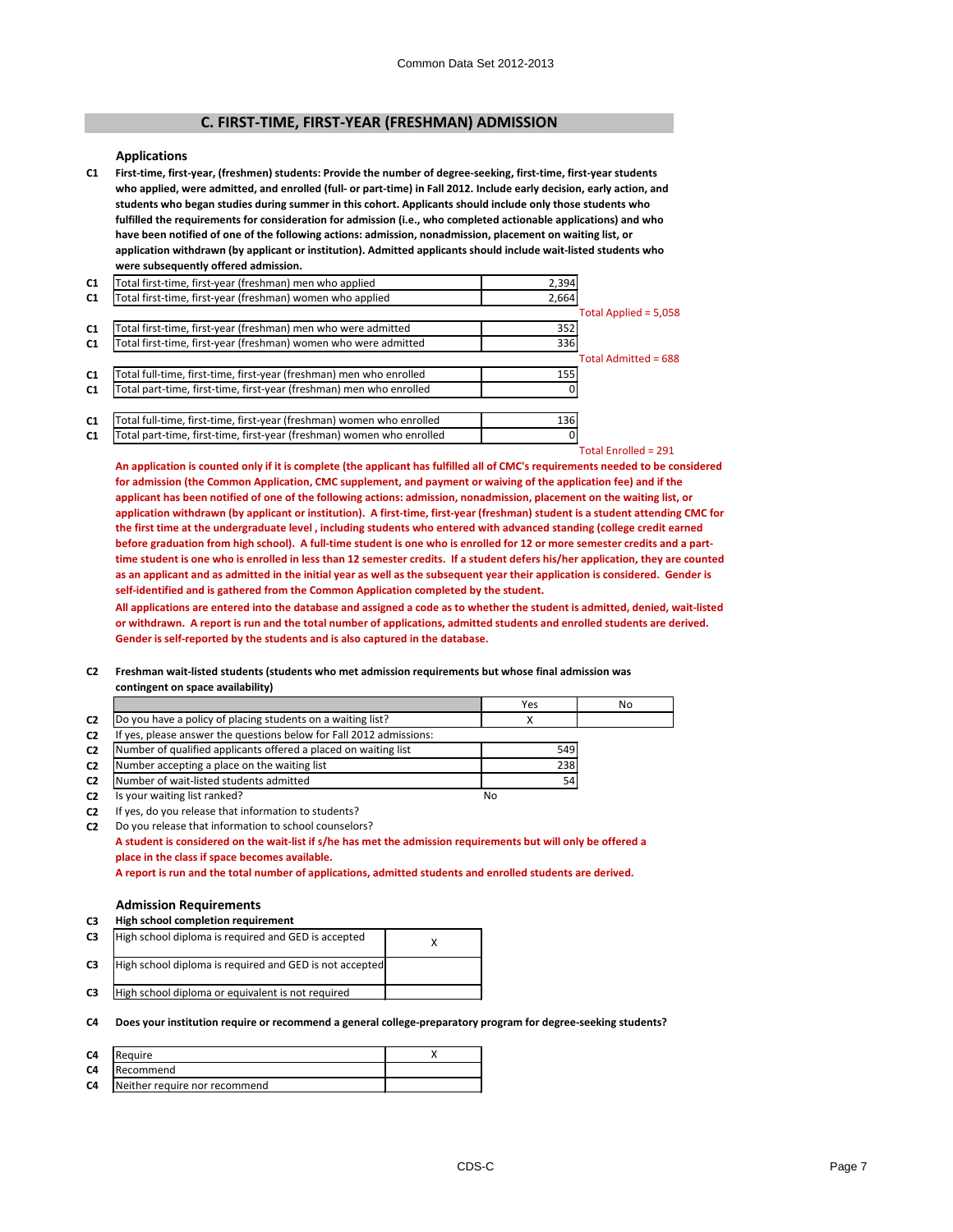**C5 Distribution of high school units required and/or recommended.** Specify the distribution of academic high school course units required and/or recommended of all or most degree-seeking students using Carnegie units (one unit equals one year of study or its equivalent). If you use a different system for calculating units, please convert.

| C <sub>5</sub> |                                     | <b>Units</b> | <b>Units</b> |
|----------------|-------------------------------------|--------------|--------------|
|                |                                     | Required     | Recommended  |
| C <sub>5</sub> | Total academic units                | 14           | 16           |
| C <sub>5</sub> | English                             | 4            | 4            |
| C <sub>5</sub> | <b>Mathematics</b>                  | 3            | 4            |
| C <sub>5</sub> | Science                             | 2            | 3            |
| C <sub>5</sub> | Of these, units that must be<br>lab | 2            | 3            |
| C <sub>5</sub> | Foreign language                    | 3            | 3            |
| C <sub>5</sub> | Social studies                      | 1            | 1            |
| C <sub>5</sub> | History                             | 1            | 1            |
| C <sub>5</sub> | Academic electives                  | 0            | 0            |
| C <sub>5</sub> | Computer Science                    |              |              |
| C <sub>5</sub> | <b>Visual/Performing Arts</b>       |              |              |
| C <sub>5</sub> | Other (specify)                     |              |              |

**Admission Office requirements.**

#### **Basis for Selection**

**C6** Do you have an open admission policy, under which virtually all secondary school graduates or students with GED equivalency diplomas are admitted without regard to academic record, test scores, or other qualifications? If so, check which applies:

| C <sub>6</sub> | Open admission policy as described above for all students         |  |
|----------------|-------------------------------------------------------------------|--|
| C <sub>6</sub> | Open admission policy as described above for most students, but-- |  |
| C6             | selective admission for out-of-state students                     |  |
| C <sub>6</sub> | selective admission to some programs                              |  |
| C <sub>6</sub> | other (explain)                                                   |  |
|                |                                                                   |  |

**C7 Relative importance of each of the following academic and nonacademic factors in first-time, first-year, degreeseeking (freshman) admission decisions.**

| C7             |                                   | <b>Very Important</b> | Important | <b>Considered</b> | <b>Not Considered</b> |
|----------------|-----------------------------------|-----------------------|-----------|-------------------|-----------------------|
| C <sub>7</sub> | <b>Academic</b>                   |                       |           |                   |                       |
| C <sub>7</sub> | Rigor of secondary school record  | X                     |           |                   |                       |
| C <sub>7</sub> | Class rank                        | X                     |           |                   |                       |
| C <sub>7</sub> | Academic GPA                      | X                     |           |                   |                       |
| C <sub>7</sub> | Standardized test scores          | X                     |           |                   |                       |
| C <sub>7</sub> | <b>Application Essay</b>          |                       | Χ         |                   |                       |
| C <sub>7</sub> | Recommendation(s)                 | Χ                     |           |                   |                       |
| C <sub>7</sub> | Nonacademic                       |                       |           |                   |                       |
| C <sub>7</sub> | Interview                         |                       |           | X                 |                       |
| C <sub>7</sub> | <b>Extracurricular activities</b> | X                     |           |                   |                       |
| C <sub>7</sub> | Talent/ability                    |                       | X         |                   |                       |
| C <sub>7</sub> | Character/personal qualities      | X                     |           |                   |                       |
| C <sub>7</sub> | First generation                  |                       |           | X                 |                       |
| C <sub>7</sub> | Alumni/ae relation                |                       |           | X                 |                       |
| C <sub>7</sub> | Geographical residence            |                       |           | X                 |                       |
| C <sub>7</sub> | State residency                   |                       |           |                   | X                     |
| C7             | Religious affiliation/commitment  |                       |           |                   | X                     |
| C <sub>7</sub> | Racial/ethnic status              |                       |           | X                 |                       |
| C <sub>7</sub> | Volunteer work                    |                       |           | X                 |                       |
| C7             | Work experience                   |                       |           | X                 |                       |
| C <sub>7</sub> | Level of applicant's interest     |                       |           |                   | X                     |

# **SAT and ACT Policies**

**C8 Entrance exams** 

|                                                                                      | Yes | No |
|--------------------------------------------------------------------------------------|-----|----|
| <b>C8A</b> Does your institution make use of SAT, ACT, or SAT Subject Test scores in |     |    |
| admission decisions for first-time, first-year, degree-seeking applicants?           |     |    |
|                                                                                      |     |    |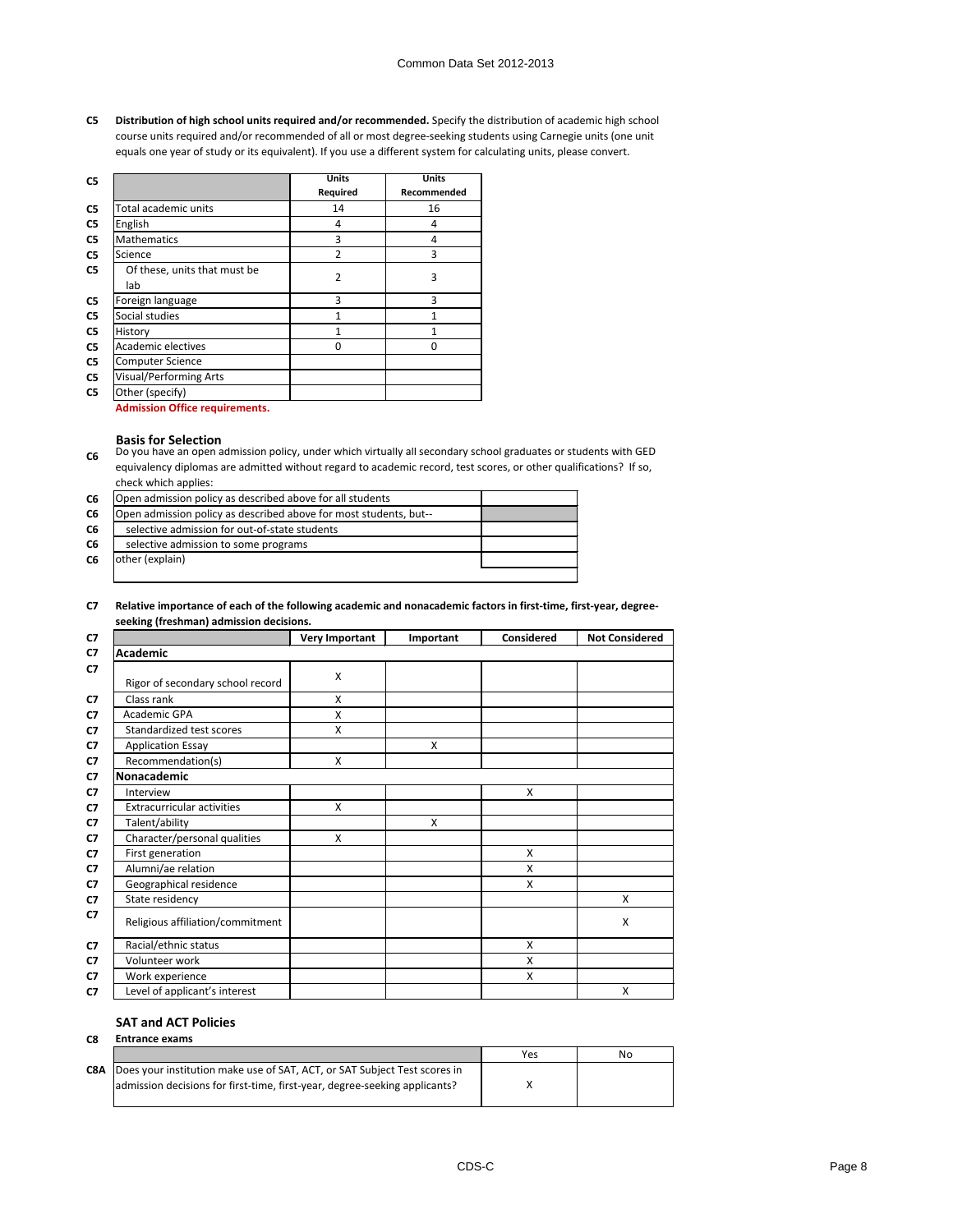| C8A                                                  | If yes, place check marks in the appropriate boxes below to reflect your institution's policies for use in admission for                                                                                                                                                                                                                                                                                                                                                                                                                                                                      |         |           |                       |                              |          |
|------------------------------------------------------|-----------------------------------------------------------------------------------------------------------------------------------------------------------------------------------------------------------------------------------------------------------------------------------------------------------------------------------------------------------------------------------------------------------------------------------------------------------------------------------------------------------------------------------------------------------------------------------------------|---------|-----------|-----------------------|------------------------------|----------|
|                                                      | Fall 2014.                                                                                                                                                                                                                                                                                                                                                                                                                                                                                                                                                                                    |         |           |                       |                              |          |
| C8A                                                  |                                                                                                                                                                                                                                                                                                                                                                                                                                                                                                                                                                                               |         |           | <b>ADMISSION</b>      |                              |          |
| C8A                                                  |                                                                                                                                                                                                                                                                                                                                                                                                                                                                                                                                                                                               | Require | Recommend | Require for Some      | <b>Consider if Submitted</b> | Not Used |
| C8A                                                  | <b>SAT or ACT</b>                                                                                                                                                                                                                                                                                                                                                                                                                                                                                                                                                                             | X       |           |                       |                              |          |
| C8A                                                  | <b>ACT only</b>                                                                                                                                                                                                                                                                                                                                                                                                                                                                                                                                                                               |         |           |                       |                              |          |
| C8A                                                  | SAT only                                                                                                                                                                                                                                                                                                                                                                                                                                                                                                                                                                                      |         |           |                       |                              |          |
| C8A                                                  | SAT and SAT Subject Tests or ACT                                                                                                                                                                                                                                                                                                                                                                                                                                                                                                                                                              |         |           |                       |                              |          |
| C8A                                                  | <b>SAT Subject Tests only</b>                                                                                                                                                                                                                                                                                                                                                                                                                                                                                                                                                                 |         |           | $\pmb{\times}$        |                              |          |
| C8B<br>C8B<br>C8B<br>C8C<br>C8C<br>C8C<br>C8C<br>C8C | If your institution will make use of the ACT in admission decisions for first-time, first-year, degree-seeking applicants for Fall<br>2014, please indicate which ONE of the following applies: (regardless of whether the writing score will be used in the admissions<br>process):<br><b>C8B</b> ACT with Writing Component required<br>ACT with Writing component recommended<br>ACT with or without Writing component accepted<br>Please indicate how your institution will use the SAT or ACT writing component; check all that apply:<br>For admission<br>For placement<br>For advising |         |           | X<br><b>SAT essay</b> | <b>ACT</b> essay             |          |
| C8C                                                  | In place of an application essay                                                                                                                                                                                                                                                                                                                                                                                                                                                                                                                                                              |         |           |                       |                              |          |
| C8C                                                  | As a validity check on the                                                                                                                                                                                                                                                                                                                                                                                                                                                                                                                                                                    |         |           | X                     |                              |          |
|                                                      | application essay                                                                                                                                                                                                                                                                                                                                                                                                                                                                                                                                                                             |         |           |                       |                              |          |
| C8C                                                  | No college policy as of now                                                                                                                                                                                                                                                                                                                                                                                                                                                                                                                                                                   |         |           |                       | X                            |          |
| C8C                                                  | Not using essay component                                                                                                                                                                                                                                                                                                                                                                                                                                                                                                                                                                     |         |           |                       |                              |          |
| C8D<br>C8D<br>C8E<br>C8E                             | In addition, does your institution use applicants' test scores for academic advising?<br>Latest date by which SAT or ACT scores must be received for fall-term<br>admission<br>Latest date by which SAT Subject Test scores must be received for fall-term                                                                                                                                                                                                                                                                                                                                    | Yes     | No<br>X   |                       |                              |          |
|                                                      | admission                                                                                                                                                                                                                                                                                                                                                                                                                                                                                                                                                                                     |         |           |                       |                              |          |
| C8F                                                  | If necessary, use this space to clarify your test policies (e.g., if tests are recommended for some students, or if tests<br>are not required of some students):                                                                                                                                                                                                                                                                                                                                                                                                                              |         |           |                       |                              |          |
| C8F                                                  | TOEFL or IELTS scores are required of students for whom English is not their first language and the primary language<br>of instruction in high school was not English. CMC uses either the highest superscored ACT or the highest<br>superscored SAT when making admission decisions. Reported figures are based on IPEDS Institutional<br>Characteristics survey methodology.                                                                                                                                                                                                                |         |           |                       |                              |          |
| C8G                                                  | Please indicate which tests your institution uses for placement (e.g., state tests):                                                                                                                                                                                                                                                                                                                                                                                                                                                                                                          |         |           |                       |                              |          |
| C8G                                                  | <b>SAT</b>                                                                                                                                                                                                                                                                                                                                                                                                                                                                                                                                                                                    |         |           |                       |                              |          |
| C8G                                                  | <b>ACT</b>                                                                                                                                                                                                                                                                                                                                                                                                                                                                                                                                                                                    |         |           |                       |                              |          |
| C8G                                                  | <b>SAT Subject Tests</b>                                                                                                                                                                                                                                                                                                                                                                                                                                                                                                                                                                      |         |           |                       |                              |          |
| C8G                                                  | AP                                                                                                                                                                                                                                                                                                                                                                                                                                                                                                                                                                                            |         |           |                       |                              |          |
| C8G                                                  | <b>CLEP</b>                                                                                                                                                                                                                                                                                                                                                                                                                                                                                                                                                                                   |         |           |                       |                              |          |

# **C8G** State Exam (specify): **Freshman Profile**

**C8G** Institutional Exam

Provide percentages for ALL enrolled, degree-seeking, full-time and part-time, first-time, first-year (freshman) students enrolled in Fall 2012, including students who began studies during summer, international students/nonresident aliens, and students admitted under special arrangements.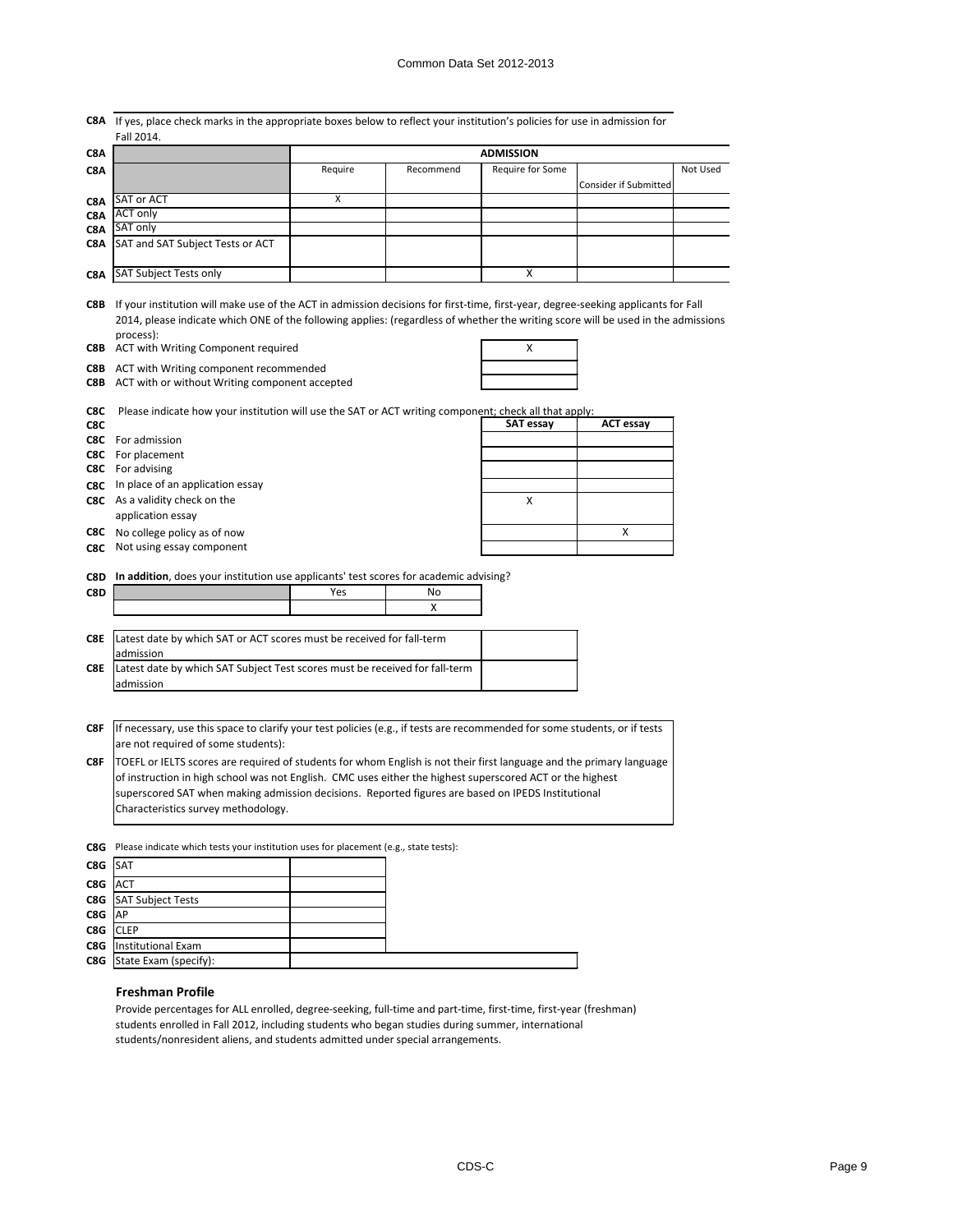**C9 Percent and number of first-time, first-year (freshman) students enrolled in Fall 2012 who submitted national standardized (SAT/ACT) test scores. Include information for ALL enrolled, degree-seeking, first-time, first-year (freshman) students who submitted test scores. Do not include partial test scores (e.g., mathematics scores but not critical reading for a category of students) or combine other standardized test results (such as TOEFL) in this item. Do not convert SAT scores to ACT scores and vice versa. The 25th percentile is the score that 25 percent scored at or below; the 75th percentile score is the one that 25 percent scored at or above.**

| C9 | Percent submitting SAT scores |                 | 68% Number submitting SAT scores      |     |     |  |  |
|----|-------------------------------|-----------------|---------------------------------------|-----|-----|--|--|
| C9 | Percent submitting ACT scores |                 | 32% Number submitting ACT scores      |     |     |  |  |
| C9 |                               | 25th Percentile | <b>75th Percentile</b><br><b>Mean</b> |     |     |  |  |
| C9 | <b>SAT Critical Reading</b>   | 650             | 750                                   | 699 | 700 |  |  |
| C9 | <b>SAT Math</b>               | 660             | 760                                   | 710 | 720 |  |  |
|    | <b>SAT Writing</b>            | 660             | 740                                   | 700 | 710 |  |  |
|    | <b>SAT Essay</b>              |                 |                                       |     |     |  |  |
| C9 | <b>ACT Composite</b>          | 29              | 32                                    | 31  | 31  |  |  |
| C9 | <b>ACT Math</b>               | 28              | 32                                    | 30  | 30  |  |  |
| C9 | <b>ACT English</b>            | 29              | 34                                    | 31  | 32  |  |  |
| C9 | <b>ACT Writing</b>            |                 |                                       |     |     |  |  |

**C9** Percent of first-time, first-year (freshman) students with scores in each range:

| C9 |                         | <b>SAT Critical</b>  |                    |                    |
|----|-------------------------|----------------------|--------------------|--------------------|
|    |                         | <b>Reading</b>       | <b>SAT Math</b>    | <b>SAT Writing</b> |
| C9 | 700-800                 | 50.76%               | 59.90%             | 57.36%             |
| C9 | 600-699                 | 42.64%               | 37.56%             | 36.04%             |
| C9 | 500-599                 | 6.60%                | 2.54%              | 6.60%              |
| C9 | 400-499                 |                      |                    |                    |
| C9 | 300-399                 |                      |                    |                    |
| C9 | 200-299                 |                      |                    |                    |
|    | Totals should = 100%    | 100.00%              | 100.00%            | 100.00%            |
| C9 |                         | <b>ACT Composite</b> | <b>ACT English</b> | <b>ACT Math</b>    |
| C9 | 30-36                   | 68.09%               | 70.21%             | 55.32%             |
| C9 | 24-29                   | 30.85%               | 27.66%             | 41.49%             |
| C9 | 18-23                   | 1.06%                | 2.13%              | 3.19%              |
| C9 | $12 - 17$               |                      |                    |                    |
| C9 | $6 - 11$                |                      |                    |                    |
| C9 | Below 6                 |                      |                    |                    |
|    | Totals should = $100\%$ | 100.00%              | 100.00%            | 100.00%            |

**Reported scores are tracked in the database and retrieved for this report. CMC uses a practice called "superscoring". Superscoring is done among and between exams. For among, the highest individual score for each section of the SAT or ACT is taken and combined to get a composite score. For between, the higher composite score of the two exams is taken and stored in the database. If a student takes one (or both) of the exams more than once, the same exercise is conducted using the highest score for each section.**

**C10** Percent of all degree-seeking, first-time, first-year (freshman) students who had high school class rank within each of the following ranges (report information for those students from whom you collected high school rank information).

| C <sub>10</sub> | Percent in top tenth of high school graduating class                      | 63%  | 46/73  |
|-----------------|---------------------------------------------------------------------------|------|--------|
| C <sub>10</sub> | Percent in top quarter of high school graduating class                    | 93%  | 68/73  |
| C10             | Percent in top half of high school graduating class                       | 100% | 73/73  |
| C <sub>10</sub> | Percent in bottom half of high school graduating class                    | 0%   |        |
| C10             | Percent in bottom quarter of high school graduating class                 | 0%   |        |
| C <sub>10</sub> | Percent of total first-time, first-year (freshmen) students who submitted |      |        |
|                 | high school class rank:                                                   | 25%  | 73/291 |

**If a student's records indicate high school ranking information, it is recorded in the database. These statistics are only calculated on the student records for which both rank and class size are reports as integers (e.g. 3 of 200) AND the class rank and size are exclusively drawn from either the final high school transcript or student's counselor's report. Rank information found anywhere else (i.e. preliminary transcripts, letters of recommendation, etc.) are not used and are not included in the data above. A percentile rank is determined for each student and, based on the unrounded calcuation, is placed in the apropriate bucket (e.g. a student in the 10.3 percentile would be in the top quarter, not the top tenth). Thus, the buckets contain the students with the stated percentile or higher.**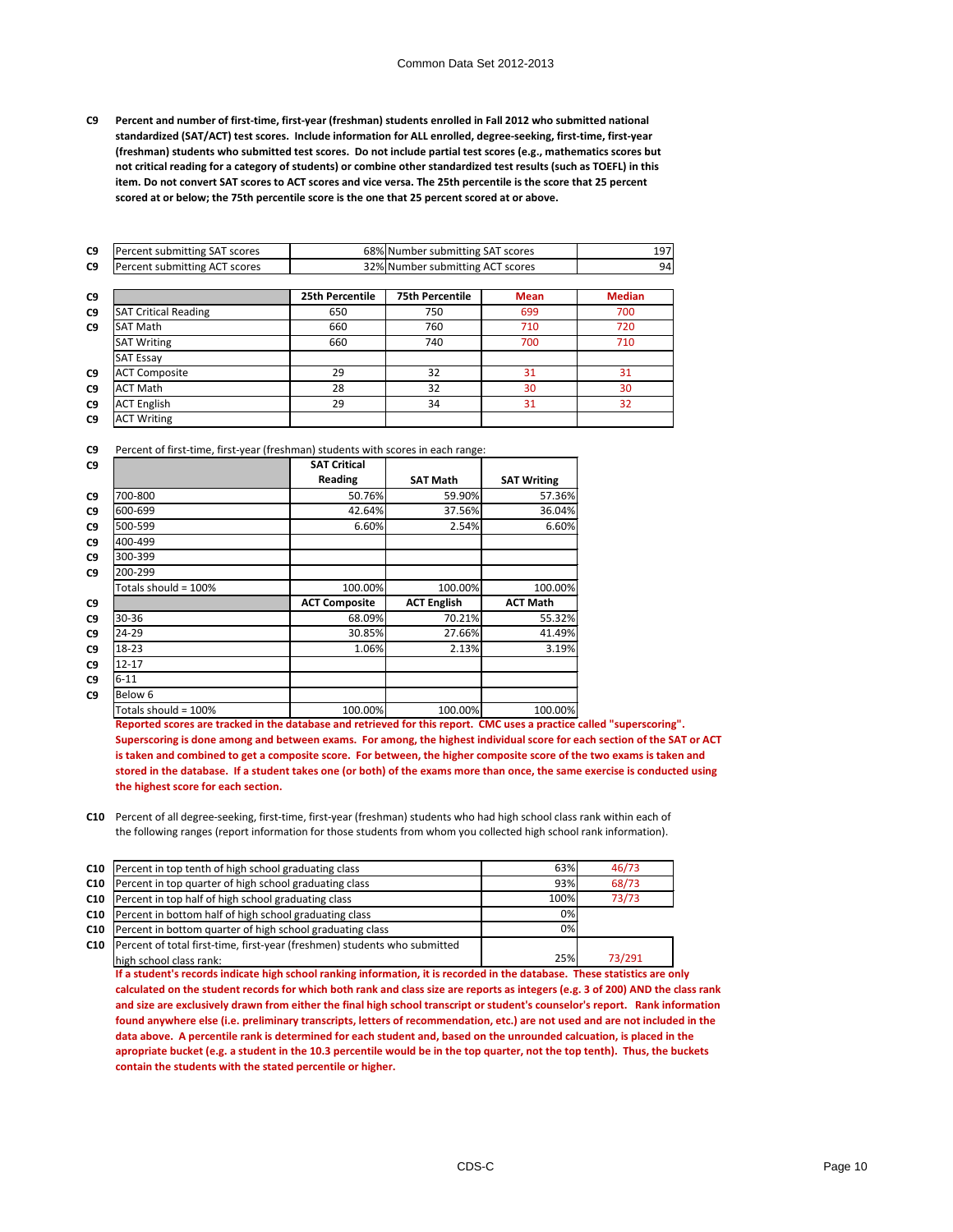## Common Data Set 2012-2013

**C11** Percentage of all enrolled, degree-seeking, first-time, first-year (freshman) students who had high school gradepoint averages within each of the following ranges (using 4.0 scale). Report information only for those students from whom you collected high school GPA.

| C <sub>11</sub> | Percent who had GPA of 3.75 and higher                                |  |
|-----------------|-----------------------------------------------------------------------|--|
| C <sub>11</sub> | Percent who had GPA between 3.50 and 3.74                             |  |
| C <sub>11</sub> | Percent who had GPA between 3.25 and 3.49                             |  |
| C <sub>11</sub> | Percent who had GPA between 3.00 and 3.24                             |  |
| C <sub>11</sub> | Percent who had GPA between 2.50 and 2.99                             |  |
| C <sub>11</sub> | Percent who had GPA between 2.0 and 2.49                              |  |
| C <sub>11</sub> | Percent who had GPA between 1.0 and 1.99                              |  |
| C <sub>11</sub> | Percent who had GPA below 1.0                                         |  |
|                 | Totals should = $100\%$<br>0.00%                                      |  |
|                 |                                                                       |  |
| C <sub>12</sub> | Average high school GPA of all degree-seeking, first-time, first-year |  |
|                 | (freshman) students who submitted GPA:                                |  |

**C12** Percent of total first-time, first-year (freshman) students who submitted high school GPA: **High school GPA data is not reported. GPAs come on a variety of scales and can be difficult to standarize. This is especially challenging with our growing international population, whose transcripts are translated and often don't include GPA (or not** 

# **Admission Policies**

**on a 4-point scale).**

| C13                                | <b>Application Fee</b>                                                                |         |    |  |  |  |
|------------------------------------|---------------------------------------------------------------------------------------|---------|----|--|--|--|
| C13                                |                                                                                       | Yes     | No |  |  |  |
| C13                                | Does your institution have an<br>application fee?                                     | x       |    |  |  |  |
| C13                                | Amount of application fee:                                                            | \$60.00 |    |  |  |  |
| C <sub>13</sub>                    |                                                                                       | Yes     | No |  |  |  |
| C13                                | Can it be waived for applicants with<br>financial need?                               | x       |    |  |  |  |
| C <sub>13</sub><br>C <sub>13</sub> | If you have an application fee and an on-line application option, please<br>Same fee: | х       |    |  |  |  |
|                                    |                                                                                       |         |    |  |  |  |

| C13 |                                                                                   | Yes | Nο |
|-----|-----------------------------------------------------------------------------------|-----|----|
|     | <b>C13</b> Can on-line application fee be<br>waived for applicants with financial |     |    |
|     | need?                                                                             |     |    |

#### **C14 Application closing date**

| C <sub>14</sub> |                                  | Yes   | No |
|-----------------|----------------------------------|-------|----|
| C14             | Does your institution have an    |       |    |
|                 | application closing date?        |       |    |
| C <sub>14</sub> | Application closing date (fall): | 1 / J |    |
| C <sub>14</sub> | Priority date:                   |       |    |

| C <sub>15</sub> |                                                                                   | Yes | No |
|-----------------|-----------------------------------------------------------------------------------|-----|----|
|                 | C15   Are first-time, first-year students accepted for terms other than the fall? |     |    |

**C16 Notification to applicants of admission decision sent** *(fill in one only)*

| C16 On a rolling basis beginning (date): |       |
|------------------------------------------|-------|
| $C16$ By (date):                         | 1-Apr |
| C16 Other:                               |       |
|                                          |       |

| C17 Reply policy for admitted applicants (fill in one only) |
|-------------------------------------------------------------|
|-------------------------------------------------------------|

**C17** Must reply by (date): 5/1 **C17** No set date: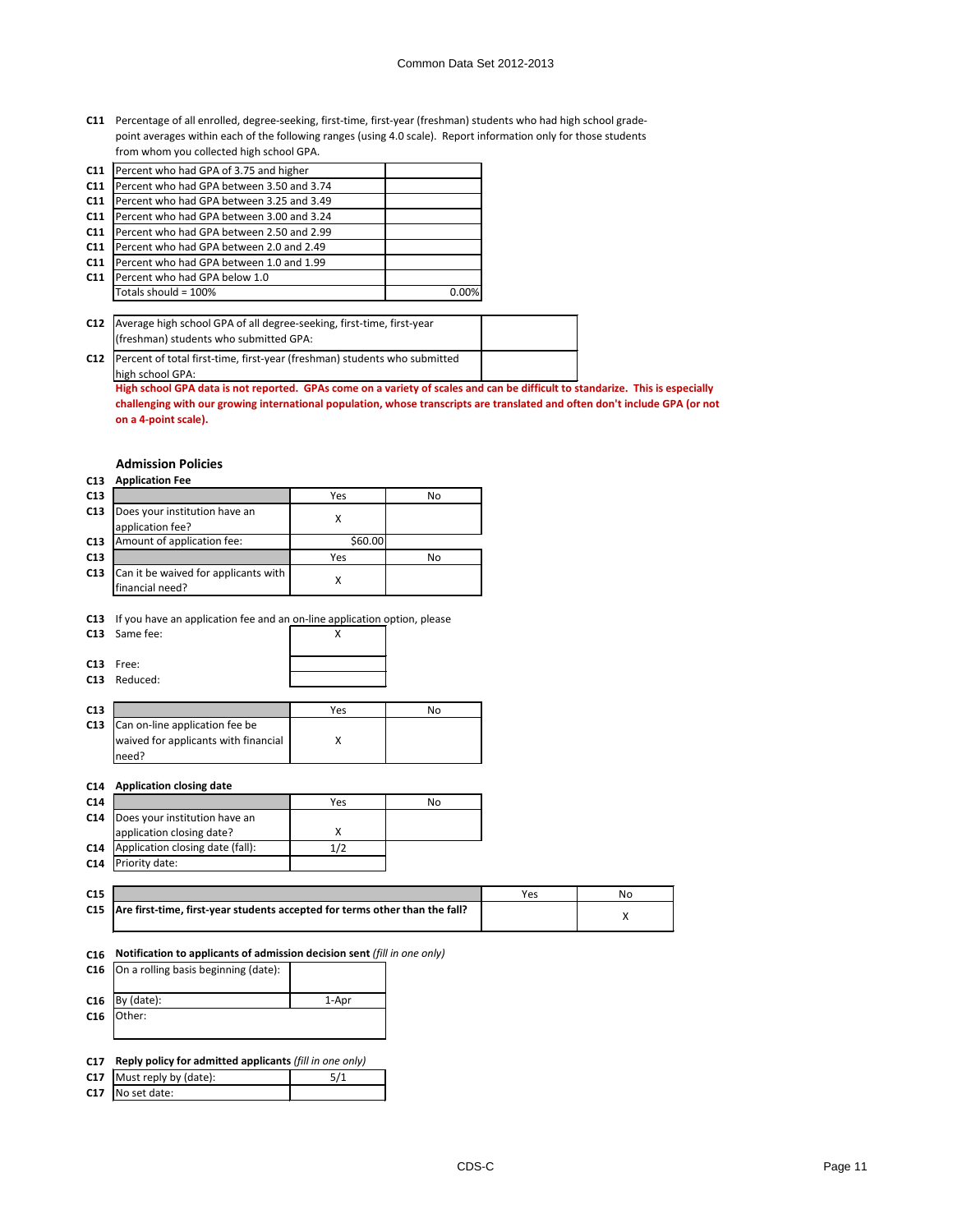| C <sub>17</sub> | Must reply by May 1 or within<br>weeks if notified thereafter |   |          |
|-----------------|---------------------------------------------------------------|---|----------|
| C17             | Other:                                                        |   |          |
| C17             | Deadline for housing deposit (MM/DD):                         |   | 7/1      |
| C <sub>17</sub> | Amount of housing deposit:                                    |   | \$200.00 |
| C17             | Refundable if student does not enroll?                        |   |          |
| C17             | Yes, in full                                                  |   |          |
| C17             | Yes, in part                                                  |   |          |
| C17             | No                                                            | x |          |

#### **C18 Deferred admission**

| C <sub>18</sub> |                                                                                  | Yes | No |
|-----------------|----------------------------------------------------------------------------------|-----|----|
| C18             | Does your institution allow students to postpone enrollment after<br>ladmission? |     |    |
| C <sub>18</sub> | If yes, maximum period of postponement:<br>vears                                 |     |    |

## **C19 Early admission of high school students**

| C19 |                                                                                          | Yes | No |
|-----|------------------------------------------------------------------------------------------|-----|----|
| C19 | Does your institution allow high school students to enroll as full-time, first-          |     |    |
|     | time, first-year (freshman) students one year or more before high school<br>Igraduation? |     |    |
|     |                                                                                          |     |    |

Question removed from CDS.

**C20 Common Application C20** Common **Application CLEA C20** Common **Application CLEA CLEA CLEA CLEA CLEA CLEA CLEA CLEA CLEA CLEA CLEA CLEA CLEA CLEA CLEA CLEA CLEA CLEA CLEA CL** 

# **Early Decision and Early Action Plans**

| C <sub>21</sub> | <b>Early Decision</b>                                                            |       |    |
|-----------------|----------------------------------------------------------------------------------|-------|----|
| C <sub>21</sub> |                                                                                  | Yes   | No |
| C <sub>21</sub> | Does your institution offer an early decision plan (an admission plan that       |       |    |
|                 | permits students to apply and be notified of an admission decision well in       |       |    |
|                 | advance of the regular notification date and that asks students to commit to     | X     |    |
|                 | attending if accepted) for first-time, first-year (freshman) applicants for fall |       |    |
|                 | enrollment?                                                                      |       |    |
| C21             | If "yes," please complete the following:                                         |       |    |
| C <sub>21</sub> | First or only early decision plan closing date                                   | 11/1  |    |
| C <sub>21</sub> | First or only early decision plan notification date                              | 12/15 |    |
| C <sub>21</sub> | Other early decision plan closing date                                           | 1/2   |    |
| C <sub>21</sub> | Other early decision plan notification date                                      | 2/15  |    |
| C <sub>21</sub> | For the Fall 2012 entering class:                                                |       |    |
| C <sub>21</sub> | Number of early decision applications received by your institution               | 535   |    |
| C <sub>21</sub> | Number of applicants admitted under early decision plan                          | 152   |    |
| C <sub>21</sub> | Please provide significant details about your early decision plan:               |       |    |
|                 |                                                                                  |       |    |

| C <sub>22</sub> |                                                                                                                                                                                                               | Yes | No |
|-----------------|---------------------------------------------------------------------------------------------------------------------------------------------------------------------------------------------------------------|-----|----|
| C22             | Do you have a nonbinding early action plan whereby students are notified of<br>an admission decision well in advance of the regular notification date but do<br>not have to commit to attending your college? |     | x  |
|                 | C22 If "yes," please complete the following:                                                                                                                                                                  |     |    |
| C <sub>22</sub> | Early action closing date                                                                                                                                                                                     |     |    |
| C <sub>22</sub> | Early action notification date                                                                                                                                                                                |     |    |

**C22** Is your early action plan a "restrictive" plan under which you limit students from applying to other early plans?

**C22** Yes No **C22**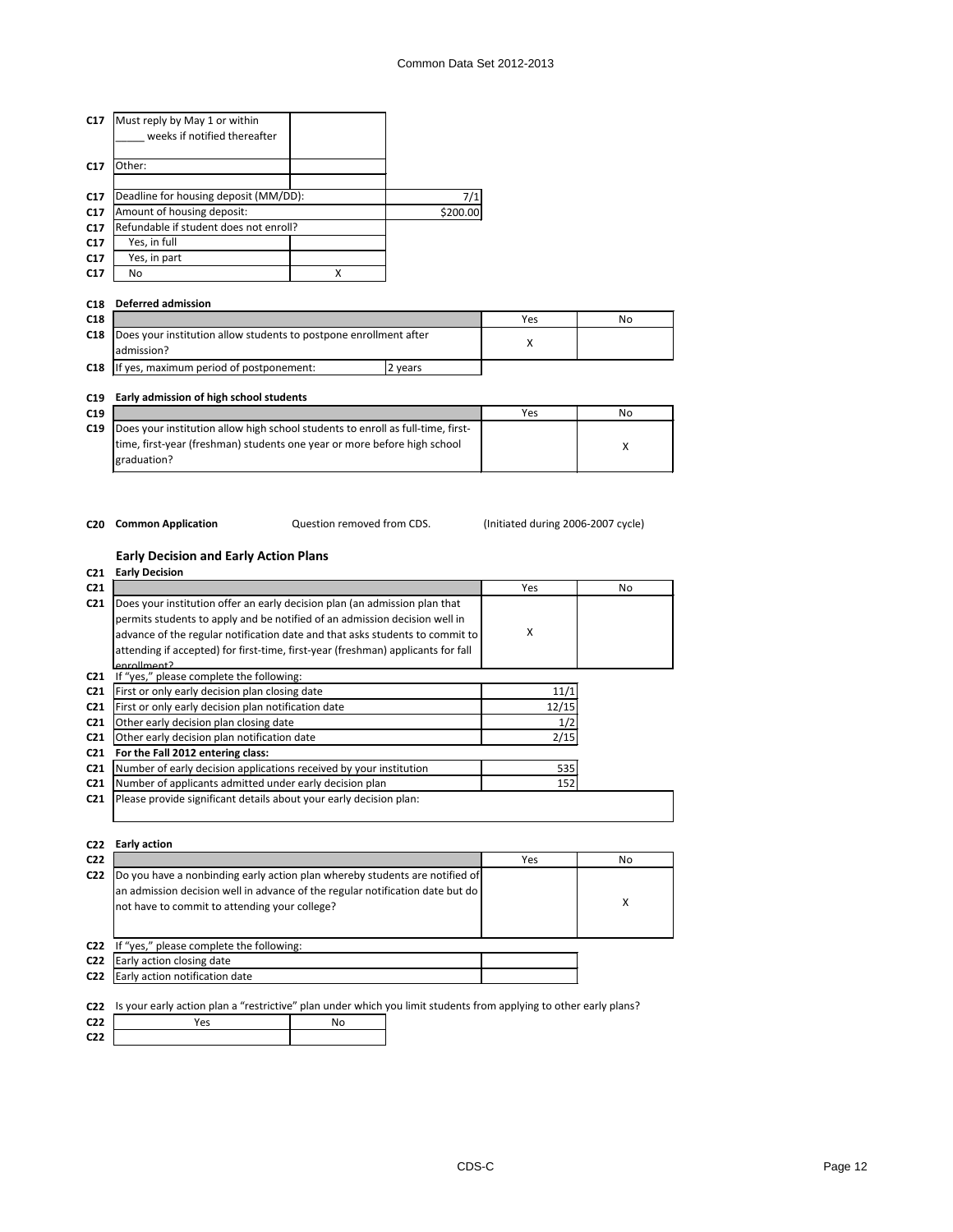# **D. TRANSFER ADMISSION**

#### **Fall Applicants**

| D1 |                                                                                                                                                             | Yes | No |
|----|-------------------------------------------------------------------------------------------------------------------------------------------------------------|-----|----|
| D1 | Does your institution enroll transfer students? (If no, please skip<br>to Section E)                                                                        |     |    |
| D1 | If yes, may transfer students earn advanced standing credit by<br>transferring credits earned from course work completed at other<br>colleges/universities? |     |    |

**D2** Provide the number of students who applied, were admitted, and enrolled as degree-seeking transfer students in Fall 2012.

| D <sub>2</sub> |       | Applicants | Admitted<br>Applicants | Enrolled<br>Applicants |
|----------------|-------|------------|------------------------|------------------------|
| D <sub>2</sub> | Men   | 161        | 33                     | 19                     |
| D <sub>2</sub> | Women | 159        | 30                     | 15                     |
| D <sub>2</sub> | Total | 320        | 63                     | 34                     |

**An application is counted only if it is complete (the applicant has fulfilled all of CMC's requirements needed to be considered for admission (the Common Application, CMC supplement, and payment or waiving of the application fee) and if the applicant has been notified of one of the following actions: admission, nonadmission, placement on the waiting list, or application withdrawn (by applicant or institution). Gender is self-identified and is gathered from the Common Application completed by the student.**

#### **Application for Admission**

| D3 | Indicate terms for which transfers may enroll: |
|----|------------------------------------------------|
|----|------------------------------------------------|

| D <sub>3</sub> | Fall   |  |
|----------------|--------|--|
| D <sub>3</sub> | Winter |  |
| D <sub>3</sub> | Spring |  |
| D3             | Summer |  |

| D4 |                                                                                                                     | Yes | No |
|----|---------------------------------------------------------------------------------------------------------------------|-----|----|
| D4 | Must a transfer applicant have a minimum number of credits<br>completed or else must apply as an entering freshman? |     |    |
| D4 | If yes, what is the minimum number of credits and the unit of<br>measure?                                           |     |    |

#### **D5** Indicate all items required of transfer students to apply for admission:

| D5             |                                                         | Required of All | Recommended<br>of All | Recommended<br>of Some | Required of Some | Not Required |
|----------------|---------------------------------------------------------|-----------------|-----------------------|------------------------|------------------|--------------|
| D <sub>5</sub> | High school transcript                                  |                 |                       |                        |                  |              |
| D <sub>5</sub> | College transcript(s)                                   |                 |                       |                        |                  |              |
| D <sub>5</sub> | Essay or personal statement                             | х               |                       |                        |                  |              |
| D5             | Interview                                               |                 | х                     |                        |                  |              |
| D <sub>5</sub> | Standardized test scores                                |                 |                       |                        |                  |              |
| D <sub>5</sub> | Statement of good standing<br>from prior institution(s) | Χ               |                       |                        |                  |              |

| D <sub>6</sub> | If a minimum high school grade point average is required of      |  |
|----------------|------------------------------------------------------------------|--|
|                | transfer applicants, specify (on a 4.0 scale):                   |  |
|                |                                                                  |  |
| D7             | If a minimum college grade point average is required of transfer |  |
|                | applicants, specify (on a 4.0 scale):                            |  |

**D8** List any other application requirements specific to transfer applicants:

**D9** List application priority, closing, notification, and candidate reply dates for transfer students. If applications are reviewed on a continuous or rolling basis, place a check mark in the "Rolling admission" column.

| D <sub>9</sub> |        | <b>Priority Date</b> | <b>Closing Date</b> | <b>Notification Date</b> | <b>Reply Date</b> | <b>Rolling Admission</b> |
|----------------|--------|----------------------|---------------------|--------------------------|-------------------|--------------------------|
| D <sub>9</sub> | Fall   |                      | 4/1                 | 5/15                     | 6/1               |                          |
| D <sub>9</sub> | Winter |                      |                     |                          |                   |                          |
| D <sub>9</sub> | Spring |                      | 11/1                | 12/15                    | $\sqrt{ }$<br>1/2 |                          |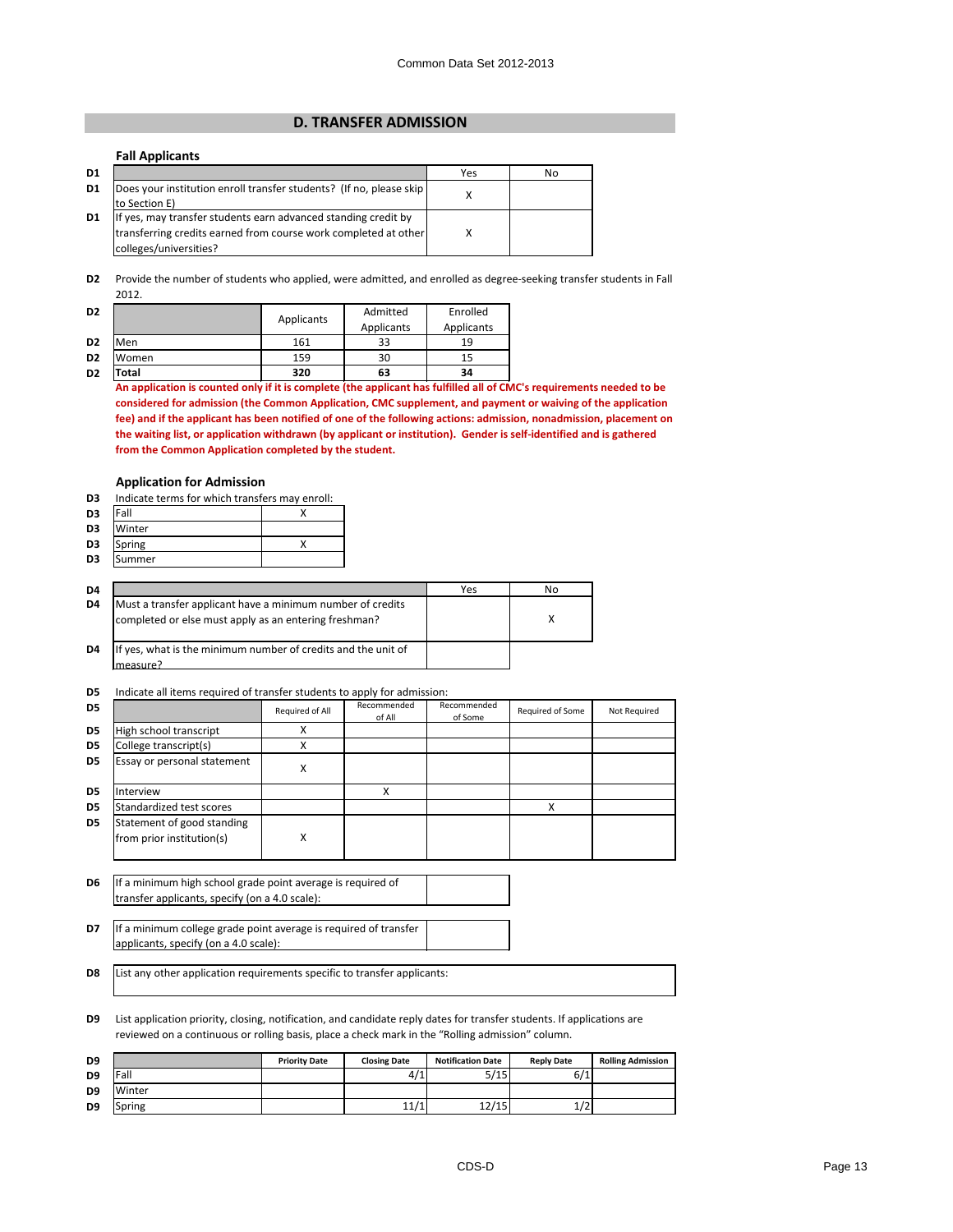| D <sub>9</sub>  | Summer                                                                                                                         |  |        |           |  |
|-----------------|--------------------------------------------------------------------------------------------------------------------------------|--|--------|-----------|--|
|                 |                                                                                                                                |  |        |           |  |
| D <sub>10</sub> |                                                                                                                                |  | Yes    | <b>No</b> |  |
| D <sub>10</sub> | Does an open admission policy, if reported, apply to transfer                                                                  |  |        |           |  |
|                 | students?                                                                                                                      |  |        |           |  |
|                 |                                                                                                                                |  |        |           |  |
|                 | D11  Describe additional requirements for transfer admission, if applicable: Either the SAT or ACT is required of all transfer |  |        |           |  |
|                 | applicants, except those transferring from a community college.                                                                |  |        |           |  |
|                 |                                                                                                                                |  |        |           |  |
|                 | <b>Transfer Credit Policies</b>                                                                                                |  |        |           |  |
|                 | D12 Report the lowest grade earned for any course that may be                                                                  |  |        |           |  |
|                 | transferred for credit:                                                                                                        |  | C      |           |  |
|                 |                                                                                                                                |  |        |           |  |
| D <sub>13</sub> |                                                                                                                                |  | Number | Unit Type |  |
| D <sub>13</sub> | Maximum number of credits or courses that may be transferred                                                                   |  | 64     | credits   |  |
|                 | from a two-year institution:                                                                                                   |  |        |           |  |
|                 |                                                                                                                                |  |        |           |  |
| D14             |                                                                                                                                |  | Number | Unit Type |  |
| D <sub>14</sub> | Maximum number of credits or courses that may be transferred                                                                   |  | 64     | credits   |  |
|                 | from a four-year institution:                                                                                                  |  |        |           |  |
|                 |                                                                                                                                |  |        |           |  |
| D <sub>15</sub> | Minimum number of credits that transfers must complete at                                                                      |  |        |           |  |
|                 | your institution to earn an associate degree:                                                                                  |  |        |           |  |
| <b>D16</b>      | Minimum number of credits that transfers must complete at                                                                      |  |        |           |  |
|                 | your institution to earn a bachelor's degree:                                                                                  |  | 64     |           |  |
|                 |                                                                                                                                |  |        |           |  |
| <b>D17</b>      | Describe other transfer credit policies: Courses must be taken at an accredited institution by college faculty on a            |  |        |           |  |
|                 | college campus, with other degree-seeking students. Online or correspondence courses are not accepted for                      |  |        |           |  |
|                 | transfer credit. Grades earned are not calculated into the student's GPA.                                                      |  |        |           |  |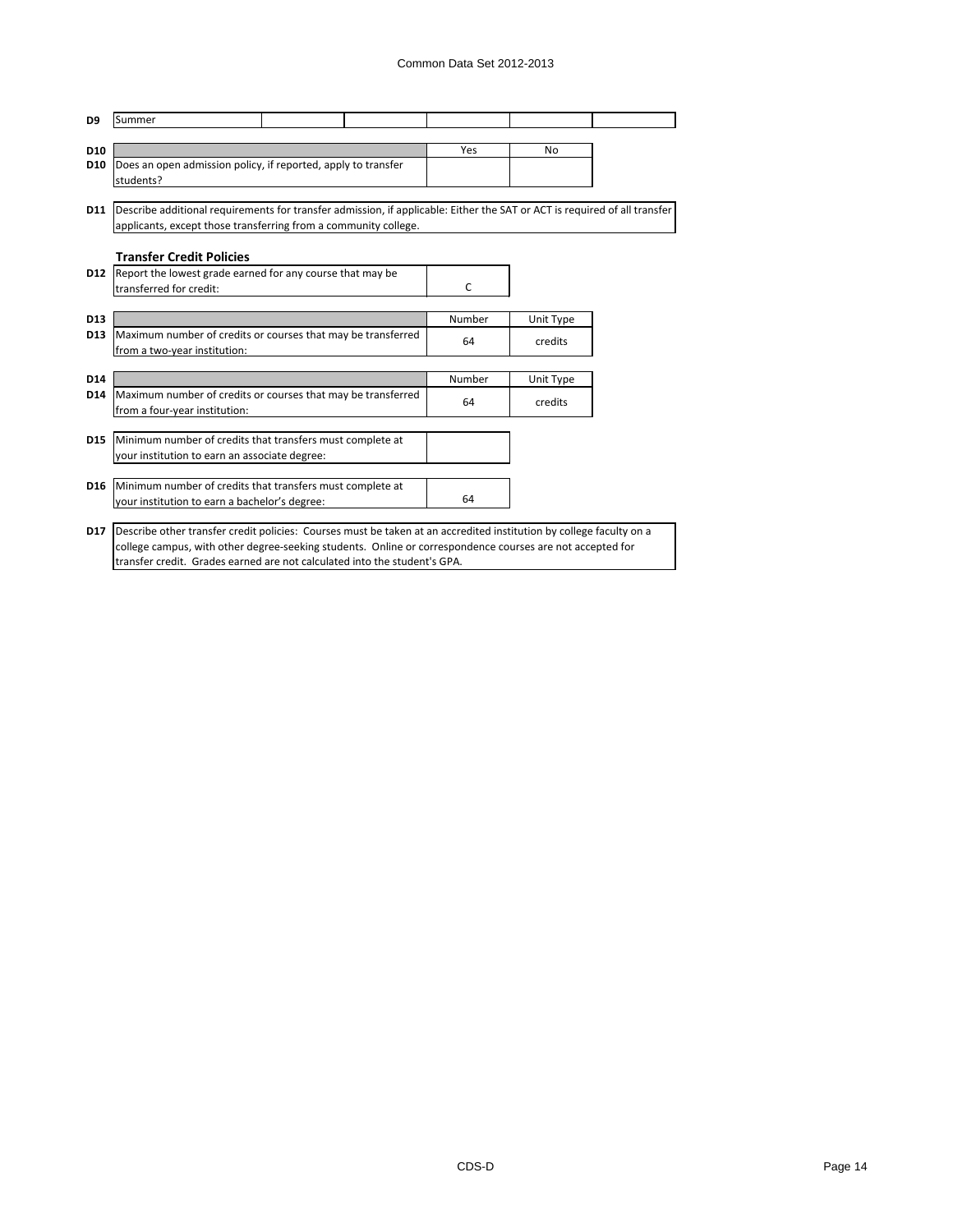# **E. ACADEMIC OFFERINGS AND POLICIES**

#### **E1 Special study options:** Identify those programs available at your institution. Refer to the glossary for

|                | definitions.                        |   |
|----------------|-------------------------------------|---|
| E1             | Accelerated program                 |   |
| E1             | Cooperative education program       |   |
| E1             | Cross-registration                  | Χ |
| E1             | Distance learning                   |   |
| E1             | Double major                        | X |
| E1             | Dual enrollment                     |   |
| E1             | English as a Second Language (ESL)  |   |
| E1             | Exchange student program (domestic) | Χ |
| E1             | External degree program             |   |
| E1             | Honors Program                      |   |
| E1             | Independent study                   | Χ |
| E1             | Internships                         | X |
| E <sub>1</sub> | Liberal arts/career combination     |   |
| E1             | Student-designed major              | Χ |
| E1             | Study abroad                        | X |
| E1             | Teacher certification program       |   |
| E1             | Weekend college                     |   |
| E1             | Other (specify):                    |   |
|                |                                     |   |

**E2 This question has been removed from the Common Data Set.**

## **E3 Areas in which all or most students are required to complete some course work prior to**

|                | graduation:                       |   |  |  |
|----------------|-----------------------------------|---|--|--|
| E <sub>3</sub> | Arts/fine arts                    |   |  |  |
| E <sub>3</sub> | Computer literacy                 |   |  |  |
| E <sub>3</sub> | English (including composition)   | ∧ |  |  |
| E3             | Foreign languages                 | Χ |  |  |
| E <sub>3</sub> | History                           | Χ |  |  |
| E <sub>3</sub> | <b>Humanities</b>                 | ⋏ |  |  |
| E <sub>3</sub> | <b>Mathematics</b>                | ⋏ |  |  |
| E <sub>3</sub> | Philosophy                        | ⋏ |  |  |
| E <sub>3</sub> | Sciences (biological or physical) | Χ |  |  |
| E <sub>3</sub> | Social science                    | Χ |  |  |
| E <sub>3</sub> | Other (describe):                 |   |  |  |
|                |                                   |   |  |  |

**Library Collections: The CDS Publishers will collect library data again when a new Academic Libraries Survey is in place.**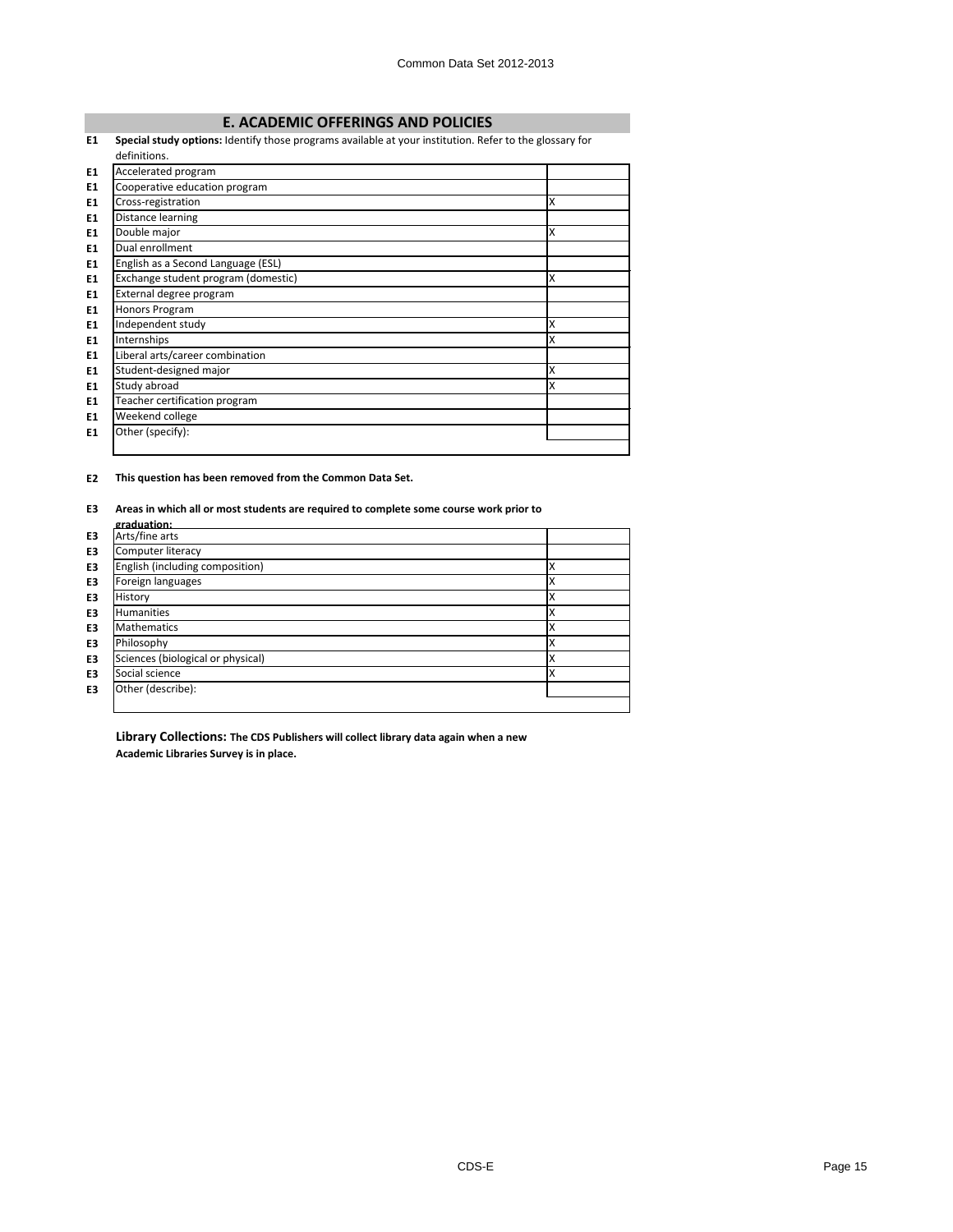# **F. STUDENT LIFE**

|                | following categories:                                                                                                                                                                                                                                                                                                  |                                               |                                    |                            |                               |
|----------------|------------------------------------------------------------------------------------------------------------------------------------------------------------------------------------------------------------------------------------------------------------------------------------------------------------------------|-----------------------------------------------|------------------------------------|----------------------------|-------------------------------|
| F1             |                                                                                                                                                                                                                                                                                                                        | First-time, first-year (freshman)<br>students |                                    | <b>Undergraduates</b>      |                               |
| F1             | Percent who are from out of state (exclude international/nonresident<br>aliens from the numerator and denominator) Excludes students whose<br>Race/Ethnicity is "nonresident alien" regardless of permanent address.<br>Includes students who have foreign country perm address and R/E is NOT<br>"nonresident alien". | 51.64%                                        | 126/244                            | 55.76%                     | 615/1103                      |
|                | Percent who are from in state (California permanent address)                                                                                                                                                                                                                                                           | 40.89%                                        | 119/291                            | 39.15%                     | 491/1,254                     |
|                | Percent who are from out of state (Non-California, US Permanent<br>Address)                                                                                                                                                                                                                                            | 40.21%                                        | 117/291                            | 45.53%                     | 571/1,254                     |
|                | Percent who have a non-US permanent address (international permanent<br>address)                                                                                                                                                                                                                                       | 18.90%                                        | 55/291                             | 15.31%                     | 192/1,254                     |
|                | Number of unique States and US territories represented, including<br>California. Based on permanent address.                                                                                                                                                                                                           | 32 states &<br>territories                    | 236 students                       | 45 states &<br>territories | 1062 students                 |
|                | Number of unique foreign countries represented, not including USA.<br>Based on permanent address.                                                                                                                                                                                                                      | 18 countries                                  | 55 students                        | 32 countries               | 192 students                  |
| F1             | Percent of men who join fraternities                                                                                                                                                                                                                                                                                   | 0%                                            | <b>CMC</b> does not                | 0%                         | <b>CMC</b> does not<br>have   |
| F1             | Percent of women who join sororities                                                                                                                                                                                                                                                                                   | 0%                                            | have fraternities<br>or sororities | 0%                         | fraternities or<br>sororities |
|                | Number of Students undergraduate housing is designed to accommodate                                                                                                                                                                                                                                                    |                                               | n/a                                | 1,129 students             |                               |
| F1             | Percent who live in college-owned, -operated, or -affiliated housing.<br>(Based on 1,154 degree-seeking undergraduates in Claremont).                                                                                                                                                                                  | 100%                                          | 291/291                            | 94.11%                     | 1,086/1,154                   |
| F1             | Percent who live off campus or commute. (Based on 1,154 degree-seeking<br>undergraduates in Claremont).                                                                                                                                                                                                                | 0%                                            |                                    | 5.89%                      | 68/1,154                      |
| F1             | Percent of students age 25 and older                                                                                                                                                                                                                                                                                   | 0%                                            |                                    | 0.32%                      | 4/1254                        |
| F <sub>1</sub> | Average age of full-time students                                                                                                                                                                                                                                                                                      | 18                                            |                                    | 20                         |                               |
| F <sub>1</sub> | Average age of all students (full- and part-time)                                                                                                                                                                                                                                                                      | 18                                            |                                    | 20                         |                               |

**F1** Percentages of first-time, first-year (freshman) *degree-seeking* students and *degree-seeking* undergraduates enrolled in Fall 2012 who fit the

**A report is generated in the database as of the census date and the results are sorted to obtain the information needed. CMC uses the IPEDS definition of residence, which uses a student's permanent address to determine who is from out of state.** 

**F2 Activities offered** Identify those programs available at your institution (or through the Claremont Colleges).

| F <sub>2</sub> | <b>Campus Ministries</b>     | Χ |
|----------------|------------------------------|---|
| F <sub>2</sub> | Choral groups                | χ |
| F <sub>2</sub> | Concert band                 | x |
| F <sub>2</sub> | Dance                        | x |
| F <sub>2</sub> | Drama/theater                | x |
| F <sub>2</sub> | <b>International Student</b> |   |
|                | Organization                 | Χ |
| F <sub>2</sub> | Jazz band                    | X |
| F <sub>2</sub> | Literary magazine            | x |
| F <sub>2</sub> | Marching band                |   |
| F <sub>2</sub> | Model UN                     | x |
| F <sub>2</sub> | Music ensembles              | x |
| F <sub>2</sub> | Musical theater              | x |
| F <sub>2</sub> | Opera                        |   |
| F <sub>2</sub> | Pep band                     |   |
| F <sub>2</sub> | Radio station                | Χ |
| F <sub>2</sub> | Student government           | x |
| F <sub>2</sub> | Student newspaper            | Χ |
| F2             | Student-run film society     | X |
| F <sub>2</sub> | Symphony orchestra           | x |
| F <sub>2</sub> | Television station           |   |
| F2             | Yearbook                     | Χ |
|                |                              |   |

**F3 ROTC** (program offered in cooperation with Reserve Officers' Training Corps)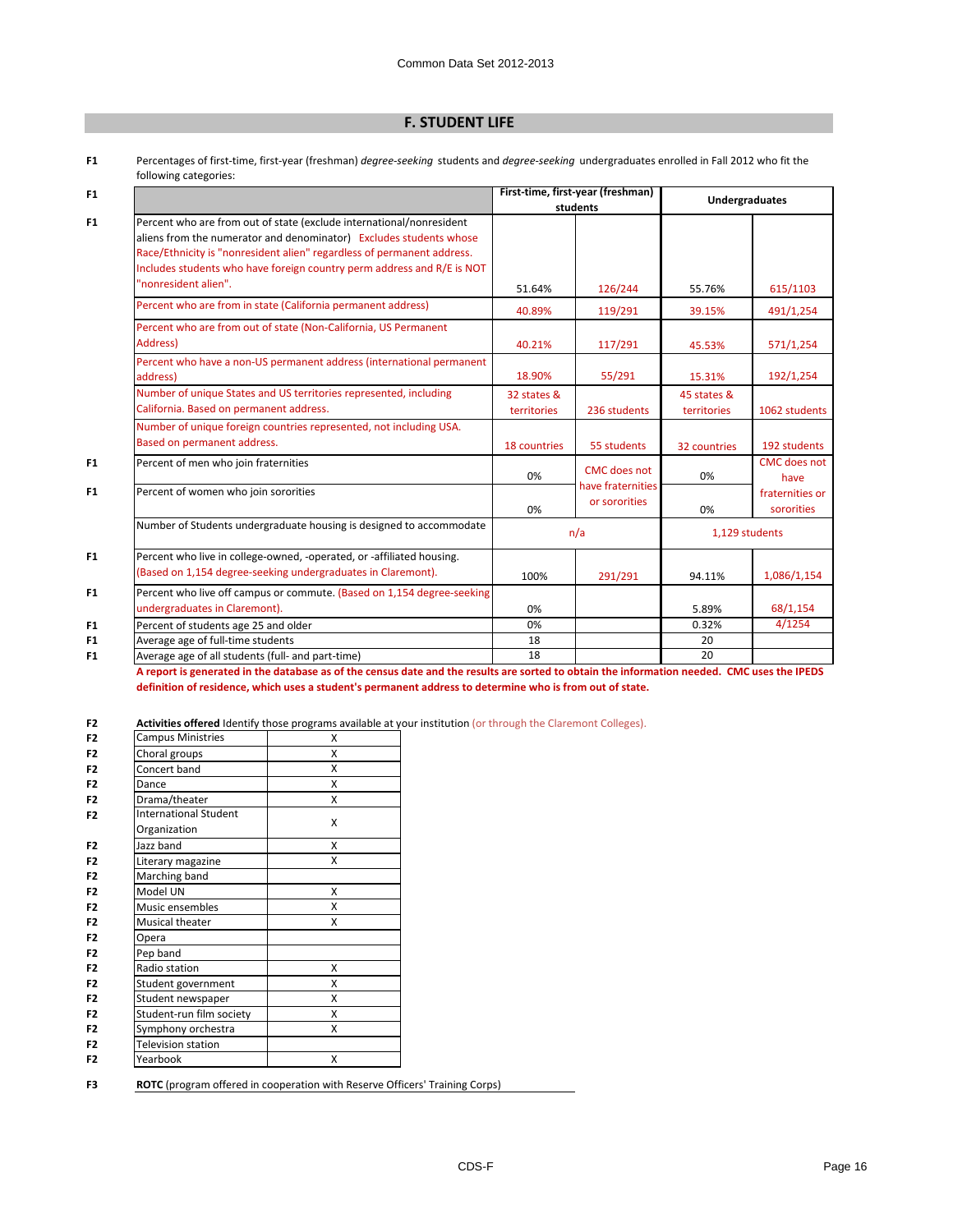# Common Data Set 2012-2013

| F <sub>3</sub> |                            | On Campus | At Cooperating<br><b>Institution</b> | Name of Cooperating Institution   |
|----------------|----------------------------|-----------|--------------------------------------|-----------------------------------|
| F <sub>3</sub> | Army ROTC is offered:      |           |                                      |                                   |
| F <sub>3</sub> | Naval ROTC is offered:     |           |                                      |                                   |
| F <sub>3</sub> | Air Force ROTC is offered: |           | Χ                                    | University of Southern California |

**F4 Housing:** Check all types of college-owned, -operated, or -affiliated housing available for undergraduates at your institution.

| F4 | Coed dorms                                                                                        | X |
|----|---------------------------------------------------------------------------------------------------|---|
| F4 | Men's dorms                                                                                       |   |
| F4 | Women's dorms                                                                                     |   |
| F4 | Apartments for married                                                                            |   |
|    | students                                                                                          |   |
| F4 | Apartments for single                                                                             | X |
|    | students                                                                                          |   |
| F4 | Special housing for                                                                               | X |
|    | disabled students                                                                                 |   |
| F4 | Special housing for                                                                               |   |
|    | international students                                                                            |   |
| F4 | Fraternity/sorority housing                                                                       |   |
|    |                                                                                                   |   |
| F4 | Cooperative housing                                                                               |   |
|    | Theme housing                                                                                     |   |
| F4 | Wellness housing                                                                                  |   |
| F4 | Other housing options                                                                             |   |
|    | (specify):                                                                                        | X |
|    | Substance-free housing - no consumption of alcohol or other controlled substances in the building |   |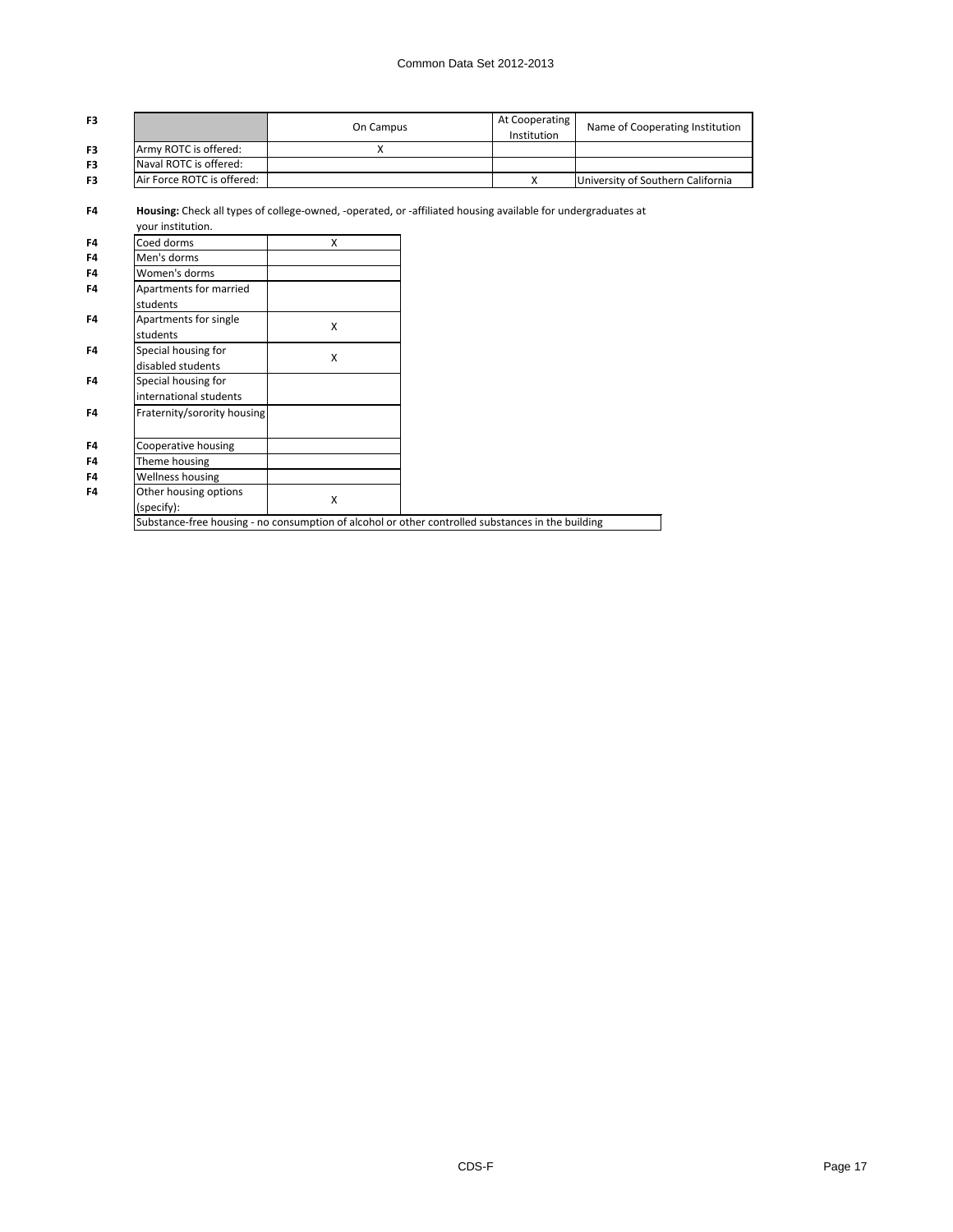# **G. ANNUAL EXPENSES**

**G0** Please provide the URL of your institution's net price calculator:

<https://npc.collegeboard.org/student/app/claremontmckenna> **Provide 2013-2014 academic year costs of attendance for the following categories that are applicable to your institution.**

Check here if your institution's 2013-2014 academic year costs of attendance are not available at this time and provide an approximate date (i.e., month/day) when your institution's final 2013-2014 academic year costs of attendance will be available:

**G1 Undergraduate full-time tuition, required fees, room and board List the typical tuition, required fees, and room and board for a full-time undergraduate student for the FULL 2013-2014 academic year (30 semester or 45 quarter hours for institutions that derive annual tuition by multiplying credit hour cost by number of credits). A full academic year refers to the period of time generally extending from September to June; usually equated to two semesters, two trimesters, three quarters, or the period covered by a four-one-four plan. Room and board is defined as double occupancy and 19 meals per week or the maximum meal plan. Required fees include only charges that all full-time students must pay that are not included in tuition (e.g., registration, health, or activity fees.) Do not include optional fees (e.g., parking, laboratory use).**

| G1             |                                                                                                             | First-Year | Undergraduates |         |
|----------------|-------------------------------------------------------------------------------------------------------------|------------|----------------|---------|
| G1             | PRIVATE INSTITUTIONS                                                                                        |            |                |         |
|                | Tuition:                                                                                                    | \$45,380   | \$45,380       |         |
| G1             | PUBLIC INSTITUTIONS                                                                                         |            |                |         |
|                | Tuition:                                                                                                    |            |                |         |
|                | In-district                                                                                                 |            |                |         |
| G1             | PUBLIC INSTITUTIONS                                                                                         |            |                |         |
|                | In-state (out-of-district):                                                                                 |            |                |         |
| G1             | <b>PUBLIC INSTITUTIONS</b>                                                                                  |            |                |         |
|                | Out-of-state:                                                                                               |            |                |         |
| G1             | <b>NONRESIDENT ALIENS</b>                                                                                   |            |                |         |
|                | Tuition:                                                                                                    | \$45,380   | \$45,380       |         |
|                |                                                                                                             |            |                |         |
| G <sub>1</sub> | <b>REQUIRED FEES:</b>                                                                                       | \$245      | \$245          |         |
|                |                                                                                                             |            |                |         |
| G1             | <b>ROOM AND BOARD:</b>                                                                                      |            |                |         |
|                | (on-campus)                                                                                                 | \$14,385   | \$14,385       |         |
| G1             | <b>ROOM ONLY:</b>                                                                                           |            |                |         |
|                | (on-campus)                                                                                                 | \$7,600    | \$7,600        |         |
| G1             | <b>BOARD ONLY:</b>                                                                                          |            |                |         |
|                | (on-campus meal plan)                                                                                       | \$6,785    | \$6,785        |         |
|                | Obtained from an exhibit in the materials distributed and approved by the Finance Committee of the Board of |            |                |         |
|                | Trustees. Room and Board charges assume double occupancy in institutional housing and the maximum meal      |            |                |         |
|                | plan (16 meals per week).                                                                                   |            |                |         |
|                |                                                                                                             |            |                |         |
| G1             | Comprehensive tuition and room and board fee (if your college                                               |            |                |         |
|                | cannot provide separate tuition and room and board fees):                                                   |            |                |         |
|                |                                                                                                             |            |                |         |
|                |                                                                                                             |            |                |         |
| G1             | Other:                                                                                                      |            |                |         |
|                |                                                                                                             |            |                |         |
|                |                                                                                                             |            |                |         |
| G <sub>2</sub> |                                                                                                             |            | Minimum        | Maximum |
| G <sub>2</sub> | Number of credits per term a student can take for the stated full-                                          |            |                |         |
|                | time tuition                                                                                                |            |                |         |
| G <sub>3</sub> |                                                                                                             |            | Yes            | No      |
| G <sub>3</sub> | Do tuition and fees vary by year of study (e.g., sophomore,                                                 |            |                |         |
|                | junior, senior)?                                                                                            |            |                | X       |
|                |                                                                                                             |            |                |         |
| G4             |                                                                                                             |            | Yes            | No      |
| G4             | Do tuition and fees vary by undergraduate instructional                                                     |            |                |         |
|                | program?                                                                                                    |            |                | X       |
|                |                                                                                                             |            |                |         |
|                |                                                                                                             |            |                |         |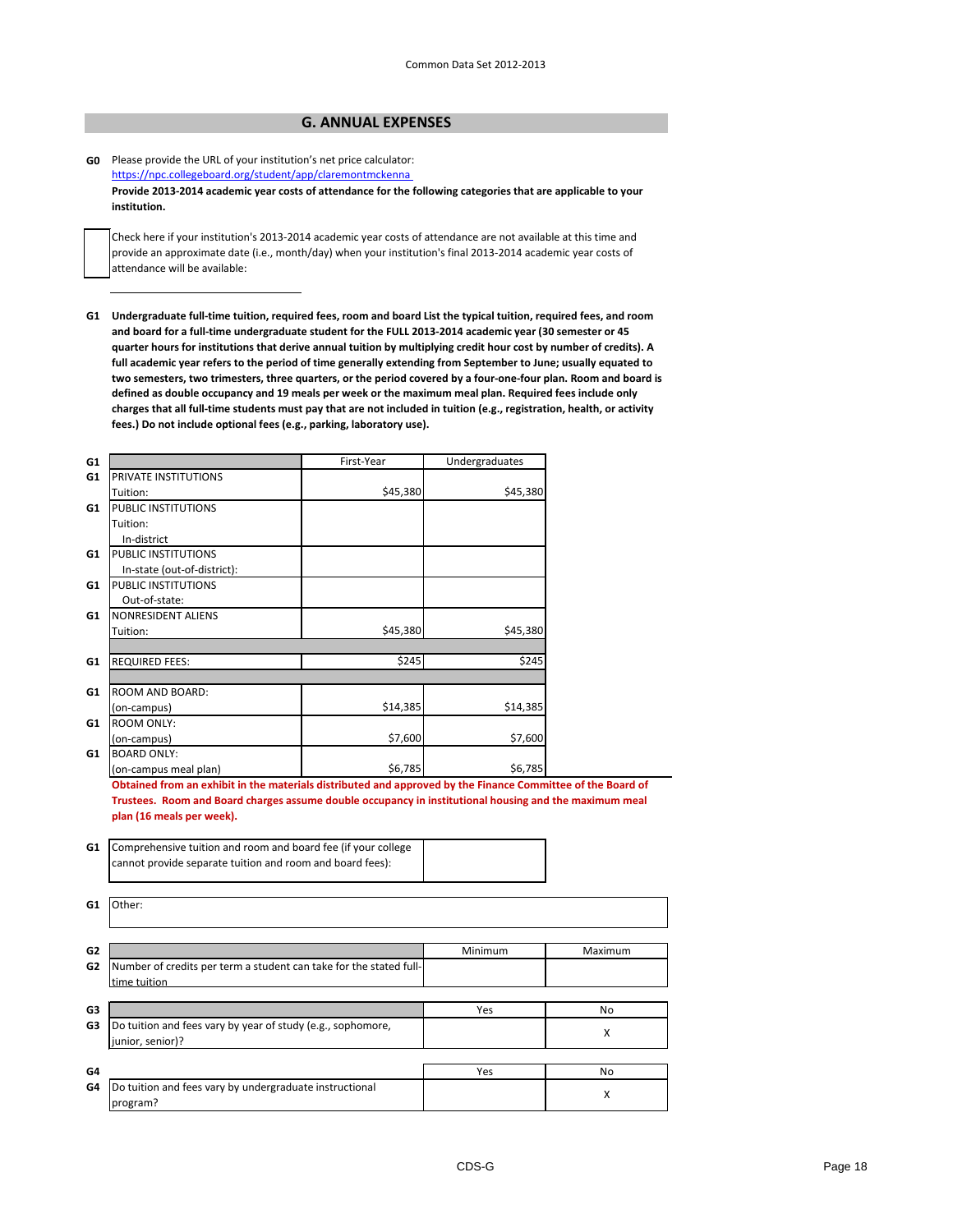| G4 |                                                                        |
|----|------------------------------------------------------------------------|
|    | <b>G4</b> If yes, what percentage of full-time undergraduates pay more |
|    | than the tuition and fees reported in G1?                              |

%

## **G5** Provide the estimated expenses for a typical full-time undergraduate student:

| G <sub>5</sub> |                                        | Residents | Commuters        | Commuters            |
|----------------|----------------------------------------|-----------|------------------|----------------------|
|                |                                        |           | (living at home) | (not living at home) |
| G5             | Books and supplies                     | \$900     | \$900            | \$900                |
| G5             | Room only                              |           | \$7,605          |                      |
| G5             | Board only                             |           | \$3,663          |                      |
| G5             | Room and board total (if your college  |           |                  |                      |
|                | cannot provide separate room and       |           |                  |                      |
|                | board figures for commuters not living |           |                  |                      |
|                | at home):                              |           |                  |                      |
| G5             | Transportation                         |           | \$1,323          |                      |
| G5             | Other expenses                         | \$1,100   | \$2,844          | \$1,100              |

This data comes from the California Student Aid Commission 2013-2014 Student Expense Budgets. Transportation expenses includes travel to and from parent's residence and transportation costs to and from classes and work.

## **G6** Undergraduate per-credit-hour charges (tuition only)

| G6 | <b>PRIVATE INSTITUTIONS:</b> |  |
|----|------------------------------|--|
| G6 | PUBLIC INSTITUTIONS          |  |
|    | In-district:                 |  |
| G6 | PUBLIC INSTITUTIONS          |  |
|    | In-state (out-of-district):  |  |
| G6 | PUBLIC INSTITUTIONS          |  |
|    | Out-of-state:                |  |
| G6 | <b>NONRESIDENT ALIENS:</b>   |  |
|    |                              |  |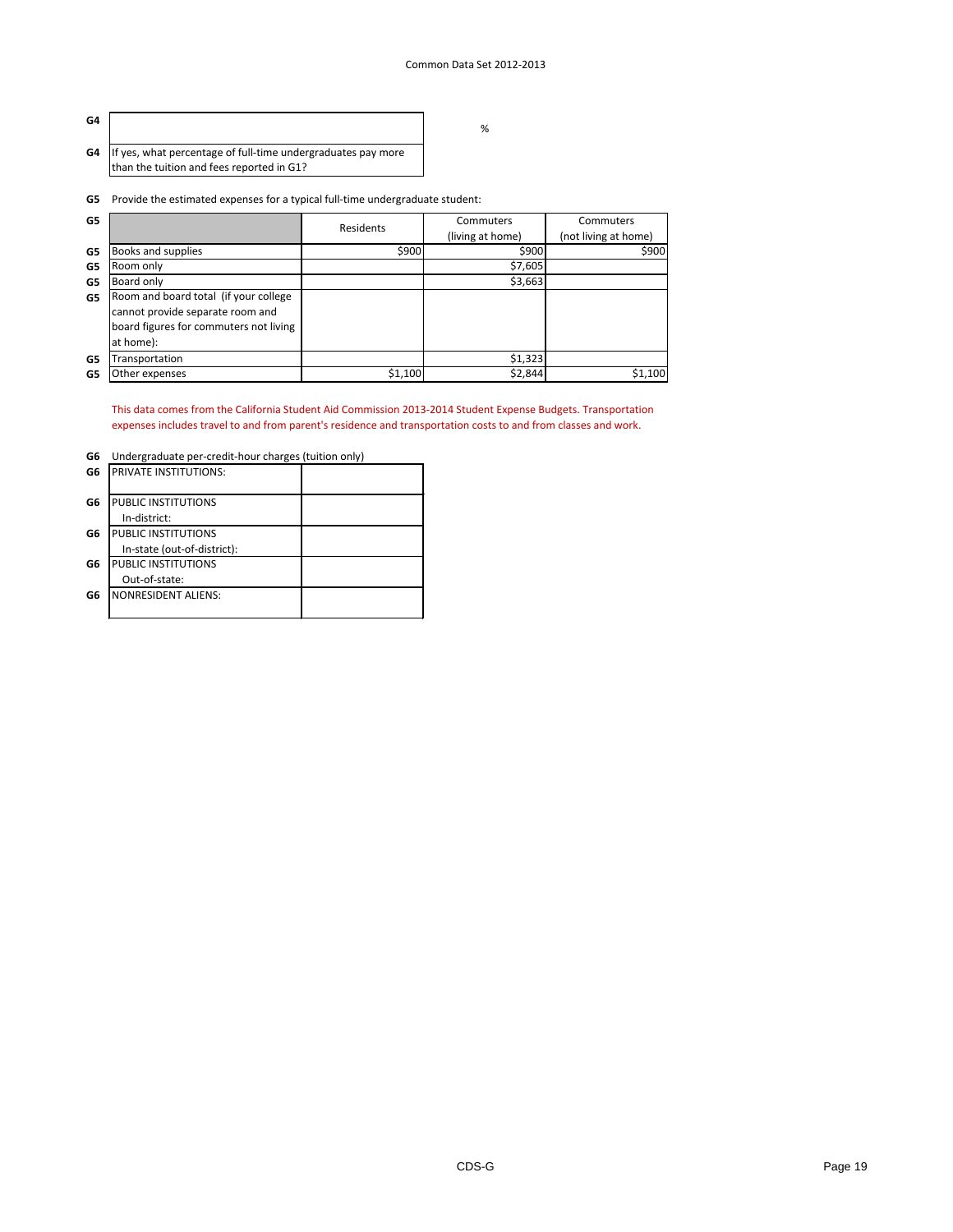# **H. FINANCIAL AID**

#### **Aid Awarded to Enrolled Undergraduates**

Enter total dollar amounts awarded to enrolled full-time and less than full-time degree-seeking undergraduates (using the same cohort reported in CDS Question B1, "total degree-seeking" undergraduates) in the following categories. (Note: If the data being reported are final figures for the 2011-2012 academic year (see the next item below), use the 2011-2012 academic year's CDS Question B1 cohort.) Include aid awarded to international students (i.e., those not qualifying for federal aid). Aid that is non-need-based but that was used to meet need should be reported in the needbased aid columns. (For a suggested order of precedence in assigning categories of aid to cover need, see the entry for "non-need-based scholarship or grant aid" on the last page of the definitions section.)

| H1 |                                                                                                   | 2012-2013<br>estimated | 2011-2012<br>final |
|----|---------------------------------------------------------------------------------------------------|------------------------|--------------------|
| H1 | Indicate the academic year for which data are reported for items H1, H2, H2A, I<br>land H6 below: |                        |                    |

**H3** Which needs-analysis methodology does your institution use in awarding institutional aid?

| H <sub>3</sub> | Federal methodology (FM)       |  |
|----------------|--------------------------------|--|
| H3             | Institutional methodology (IM) |  |
| H <sub>3</sub> | <b>Both FM and IM</b>          |  |

| H1 |                                                                                                                                     | Need-based \$      | Non-need-based \$                             |
|----|-------------------------------------------------------------------------------------------------------------------------------------|--------------------|-----------------------------------------------|
|    |                                                                                                                                     | (Include non-need- | (Exclude non-need-                            |
|    |                                                                                                                                     |                    | based aid used to meet based aid used to meet |
|    |                                                                                                                                     | need.)             | need.)                                        |
| H1 | <b>Scholarships/Grants</b>                                                                                                          |                    |                                               |
| H1 | Federal                                                                                                                             | \$727,091          | \$0                                           |
| H1 | State (i.e., all states, not only the state in which your institution is located)                                                   | \$788,374          | \$0                                           |
| H1 | Institutional: Endowed scholarships, annual gifts and tuition funded grants,                                                        |                    |                                               |
|    | awarded by the college, excluding athletic aid and tuition waivers (which are                                                       |                    |                                               |
|    | reported below).                                                                                                                    | \$17,681,022       | \$1,137,904                                   |
| H1 | Scholarships/grants from external sources (e.g., Kiwanis, National Merit) not                                                       |                    |                                               |
|    | awarded by the college                                                                                                              | \$402,540          | \$1,026,879                                   |
| H1 | <b>Total Scholarships/Grants</b>                                                                                                    | \$19,599,027       | \$2,164,783                                   |
| H1 | Self-Help                                                                                                                           |                    |                                               |
| H1 | Student loans from all sources (excluding parent loans)                                                                             | \$0                | \$2,123,244                                   |
| H1 | Federal Work-Study                                                                                                                  | \$660,430          |                                               |
| H1 | State and other (e.g., institutional) work-study/employment (Note: Excludes                                                         |                    |                                               |
|    | Federal Work-Study captured above.)                                                                                                 | \$137,491          | \$0                                           |
| H1 | <b>Total Self-Help</b>                                                                                                              | \$797,921          | \$2,123,244                                   |
| H1 | <b>Other</b>                                                                                                                        |                    |                                               |
| H1 | <b>Parent Loans</b>                                                                                                                 | \$0                | \$1,030,129                                   |
| H1 | <b>Tuition Waivers</b>                                                                                                              |                    |                                               |
|    | Reporting is optional. Report tuition waivers in this row if you choose to report them. Do not report<br>tuition waivers elsewhere. |                    |                                               |
| H1 | Athletic Awards                                                                                                                     | \$0                | \$0                                           |

**Need is determined by using an institutional methodology for College aid and federal methodology for federal aid programs. The College meets 100% of documented need. Federal aid is awarded using published guidelines by the government. All awarded aid is entered into the financial aid database (PowerFaids) and a report is run to gather the information requested.**

**H2 Number of Enrolled Students Awarded Aid:** List the number of degree-seeking full-time and less-than-full-time undergraduates who applied for and were awarded financial aid from any source. **Aid that is non-need-based but that was used to meet need should be counted as need-based aid.** Numbers should reflect the cohort awarded the dollars reported in H1. Note: In the chart below, students may be counted in more than one row, and full-time freshmen should also be counted as full-time undergraduates.

| H <sub>2</sub> |             |                                                           | <b>First-time</b>            | <b>Full-time</b>                | <b>Less Than</b>                  |
|----------------|-------------|-----------------------------------------------------------|------------------------------|---------------------------------|-----------------------------------|
|                |             |                                                           | <b>Full-time</b><br>Freshmen | Undergraduate<br>(Incl. Fresh.) | <b>Full-time</b><br>Undergraduate |
|                |             |                                                           |                              |                                 |                                   |
| H <sub>2</sub> | la)         | Number of degree-seeking undergraduate students (CDS Item | 291                          | 1250                            | 4                                 |
|                |             | B1 if reporting on Fall 2012 cohort)                      |                              |                                 |                                   |
| H <sub>2</sub> | $ b\rangle$ | Number of students in line a who applied for need-based   |                              |                                 |                                   |
|                |             | financial aid                                             | 158                          | 575                             |                                   |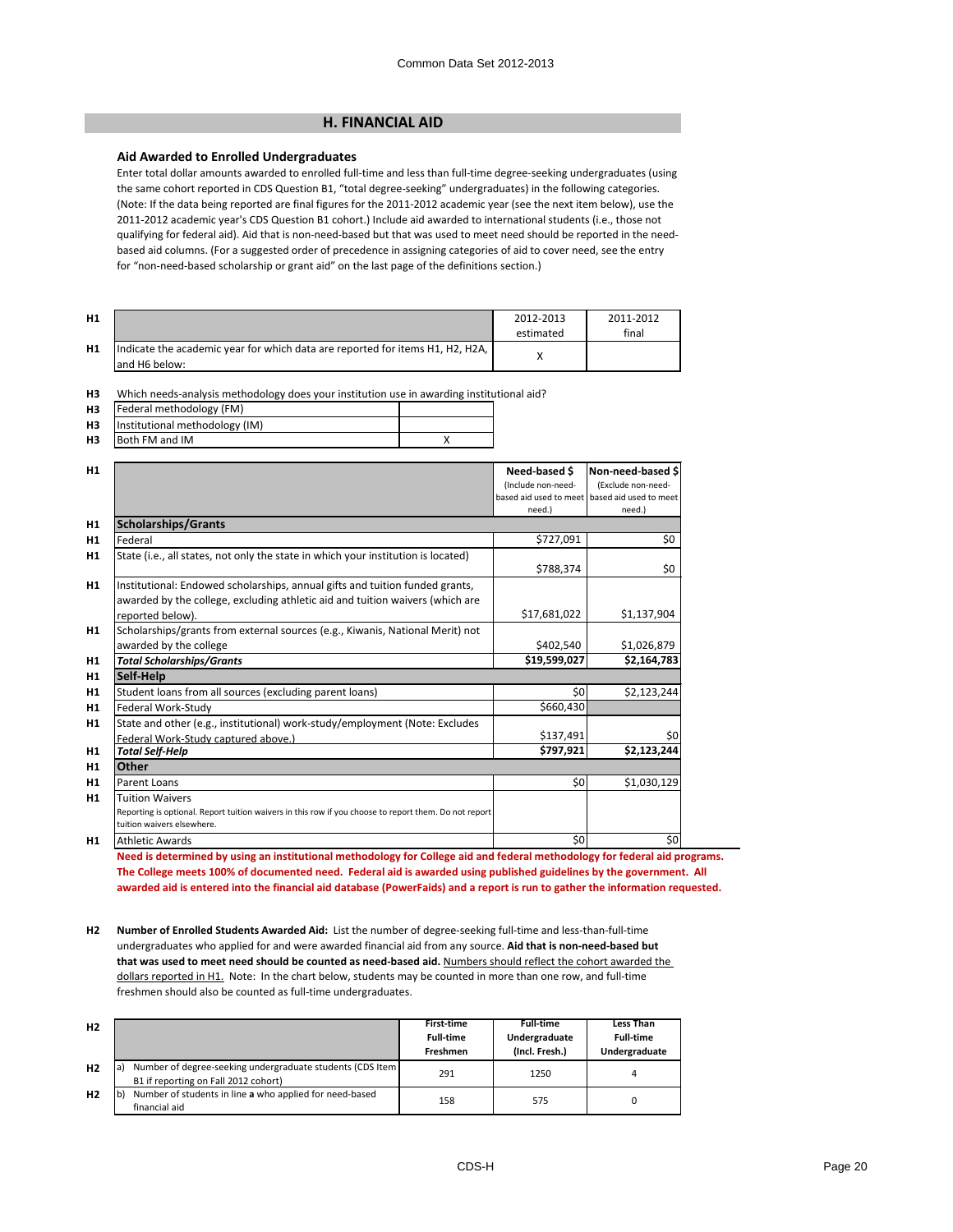| H <sub>2</sub> | c)           | Number of students in line <b>b</b> who were determined to have<br>financial need                                                                                                                                                                                                         | 133      | 518      | $\Omega$ |
|----------------|--------------|-------------------------------------------------------------------------------------------------------------------------------------------------------------------------------------------------------------------------------------------------------------------------------------------|----------|----------|----------|
| H <sub>2</sub> |              | d) Number of students in line c who were awarded any financial<br>aid                                                                                                                                                                                                                     | 133      | 518      | $\Omega$ |
| H <sub>2</sub> | e)           | Number of students in line d who were awarded any need-<br>based scholarship or grant aid                                                                                                                                                                                                 | 133      | 518      | 0        |
| H <sub>2</sub> | If)          | Number of students in line <b>d</b> who were awarded any need-<br>based self-help aid                                                                                                                                                                                                     | 116      | 411      | 0        |
| H <sub>2</sub> | g)           | Number of students in line d who were awarded any non-<br>need-based scholarship or grant aid                                                                                                                                                                                             | 14       | 48       | 0        |
| H <sub>2</sub> | lh)          | Number of students in line d whose need was fully met<br>(exclude PLUS loans, unsubsidized loans, and private<br>alternative loans)                                                                                                                                                       | 133      | 518      | 0        |
| H <sub>2</sub> |              | On average, the percentage of need that was met of students<br>who were awarded any need-based aid. Exclude any aid that<br>was awarded in excess of need as well as any resources that<br>were awarded to replace EFC (PLUS loans, unsubsidized loans,<br>and private alternative loans) | 100.0%   | 100.0%   |          |
| H <sub>2</sub> |              | The average financial aid package of those in line d. Exclude<br>any resources that were awarded to replace EFC (PLUS loans,<br>unsubsidized loans, and private alternative loans)                                                                                                        | \$39,953 | \$39,332 |          |
| H <sub>2</sub> | $\mathsf{k}$ | Average need-based scholarship and grant award of those in<br>line e                                                                                                                                                                                                                      | \$38,393 | \$37,778 |          |
| H <sub>2</sub> |              | Average need-based self-help award (excluding PLUS loans,<br>unsubsidized loans, and private alternative loans) of those in<br>line f                                                                                                                                                     | \$1,789  | \$1,941  |          |
| H <sub>2</sub> |              | m) Average need-based loan (excluding PLUS loans, unsubsidized<br>loans, and private alternative loans) of those in line f who<br>were awarded a need-based loan                                                                                                                          |          |          |          |

**All financial aid awards are entered into a subsystem and electronically transferred to the student database. Reports are run in the subsystem to compile the information needed. Need is determined using the federal methodology to award federal aid or institutional methdology to award college aid. Aid awarded is categorized as either need-based (if it was given to meet the documented need) or non-need-based (if it was not granted to help meet the student's need).**

## **H2A Number of Enrolled Students Awarded Non-need-based Scholarships and Grants**: List the number of degreeseeking full-time and less-than-full-time undergraduates who had no financial need and who were awarded institutional non-need-based scholarship or grant aid. Numbers should reflect the cohort awarded the dollars reported in H1. Note: In the chart below, students may be counted in more than one row, and full-time freshmen

should also be counted as full-time undergraduates.

| H2A |      |                                                                                                                                                                                                                  | <b>First-time</b><br><b>Full-time</b><br><b>Freshmen</b> | <b>Full-time</b><br>Undergrad<br>(Incl. Fresh.) | <b>Less Than</b><br><b>Full-time</b><br>Undergrad |
|-----|------|------------------------------------------------------------------------------------------------------------------------------------------------------------------------------------------------------------------|----------------------------------------------------------|-------------------------------------------------|---------------------------------------------------|
| H2A |      | Number of students in line a who had no financial need and<br>who were awarded institutional non-need-based scholarship<br>or grant aid (exclude those who were awarded athletic<br>awards and tuition benefits) | 11                                                       | 70                                              | $\Omega$                                          |
| H2A | lo)  | Average dollar amount of institutional non-need-based<br>scholarship and grant aid awarded to students in line n                                                                                                 | \$20,395                                                 | \$16,256                                        | $\zeta$ 0                                         |
| H2A | l D) | Number of students in line a who were awarded an<br>institutional non-need-based athletic scholarship or grant                                                                                                   | $\Omega$                                                 | $\Omega$                                        | 0                                                 |
| H2A | a.   | Average dollar amount of institutional non-need-based<br>athletic scholarships and grants awarded to students in line <b>p</b>                                                                                   | \$ 0                                                     | \$ 0                                            | \$ 0                                              |

**All financial aid awards are entered into a financial aid subsystem (PowerFaids) and electronically transferred to the student database. Reports are run in the subsystem to compile the information needed. Need is determined using the federal methodology to award federal aid or institutional methdology to award college aid. Aid awarded is categorized as either needbased (if it was given to meet the documented need) or non-need-based (if it was not granted to help meet the student's need).**

**H3** Incorporated into H1 above.

**Note:** These are the graduates and loan types to include and exclude in order to fill out CDS H4, H4a, H5, and H5a.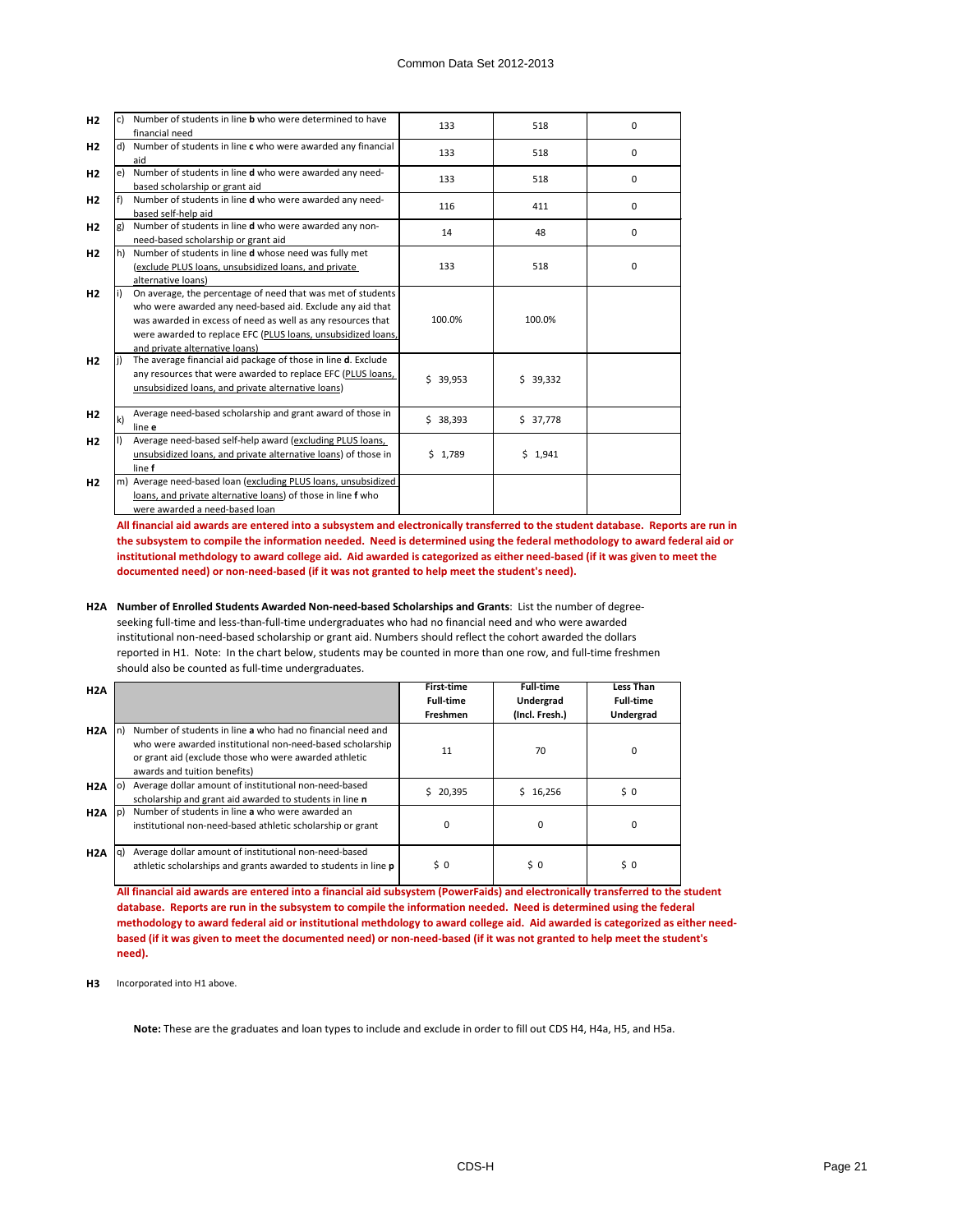|       | Include: * 2012 undergraduate class who graduated      |
|-------|--------------------------------------------------------|
|       | between July 1, 2011 and June 30, 2012 who started at  |
|       | your institution as first-time students and received a |
|       | bachelor's degree between July 1, 2011 and June 30,    |
| 2012. |                                                        |

 \* only loans made to students who borrowed while enrolled at your institution.

\* co-signed loans.

Exclude: \* those who transferred in.

\* money borrowed at other institutions.

| H <sub>4</sub> | Provide the percentage of the class (defined above) who borrowed at any time through any loan         |          |            |
|----------------|-------------------------------------------------------------------------------------------------------|----------|------------|
|                | programs (institutional, state, Federal Perkins, Federal Stafford Subsidized and Unsubsidized,        |          |            |
|                | private loans that were certified by your institution, etc.; exclude parent loans). Include both      |          |            |
|                | Federal Direct Student Loans and Federal Family Education Loans.                                      |          |            |
|                |                                                                                                       |          | 31% 86/281 |
| H4a            | Provide the percentage of the class (defined above) who borrowed at any time through federal          |          |            |
|                | loan programs--Federal Perkins, Federal Stafford Subsidized and Unsubsidized. Include both            |          |            |
|                | Federal Direct Student Loans and Federal Family Education Loans. NOTE: exclude all institutional,     |          |            |
|                | state, private alternative loans and parent loans.                                                    |          | 19% 54/281 |
| H <sub>5</sub> | Report the average per-undergraduate-borrower cumulative principal borrowed of those in line          |          |            |
|                | H4.                                                                                                   | \$23,179 |            |
| H5a            |                                                                                                       |          |            |
|                | Report the average per-undergraduate-borrower cumulative principal borrowed, of those in H4a,         |          |            |
|                | through federal loan programs--Federal Perkins, Federal Stafford Subsidized and Unsubsidized.         |          |            |
|                | Include both Federal Direct Student Loans and Federal Family Education Loans. These are listed in     |          |            |
|                | line H4a. NOTE: exclude all institutional, state, private alternative loans and exclude parent loans. | \$12,686 |            |

**All loans awarded by CMC are reported in the institutional loan totals, including loans made to students to meet the Expected Family Contribution amount. The denominator used to calculate the averages is the number of students receiving loans to fund their education at CMC.**

**Aid to Undergraduate Degree-seeking Nonresident Aliens** (Note: Report numbers and dollar amounts for the same academic year checked in item H1.)

#### **H6** Indicate your institution's policy regarding institutional scholarship and grant aid for undergraduate degree-seeking nonresident aliens:

| H6             | Institutional need-based scholarship or grant aid is available                                                                 | Χ |           |
|----------------|--------------------------------------------------------------------------------------------------------------------------------|---|-----------|
| H6             | Institutional non-need-based scholarship or grant aid is available                                                             | х |           |
| H6             | Institutional scholarship or grant aid is not available                                                                        |   |           |
|                |                                                                                                                                |   |           |
| H6             | If institutional financial aid is available for undergraduate degree-seeking nonresident aliens,                               |   |           |
|                | provide the number of undergraduate degree-seeking nonresident aliens who were awarded need                                    |   |           |
|                | based or non-need-based aid:                                                                                                   |   | 6         |
|                |                                                                                                                                |   |           |
| H6             | Average dollar amount of institutional financial aid awarded to undergraduate degree-seeking                                   |   |           |
|                | nonresident aliens:                                                                                                            |   | \$37,520  |
|                |                                                                                                                                |   |           |
| H <sub>6</sub> | Total dollar amount of institutional financial aid awarded to undergraduate degree-seeking                                     |   |           |
|                | nonresident aliens:                                                                                                            |   | \$225,122 |
|                | All financial aid awards are entered into a financial aid subsystem (PowerFaids) and electronically transferred to the student |   |           |
|                | database. Reports are run in the subsystem to compile the information needed.                                                  |   |           |
|                |                                                                                                                                |   |           |
| <b>H7</b>      | Check off all financial aid forms nonresident alien first-year financial aid applicants must submit:                           |   |           |
| <b>H7</b>      | Institution's own financial aid form                                                                                           |   |           |
| H7             | <b>CSS/Financial Aid PROFILE</b>                                                                                               | X |           |
| H <sub>7</sub> | International Student's Financial Aid Application                                                                              | Χ |           |
| H7             | International Student's Certification of Finances                                                                              | Χ |           |

**Process for First-Year/Freshman Students**

**H7**

Other (specify):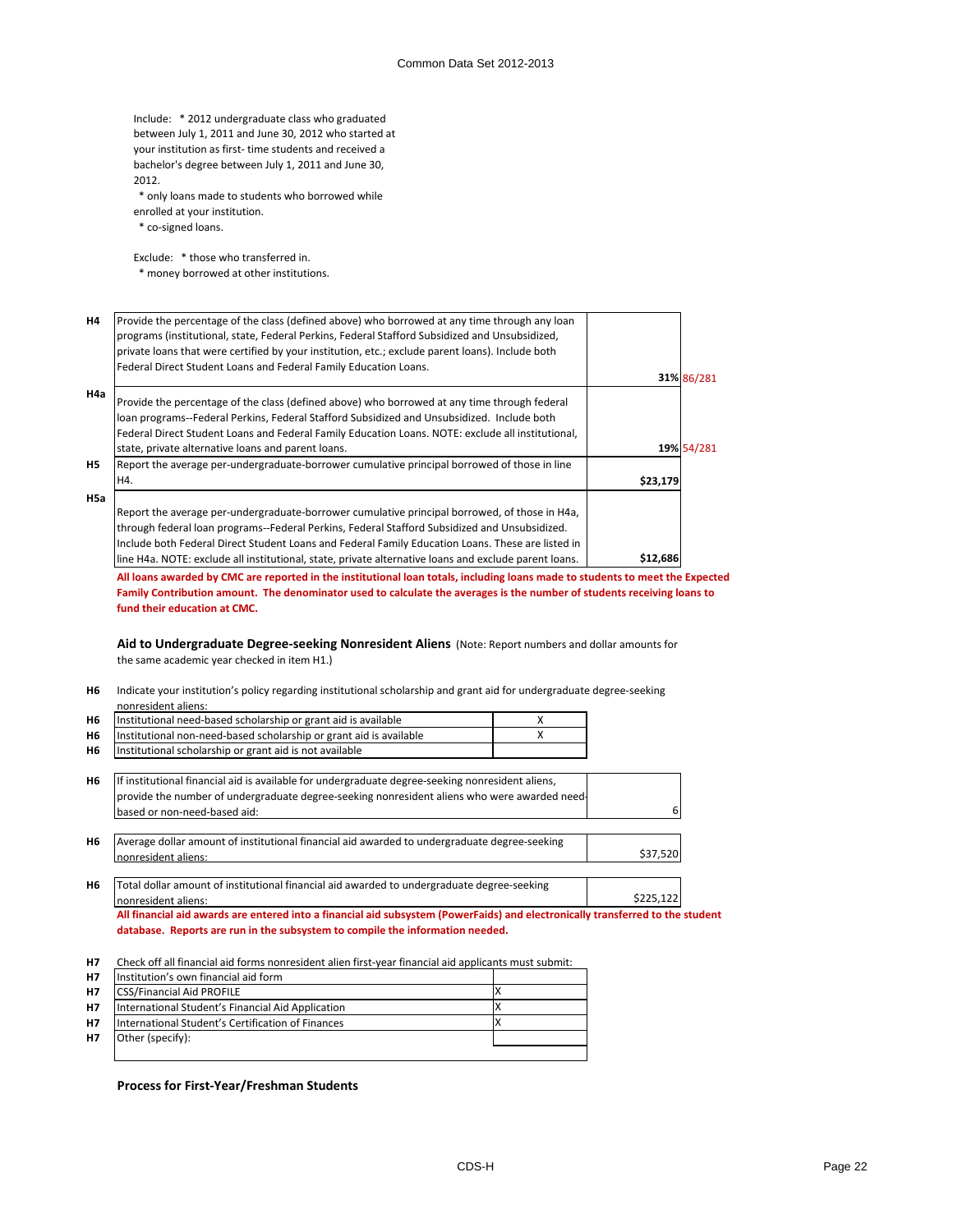| H <sub>8</sub> | <b>FAFSA</b>                         |  |
|----------------|--------------------------------------|--|
| H <sub>8</sub> | Institution's own financial aid form |  |
| H <sub>8</sub> | <b>CSS/Financial Aid PROFILE</b>     |  |
| H <sub>8</sub> | State aid form                       |  |
| H <sub>8</sub> | Noncustodial PROFILE                 |  |
| H <sub>8</sub> | <b>Business/Farm Supplement</b>      |  |
| H <sub>8</sub> | Other (specify):                     |  |
|                |                                      |  |

| H <sub>9</sub> | Indicate filing dates for first-year (freshman) students:                  |     |  |  |  |
|----------------|----------------------------------------------------------------------------|-----|--|--|--|
| H9             | Priority date for filing required financial aid forms:                     |     |  |  |  |
| H <sub>9</sub> | Deadline for filing required financial aid forms:                          | 2/1 |  |  |  |
| H <sub>9</sub> | No deadline for filing required forms (applications processed on a rolling |     |  |  |  |
|                | basis):                                                                    |     |  |  |  |

#### **H10** Indicate notification dates for first-year (freshman) students (answer a or b):

| H <sub>10</sub> | a) Students notified on or about (date): |                                          |     |    |  |
|-----------------|------------------------------------------|------------------------------------------|-----|----|--|
| H <sub>10</sub> |                                          |                                          | Yes | N٥ |  |
| H <sub>10</sub> |                                          | b) Students notified on a rolling basis: |     |    |  |
| H <sub>10</sub> |                                          | If yes, starting date:                   |     |    |  |

|  | H11 | Indicate reply dates: |  |  |
|--|-----|-----------------------|--|--|
|--|-----|-----------------------|--|--|

|                 | <b>H11</b> Students must reply by (date): | 5/1 |
|-----------------|-------------------------------------------|-----|
| $H11$ or within | weeks of notification.                    |     |
|                 |                                           |     |

# **Types of Aid Available**

Please check off all types of aid available to undergraduates at your institution:

**H12** Loans

| FEDERAL DIRECT STUDENT LOAN PROGRAM (DIRECT LOAN) |   |
|---------------------------------------------------|---|
| <b>Direct Subsidized Stafford Loans</b>           | х |
| Direct Unsubsidized Stafford Loans                | Χ |
| <b>Direct PLUS Loans</b>                          | х |
|                                                   |   |
| Federal Perkins Loans                             | х |
| <b>Federal Nursing Loans</b>                      |   |
| State Loans                                       |   |
| College/university loans from institutional funds | х |
| Other (specify): Alternate Loans                  | x |
|                                                   |   |
|                                                   |   |

#### **H13** Scholarships and Grants

| H <sub>13</sub> | NEED-BASED:                                                          |   |
|-----------------|----------------------------------------------------------------------|---|
| H <sub>13</sub> | <b>Federal Pell</b>                                                  |   |
| H <sub>13</sub> | <b>ISEOG</b>                                                         | х |
| H <sub>13</sub> | State scholarships/grants                                            | x |
| H <sub>13</sub> | Private scholarships                                                 | x |
| H <sub>13</sub> | College/university scholarship or grant aid from institutional funds | ν |
| H <sub>13</sub> | United Negro College Fund                                            |   |
| H <sub>13</sub> | <b>Federal Nursing Scholarship</b>                                   |   |
| H <sub>13</sub> | Other (specify):                                                     |   |
|                 |                                                                      |   |

#### **H14** Check off criteria used in awarding institutional aid. Check all that apply.

| H14             |                       | Non-Need Based | Need-Based |
|-----------------|-----------------------|----------------|------------|
| H <sub>14</sub> | Academics             | х              | х          |
| H <sub>14</sub> | Alumni affiliation    |                |            |
| H <sub>14</sub> | Art                   |                |            |
| H <sub>14</sub> | Athletics             |                |            |
| H <sub>14</sub> | Job skills            |                |            |
| H <sub>14</sub> | <b>ROTC</b>           | X              |            |
| H <sub>14</sub> | Leadership            | Χ              |            |
| H <sub>14</sub> | Minority status       |                |            |
| H <sub>14</sub> | Music/drama           |                |            |
| H <sub>14</sub> | Religious affiliation |                |            |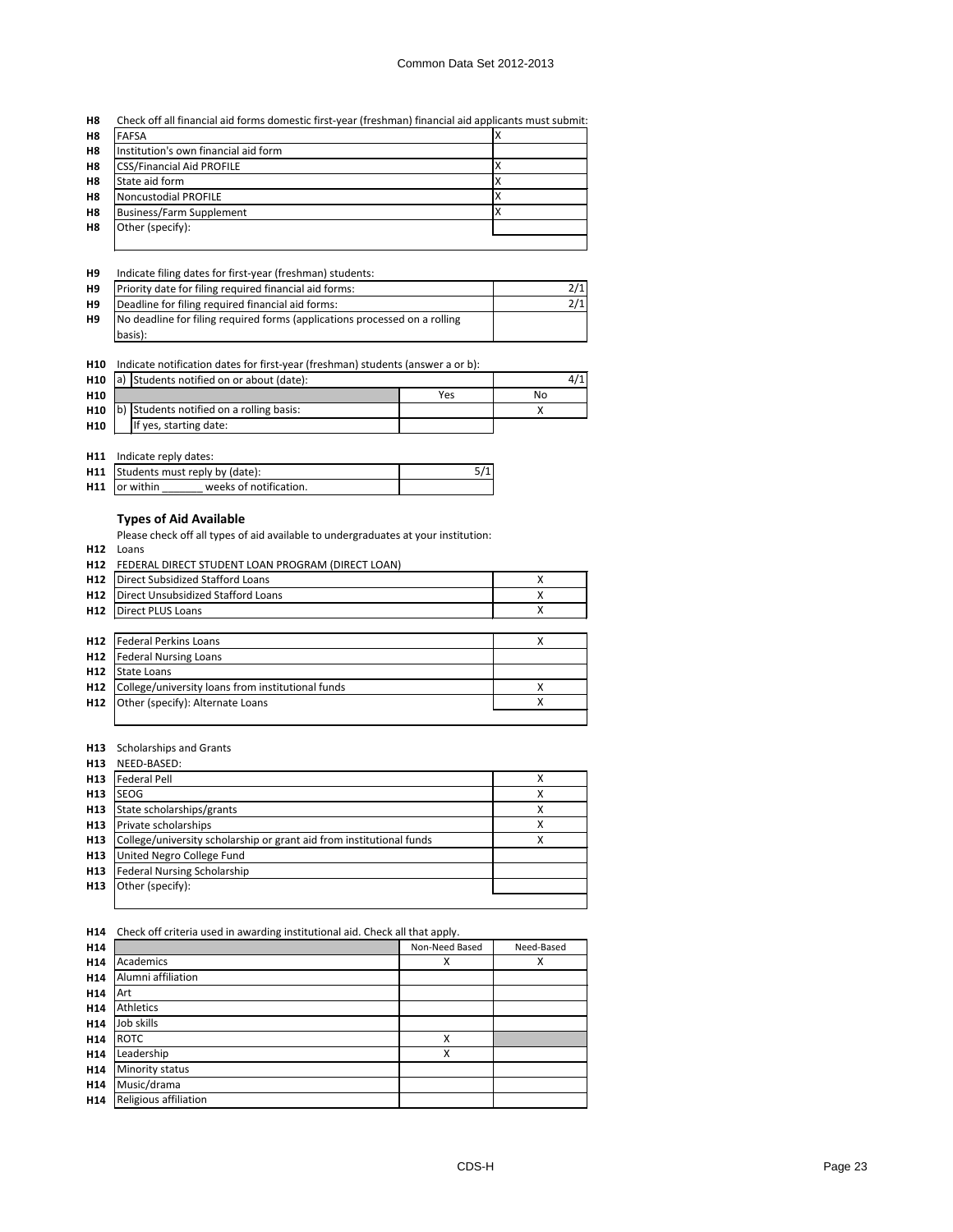| H14<br>. | e/district residency<br>i State/distr |  |
|----------|---------------------------------------|--|

**H15**

If your institution has recently implemented any major financial aid policy, program, or initiative to make your institution more affordable to incoming students such as replacing loans with grants, or waiving costs for families below a certain income level please provide details below: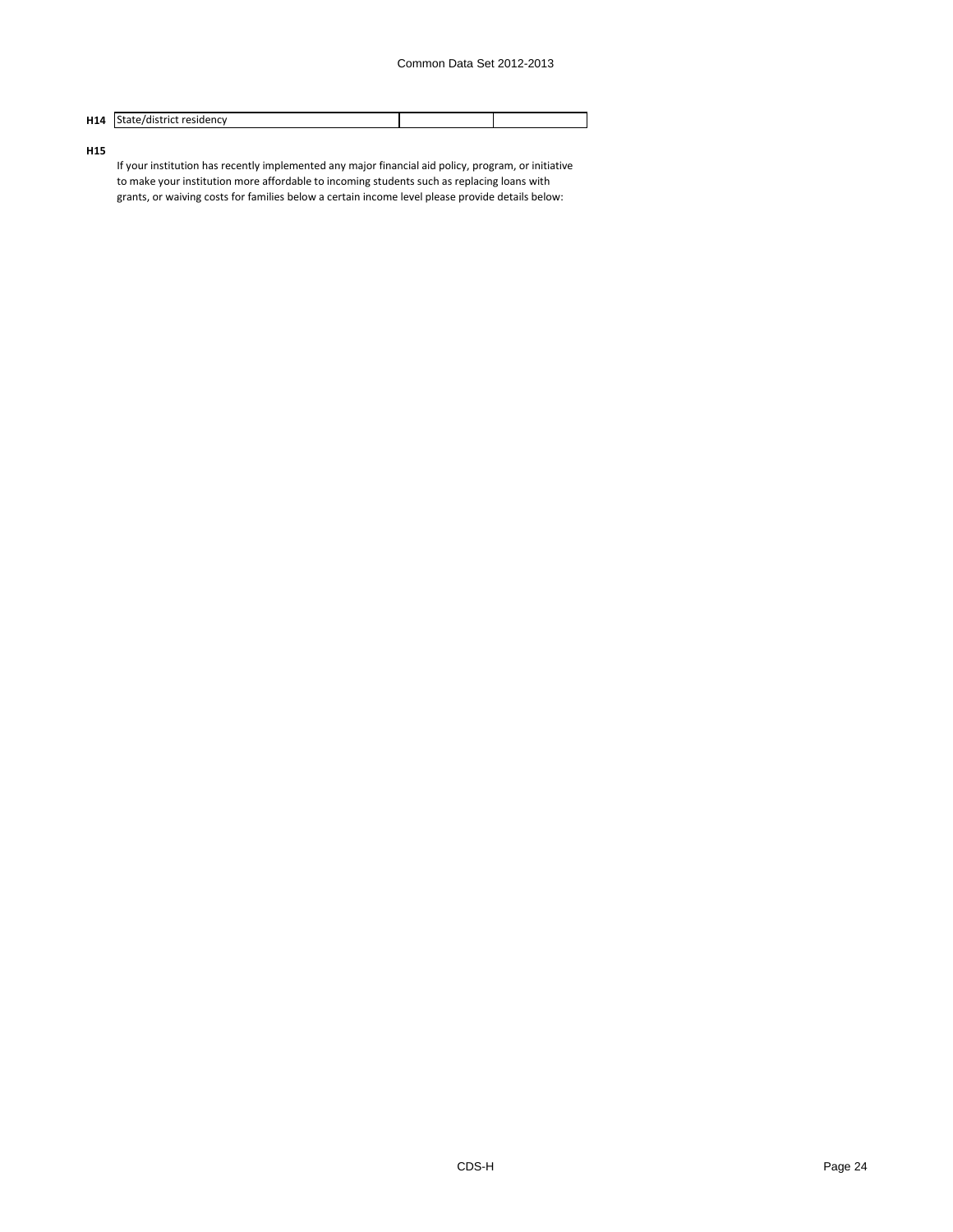# **I. INSTRUCTIONAL FACULTY AND CLASS SIZE**

**Please report the number of instructional faculty members in each category for Fall 2012. Include faculty who are on your institution's payroll on the census date your institution uses for IPEDS/AAUP.**

**I1**

The following definition of full-time instructional faculty is used by the American Association of University Professors (AAUP) in its annual Faculty Compensation Survey (the part time definitions are not used by AAUP). Instructional Faculty is defined as those members of the instructional-research staff whose major regular assignment is instruction, including those with released time for research. Use the chart below to determine inclusions and exclusions:

|                                                                                                                                                                                                                                         | Full-time | Part-time                                                                       |
|-----------------------------------------------------------------------------------------------------------------------------------------------------------------------------------------------------------------------------------------|-----------|---------------------------------------------------------------------------------|
| (a) instructional faculty in preclinical and clinical medicine, faculty who are not paid (e.g., those<br>who donate their services or are in the military), or research-only faculty, post-doctoral fellows,<br>or pre-doctoral fellows | Exclude   | Include only if<br>they teach one<br>or more non-<br>clinical credit<br>courses |
| (b) administrative officers with titles such as dean of students, librarian, registrar, coach, and the<br>like, even though they may devote part of their time to classroom instruction and may have<br>faculty status                  | Exclude   | Include if they<br>teach one or<br>more non-<br>clinical credit<br>COUTERS      |
| (c) other administrators/staff who teach one or more non-clinical credit courses even though they Exclude<br>do not have faculty status                                                                                                 |           | Include                                                                         |
| (d) undergraduate or graduate students who assist in the instruction of courses, but have titles<br>such as teaching assistant, teaching fellow, and the like                                                                           | Exclude   | Exclude                                                                         |
| (e) faculty on sabbatical or leave with pay                                                                                                                                                                                             | Include   | Exclude                                                                         |
| (f) faculty on leave without pay                                                                                                                                                                                                        | Exclude   | Exclude                                                                         |
| (g) replacement faculty for faculty on sabbatical leave or leave with pay                                                                                                                                                               | Exclude   | Include                                                                         |

*Full-time instructional faculty:* faculty employed on a full-time basis for instruction (including those with released time for research)

*Part-time instructional faculty:* Adjuncts and other instructors being paid solely for part-time classroom instruction. Also includes full-time faculty teaching less than two semesters, three quarters, two trimesters, or two four-month sessions. Employees who are not considered full-time instructional faculty but who teach one or more non-clinical credit courses may be counted as part-time faculty.

*Minority faculty: includes faculty who designate themselves as Black, non-Hispanic; American Indian or Alaska Native; Asian, Native Hawaiian or other Pacific Islander, or Hispanic.* 

*Doctorate: includes such degrees as Doctor of Philosophy, Doctor of Education, Doctor of Juridical Science, and Doctor of Public Health in any field such as arts, sciences, education, engineering, business, and public administration. Also includes terminal degrees formerly designated as "first professional," including dentistry (DDS or DMD), medicine (MD), optometry (OD), osteopathic medicine (DO), pharmacy (DPharm or BPharm), podiatric medicine (DPM), veterinary medicine (DVM), chiropractic (DC or DCM), or law (JD).*

*Terminal degree:* the highest degree in a field: example, M. Arch (architecture) and MFA (master of fine arts).

| 11            |     |                                                                          | Full-Time | Part-Time | Total |
|---------------|-----|--------------------------------------------------------------------------|-----------|-----------|-------|
| 11            | a   | Total number of instructional faculty                                    | 138       | 24        | 162   |
| 11            | D.  | Total number who are members of minority groups                          | 24        |           | 30    |
| 11            |     | Total number who are women                                               | 45        | 11        | 56    |
| $\mathbf{11}$ | αı  | Total number who are men                                                 | 93        | 13        | 106   |
| 11            | e.  | Total number who are nonresident aliens (international)                  |           |           | 8     |
| 11            |     | Total number with doctorate, or other terminal degree                    | 133       | 23        | 156   |
|               | lg) | Total number whose highest degree is a master's but not a terminal       |           |           |       |
| 11            |     | master's                                                                 |           |           |       |
| 11            |     | Total number whose highest degree is a bachelor's                        |           |           |       |
|               |     | Total number whose highest degree is unknown or other (Note: Items f, g, |           |           |       |
| $\mathbf{11}$ |     | h, and i must sum up to item a.)                                         |           |           |       |
|               |     | Total number in stand-alone graduate/ professional programs in which     |           |           |       |
| 11            |     | faculty teach virtually only graduate-level students                     |           |           |       |

**A list of faculty members is obtained from the Dean of Faculty's office. Information on status and credentials is provided by the Dean of Faculty's office. CDS definitions are used in determining the full/part time faculty and who to include in the counts. Keck Science faculty are counted proportionally by CMC, Pitzer, and Scripps based on the budgeted percentage paid in a given year (37.4% for CMC in 2012-13).**

#### **I2 Student to Faculty Ratio**

Report the Fall 2012 ratio of full-time equivalent students (full-time plus 1/3 part time) to full-time equivalent instructional faculty (full time plus 1/3 part time). In the ratio calculations, exclude both faculty and students in standalone graduate or professional programs such as medicine, law, veterinary, dentistry, social work, business, or public health in which faculty teach virtually only graduate-level students. Do not count undergraduate or graduate student teaching assistants as faculty.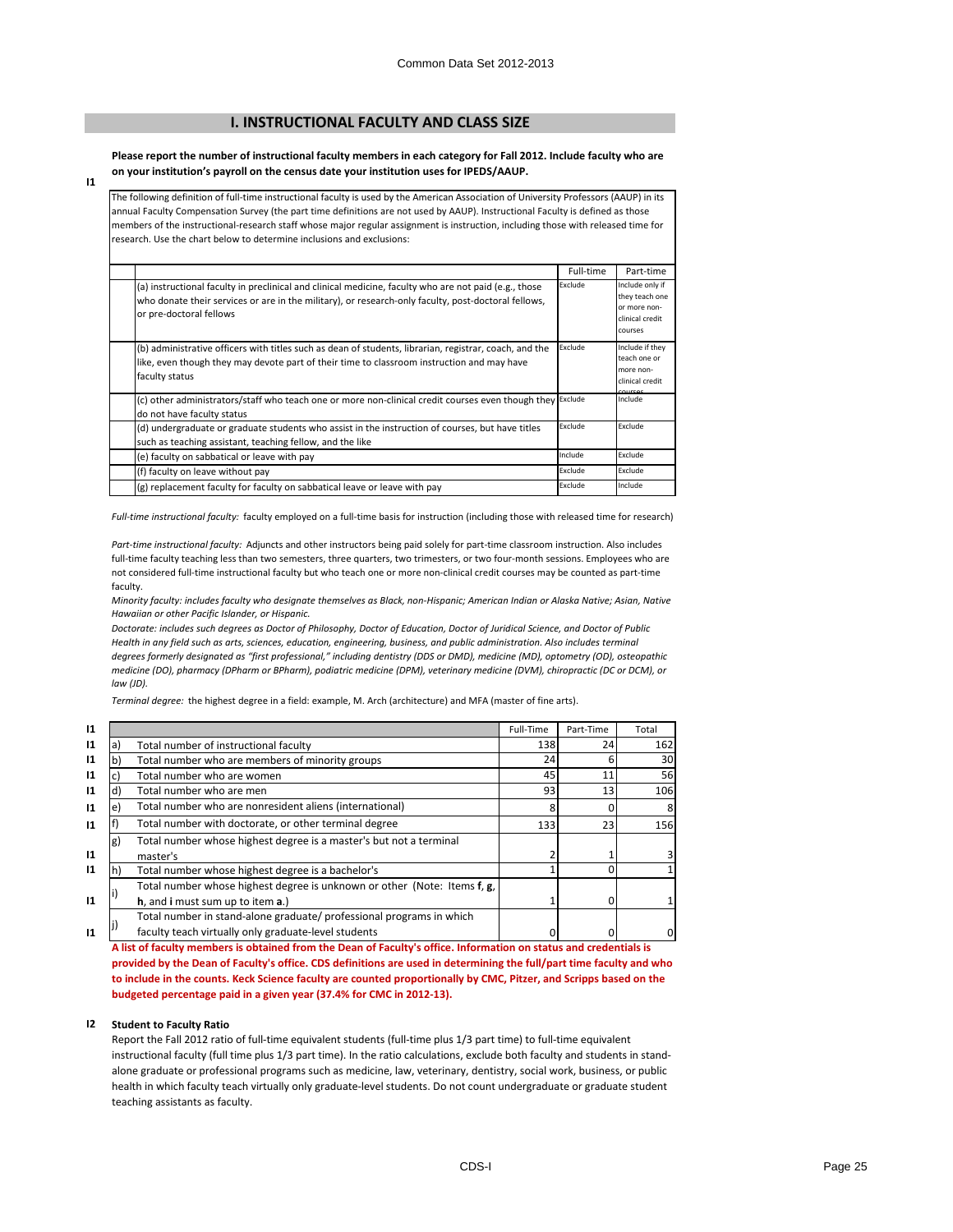| $\sim$<br>14<br>-- | -2012 Sti<br>Fall<br>Student to Faculty ratio | – 8lto ⊥ | (based on | 121221<br>tudents |
|--------------------|-----------------------------------------------|----------|-----------|-------------------|
|                    |                                               |          | and       | Δĥ<br>.cultv.     |

**Calculated by taking the full-time equivalent students (undergraduate and graduate) in Claremont, Washington D.C., and Silicon Valley as of the fall census date (full-time plus 1/3 part-time students) to the full-time equivalent instructional faculty (full-time plus 1/3 part-time). Keck Science faculty are counted proportionally by CMC, Pitzer, and Scripps based on the budgeted percentage paid in a given year (37.4% for CMC in 2012-13). The faculty counts do not include teaching assistants.** 

#### **I3 Undergraduate Class Size**

**I3**

In the table below, please use the following definitions to report information about the size of classes and class sections offered in the Fall 2012 term.

*Class Sections:* A class section is an organized course offered for credit, identified by discipline and number, meeting at a stated time or times in a classroom or similar setting, and not a subsection such as a laboratory or discussion session. Undergraduate class sections are defined as any sections in which at least one degree-seeking undergraduate student is enrolled for credit. Exclude distance learning classes and noncredit classes and individual instruction such as dissertation or thesis research, music instruction, or one-to-one readings. Exclude students in independent study, co-operative programs, internships, foreign language taped tutor sessions, practicums, and all students in one-on-one classes. Each class section should be counted only once and should not be duplicated because of course catalog crosslistings.

*Class Subsections:* A class subsection includes any subsection of a course, such as laboratory, recitation, and discussion subsections that are supplementary in nature and are scheduled to meet separately from the lecture portion of the course. Undergraduate subsections are defined as any subsections of courses in which degree-seeking undergraduate students enrolled for credit. As above, exclude noncredit classes and individual instruction such as dissertation or thesis research, music instruction, or one-to-one readings. Each class subsection should be counted only once and should not be duplicated because of cross-listings.

Using the above definitions, please report for each of the following class-size intervals the number of class sections and class subsections offered in Fall 2012. For example, a lecture class with 800 students who met at another time in 40 separate labs with 20 students should be counted once in the "100+" column in the class section column and 40 times under the "20-29" column of the class subsections table.

#### **Number of Class Sections with Undergraduates Enrolled**

| 13 |                       |       |       |           | Undergraduate Class Size (provide numbers) |       |       |        |              |        |
|----|-----------------------|-------|-------|-----------|--------------------------------------------|-------|-------|--------|--------------|--------|
| 13 | <b>CLASS SECTIONS</b> | $2-9$ | 10-19 | $20 - 29$ | $30 - 39$                                  | 40-49 | 50-99 | $100+$ | <b>Total</b> | % < 20 |
| 13 |                       |       | 217   | 31        |                                            |       |       |        | 282          | 83%    |
|    |                       |       |       |           |                                            |       |       |        |              |        |
| 13 | <b>CLASS SUB-</b>     | $2-9$ | 10-19 | $20 - 29$ | 30-39                                      | 40-49 | 50-99 | $100+$ | Total        |        |
| 13 | <b>SECTIONS</b>       |       |       | 10        |                                            |       |       |        | 18           |        |

**Obtained by analyzing student enrollment figures for each semester from the Registrar's Office. Data reported is as of fall census date and excludes Independent Study, internships, Senior Thesis, Debate, Off-campus Study, Physical Education, Military Science and non-CMC Joint Language courses. Cross-Listed courses and enrollments are concatenated. Keck Science courses and enrollments are counted proportionally by CMC, Pitzer, and Scripps based on the budgeted percentage paid in a given year (37.4% for CMC in 2012-13).**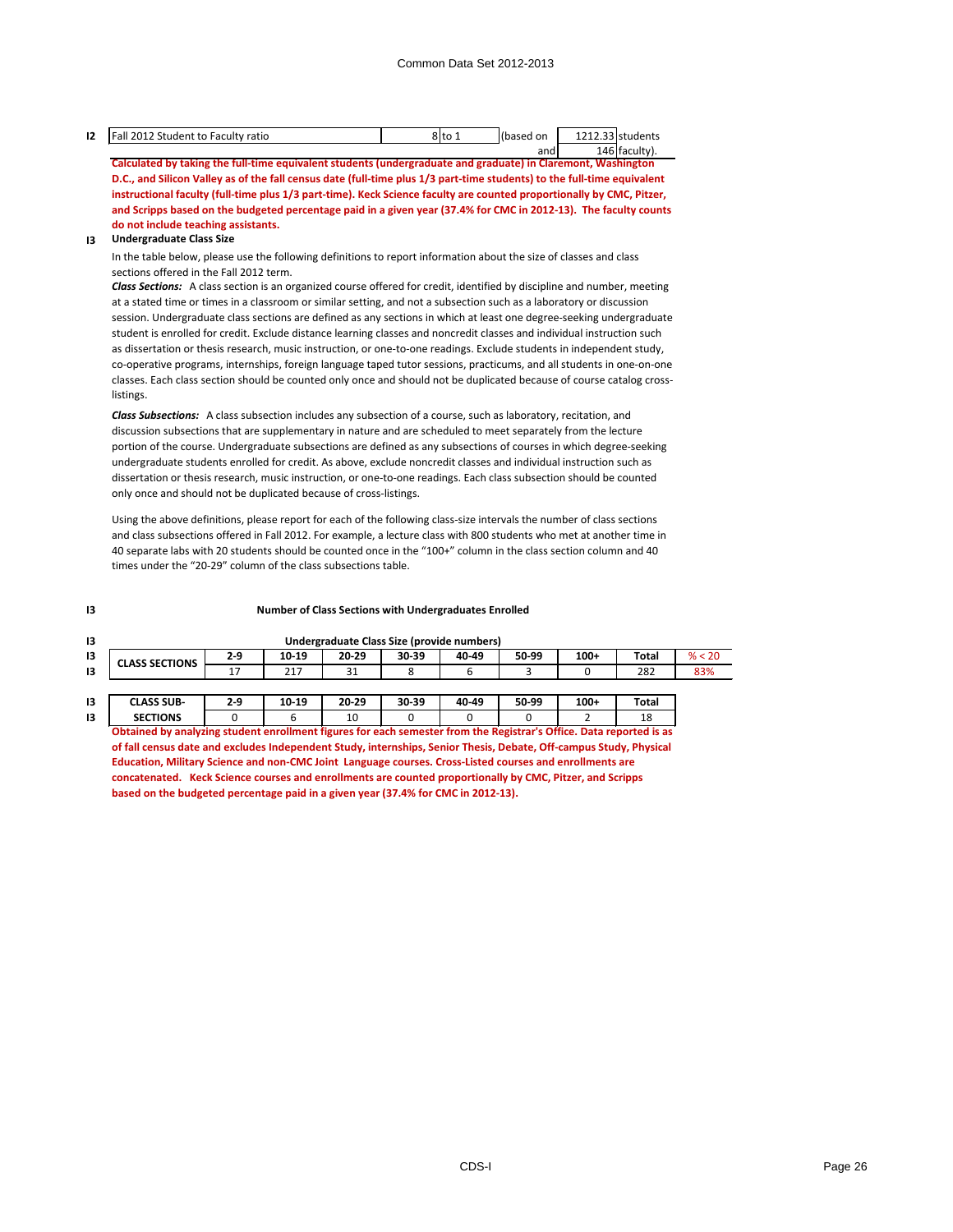# **J. DEGREES CONFERRED**

#### **J1 Degrees conferred between July 1, 2011 and June 30, 2012**

**J1** For each of the following discipline areas, provide the percentage of diplomas/certificates, associate, and bachelor's degrees awarded. To determine the percentage, use majors, not headcount (e.g., students with one degree but a double major will be represented twice). Calculate the percentage from your institution's IPEDS Completions by using the sum of 1st and 2nd majors for each CIP code as the numerator and the sum of the Grand Total by 1st Majors and the Grand Total by 2nd major as the denominator. If you prefer, you can compute the percentages using 1st majors only.

| J1 |                                            |                     |           | <b>Bachelor's</b>     |                   |                         |
|----|--------------------------------------------|---------------------|-----------|-----------------------|-------------------|-------------------------|
|    |                                            | Diploma/            |           | (1st Major &          | <b>Bachelor's</b> | <b>CIP 2010</b>         |
|    | <b>Category</b>                            | <b>Certificates</b> | Associate | <b>Doubles, IPEDS</b> | (Singles, Duals,  | <b>Categories to</b>    |
|    |                                            |                     |           | <b>Completions)</b>   | & Doubles)        | Include                 |
| J1 | Agriculture                                |                     |           |                       |                   | 1                       |
| J1 | Natural resources and conservation         |                     |           | 3.98%                 | 2.95%             | 3                       |
| J1 | Architecture                               |                     |           |                       |                   | $\overline{\mathbf{4}}$ |
| J1 | Area, ethnic, and gender studies           |                     |           | 0.92%                 | 2.05%             | 5                       |
| J1 | Communication/journalism                   |                     |           | 0.92%                 | 0.91%             | 9                       |
| J1 | Communication technologies                 |                     |           |                       |                   | 10                      |
| J1 | Computer and information sciences          |                     |           | 0.31%                 | 0.23%             | 11                      |
| J1 | Personal and culinary services             |                     |           |                       |                   | 12                      |
| J1 | Education                                  |                     |           |                       |                   | 13                      |
| J1 | Engineering                                |                     |           | 0.92%                 | 0.68%             | 14                      |
| J1 | Engineering technologies                   |                     |           | 2.75%                 | 2.05%             | 15                      |
| J1 | Foreign languages, literatures, and        |                     |           | 2.45%                 | 5.00%             | 16                      |
|    | linguistics                                |                     |           |                       |                   |                         |
| J1 | Family and consumer sciences               |                     |           |                       |                   | 19                      |
| J1 | Law/legal studies                          |                     |           | 0.31%                 | 0.91%             | 22                      |
| J1 | English                                    |                     |           | 1.83%                 | 3.18%             | 23                      |
| J1 | Liberal arts/general studies               |                     |           |                       |                   | 24                      |
| J1 | Library science                            |                     |           |                       |                   | 25                      |
| J1 | <b>Biological/life sciences</b>            |                     |           | 7.95%                 | 5.91%             | 26                      |
| J1 | <b>Mathematics and statistics</b>          |                     |           | 0.92%                 | 2.73%             | 27                      |
| J1 | Military science and military technologies |                     |           |                       |                   | 28 & 29                 |
| J1 | Interdisciplinary studies                  |                     |           | 6.12%                 | 4.55%             | 30                      |
| J1 | Parks and recreation                       |                     |           |                       |                   | 31                      |
| J1 | Philosophy and religious studies           |                     |           | 2.75%                 | 2.73%             | 38                      |
| J1 | Theology and religious vocations           |                     |           |                       |                   | 39                      |
| J1 | Physical sciences                          |                     |           | 1.83%                 | 1.82%             | 40                      |
| J1 | Science technologies                       |                     |           |                       |                   | 41                      |
| J1 | Psychology                                 |                     |           | 8.87%                 | 10.68%            | 42                      |
| J1 | Homeland Security, law enforcement,        |                     |           |                       |                   | 43                      |
|    | firefighting, and protective services      |                     |           |                       |                   |                         |
| J1 | Public administration and social services  |                     |           |                       |                   | 44                      |
| J1 | Social sciences                            |                     |           | 43.73%                | 40.68%            | 45                      |
| J1 | Construction trades                        |                     |           |                       |                   | 46                      |
| J1 | Mechanic and repair technologies           |                     |           |                       |                   | 47                      |
| J1 | Precision production                       |                     |           |                       |                   | 48                      |
| J1 | Transportation and materials moving        |                     |           |                       |                   | 49                      |
| J1 | Visual and performing arts                 |                     |           | 0.92%                 | 1.36%             | 50                      |
| J1 | Health professions and related programs    |                     |           |                       |                   | 51                      |
| J1 | Business/marketing                         |                     |           | 7.34%                 | 5.68%             | 52                      |
| J1 | History                                    |                     |           | 5.20%                 | 5.91%             | 54                      |
| J1 | Other                                      |                     |           |                       |                   |                         |
| J1 | TOTAL (should = 100%)                      | 0.00%               | 0.00%     | 100.02%               | 100.01%           |                         |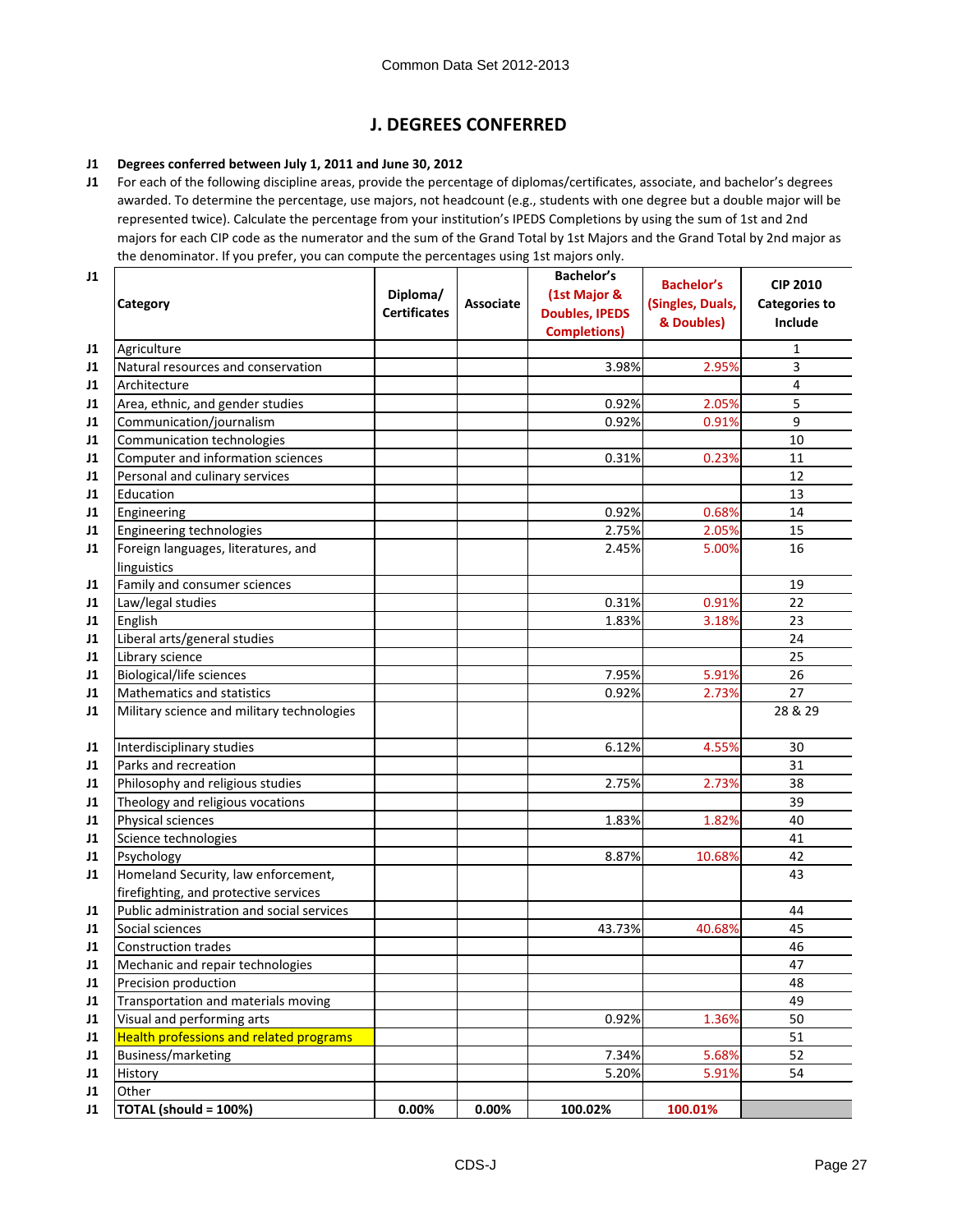**Students who earned a bachelor's or master's degree after July 1st and prior to June 30th of the following year are considered members of the Commencement Cohort. A report on the degrees earned in September, December and May (using a cut-off date of July 1st) is run from the student database. The majors reported in the first Bachelor's column come from the first and double majors categories in the database. The dual major listed second is not reported to IPEDS, as they do not fit into the survey criteria and are peculiar to CMC. They are included in the column noted above.**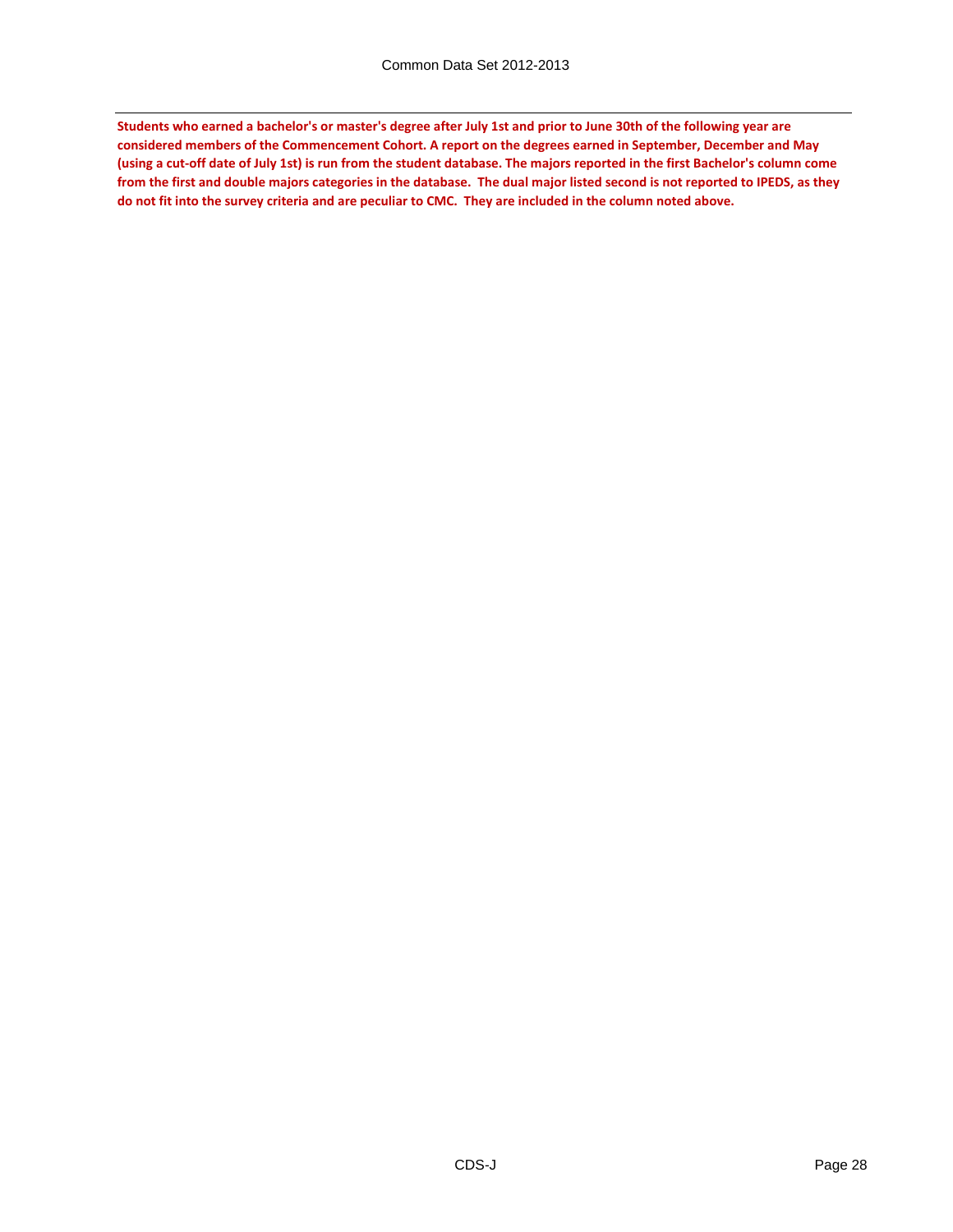# **Common Data Set Definitions**

**All definitions related to the financial aid section appear at the end of the Definitions document.**

Items preceded by an asterisk (\*) represent definitions agreed to among publishers which do not appear on the CDS document but may be present on individual publishers' surveys.

**\*Academic advisement:** Plan under which each student is assigned to a faculty member or a trained adviser, who, through regular meetings, helps the student plan and implement immediate and long-term academic and vocational goals.

**Accelerated program:** Completion of a college program of study in fewer than the usual number of years, most often by attending summer sessions and carrying extra courses during the regular academic term**.**

**Admitted student:** Applicant who is offered admission to a degree-granting program at your institution. **\*Adult student services:** Admission assistance, support, orientation, and other services expressly for adults who have started college for the first time, or who are re-entering after a lapse of a few years.

**American Indian or Alaska Native:** A person having origins in any of the original peoples of North and South America (including Central America) who maintains cultural identification through tribal affiliation or community recognition.

**Applicant (first-time, first year):** An individual who has fulfilled the institution's requirements to be considered for admission (including payment or waiving of the application fee, if any) and who has been notified of one of the following actions: admission, nonadmission, placement on waiting list, or application withdrawn (by applicant or institution).

**Application fee:** That amount of money that an institution charges for processing a student's application for acceptance. This amount is *not* creditable toward tuition and required fees, nor is it refundable if the student is not admitted to the institution.

**Asian or Pacific Islander:** A person having origins in any of the original peoples of the Far East, Southeast Asia, the Indian Subcontinent, or Pacific Islands. This includes people from China, Japan, Korea, the Philippine Islands, American Samoa, India, and Vietnam.

**Associate degree:** An award that normally requires at least two but less than four years of full-time equivalent college work.

**Bachelor's degree:** An award (baccalaureate or equivalent degree, as determined by the Secretary of the U.S. Department of Education) that normally requires at least four years but *not* more than five years of full-time equivalent college-level work. This includes ALL bachelor's degrees conferred in a five-year cooperative (workstudy plan) program. (A cooperative plan provides for alternate class attendance and employment in business, industry, or government; thus, it allows students to combine actual work experience with their college studies.) Also, it includes bachelor's degrees in which the normal four years of work are completed in three years.

**Black, non-Hispanic:** A person having origins in any of the black racial groups of Africa (except those of Hispanic origin).

**Board (charges):** Assume average cost for 19 meals per week or the maximum meal plan.

**Books and supplies (costs):** Average cost of books and supplies. Do not include unusual costs for special groups of students (e.g., engineering or art majors), unless they constitute the majority of students at your institution.

**Calendar system:** The method by which an institution structures most of its courses for the academic year.

**Campus Ministry:** Religious student organizations (denominational or nondenominational) devoted to fostering religious life on college campuses. May also refer to Campus Crusade for Christ, an interdenominational Christian organization.

**\*Career and placement services:** A range of services, including (often) the following: coordination of visits of employers to campus; aptitude and vocational testing; interest inventories, personal counseling; help in resume writing, interviewing, launching the job search; listings for those students desiring employment and those seeking permanent positions; establishment of a permanent reference folder; career resource materials.

**Carnegie units:** One year of study or the equivalent in a secondary school subject.

**Certificate:** See **Postsecondary award, certificate, or diploma.**

**Class rank:** The relative numerical position of a student in his or her graduating class, calculated by the high school on the basis of grade-point average, whether weighted or unweighted.

**College-preparatory program:** Courses in academic subjects (English, history and social studies, foreign languages, mathematics, science, and the arts) that stress preparation for college or university study.

**Common Application:** The standard application form distributed by the National Association of Secondary School Principals for a large number of private colleges who are members of the Common Application Group.

**\*Community service program:** Referral center for students wishing to perform volunteer work in the community or participate in volunteer activities coordinated by academic departments.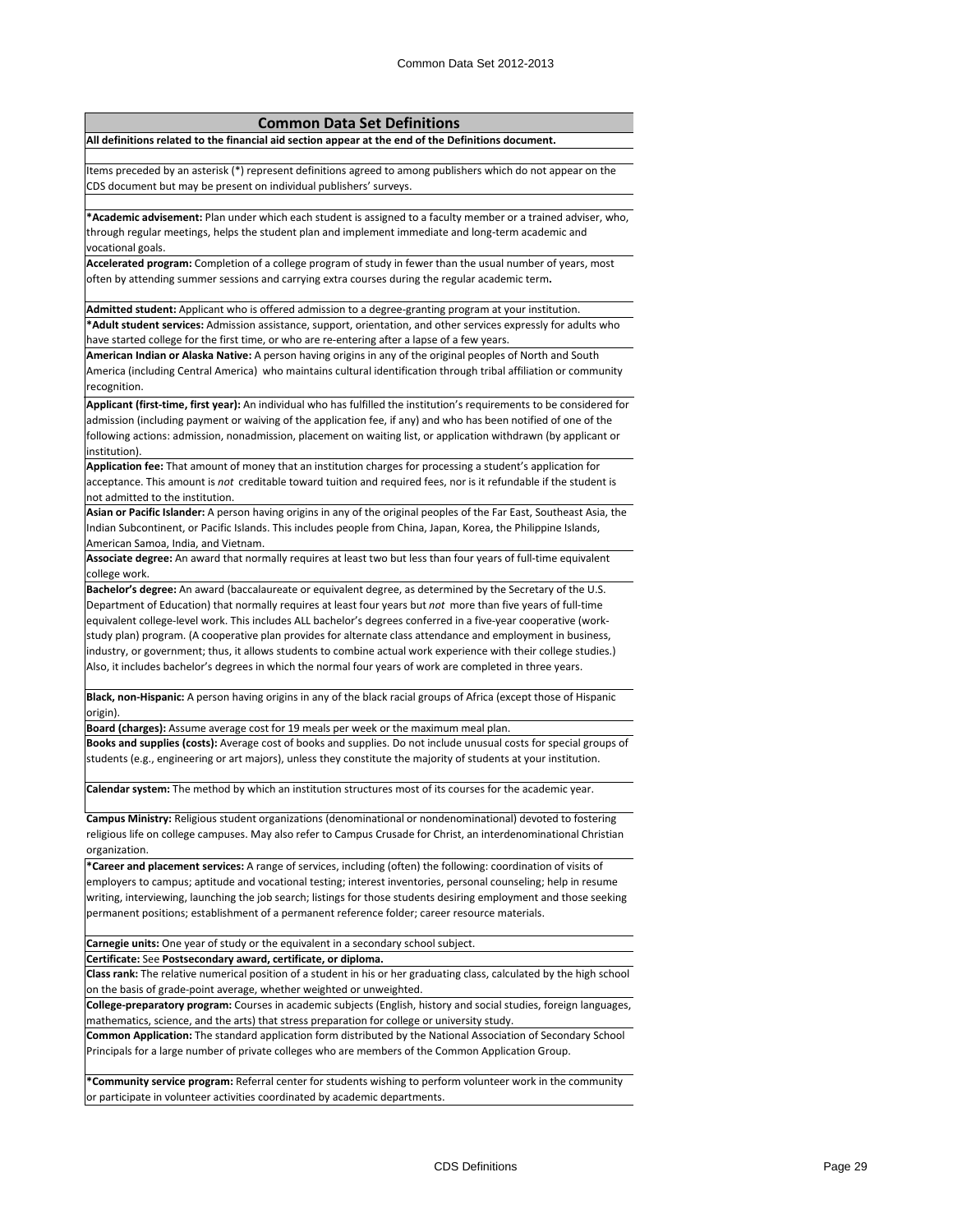**Commuter:** A student who lives off campus in housing that is not owned by, operated by, or affiliated with the college. This category includes students who commute from home and students who have moved to the area to attend college.

**Contact hour:** A unit of measure that represents an hour of scheduled instruction given to students. Also referred to as clock hour.

**Continuous basis (for program enrollment):** A calendar system classification that is used by institutions that enroll students at any time during the academic year. For example, a cosmetology school or a word processing school might allow students to enroll and begin studies at various times, with no requirement that classes begin on a certain date.

**Cooperative education program:** A program that provides for alternate class attendance and employment in business, industry, or government.

**Cooperative housing:** College-owned, -operated, or -affiliated housing in which students share room and board expenses and participate in household chores to reduce living expenses.

**\*Counseling service:** Activities designed to assist students in making plans and decisions related to their education, career, or personal development.

**Credit:** Recognition of attendance or performance in an instructional activity (course or program) that can be applied by a recipient toward the requirements for a degree, diploma, certificate, or other formal award.

**Credit course:** A course that, if successfully completed, can be applied toward the number of courses required for achieving a degree, diploma, certificate, or other formal award.

**Credit hour:** A unit of measure representing an hour (50 minutes) of instruction over a 15-week period in a semester or trimester system or a 10-week period in a quarter system. It is applied toward the total number of hours needed for completing the requirements of a degree, diploma, certificate, or other formal award.

**Cross-registration:** A system whereby students enrolled at one institution may take courses at another institution without having to apply to the second institution.

**Deferred admission:** The practice of permitting admitted students to postpone enrollment, usually for a period of one academic term or one year.

**Degree:** An award conferred by a college, university, or other postsecondary education institution as official recognition for the successful completion of a program of studies.

**Degree-seeking students:** Students enrolled in courses for credit who are recognized by the institution as seeking a degree or formal award. At the undergraduate level, this is intended to include students enrolled in vocational or occupational programs.

**Differs by program (calendar system):** A calendar system classification that is used by institutions that have occupational/vocational programs of varying length. These schools may enroll students at specific times depending on the program desired. For example, a school might offer a two-month program in January, March, May, September, and November; and a three-month program in January, April, and October.

**Diploma:** See **Postsecondary award, certificate, or diploma.**

**Distance learning:** An option for earning course credit at off-campus locations via cable television, internet, satellite classes, videotapes, correspondence courses, or other means.

**Doctor's degree-research/scholarship:** A Ph.D. or other doctor's degree that requires advanced work beyond the master's level, including the preparation and defense of a dissertation based on original research, or the planning and execution of an original project demonstrating substantial artistic or scholarly achievement. Some examples of this type of degree may include Ed.D., D.M.A., D.B.A., D.Sc., D.A., or D.M, and others, as designated by the awarding institution.

**Doctor's degree-professional practice:** A doctor's degree that is conferred upon completion of a program providing the knowledge and skills for the recognition, credential, or license required for professional practice. The degree is awarded after a period of study such that the total time to the degree, including both pre-professional and professional preparation, equals at least six full-time equivalent academic years. Some of these degrees were formerly classified as "first-professional" and may include: Chiropractic (D.C. or D.C.M.); Dentistry (D.D.S. or D.M.D.); Law (L.L.B. or J.D.); Medicine (M.D.); Optometry (O.D.); Osteopathic Medicine (D.O); Pharmacy (Pharm.D.); Podiatry (D.P.M., Pod.D., D.P.); or, Veterinary Medicine (D.V.M.), and others, as designated by the awarding institution.

**Doctor's degree-other:** A doctor's degree that does not meet the definition of a doctor's degree research/scholarship or a doctor's degree - professional practice.

**Double major:** Program in which students may complete two undergraduate programs of study simultaneously.

**Dual enrollment:** A program through which high school students may enroll in college courses while still enrolled in high school. Students are not required to apply for admission to the college in order to participate.

**Early action plan:** An admission plan that allows students to apply and be notified of an admission decision well in advance of the regular notification dates. If admitted, the candidate is not committed to enroll; the student may reply to the offer under the college's regular reply policy.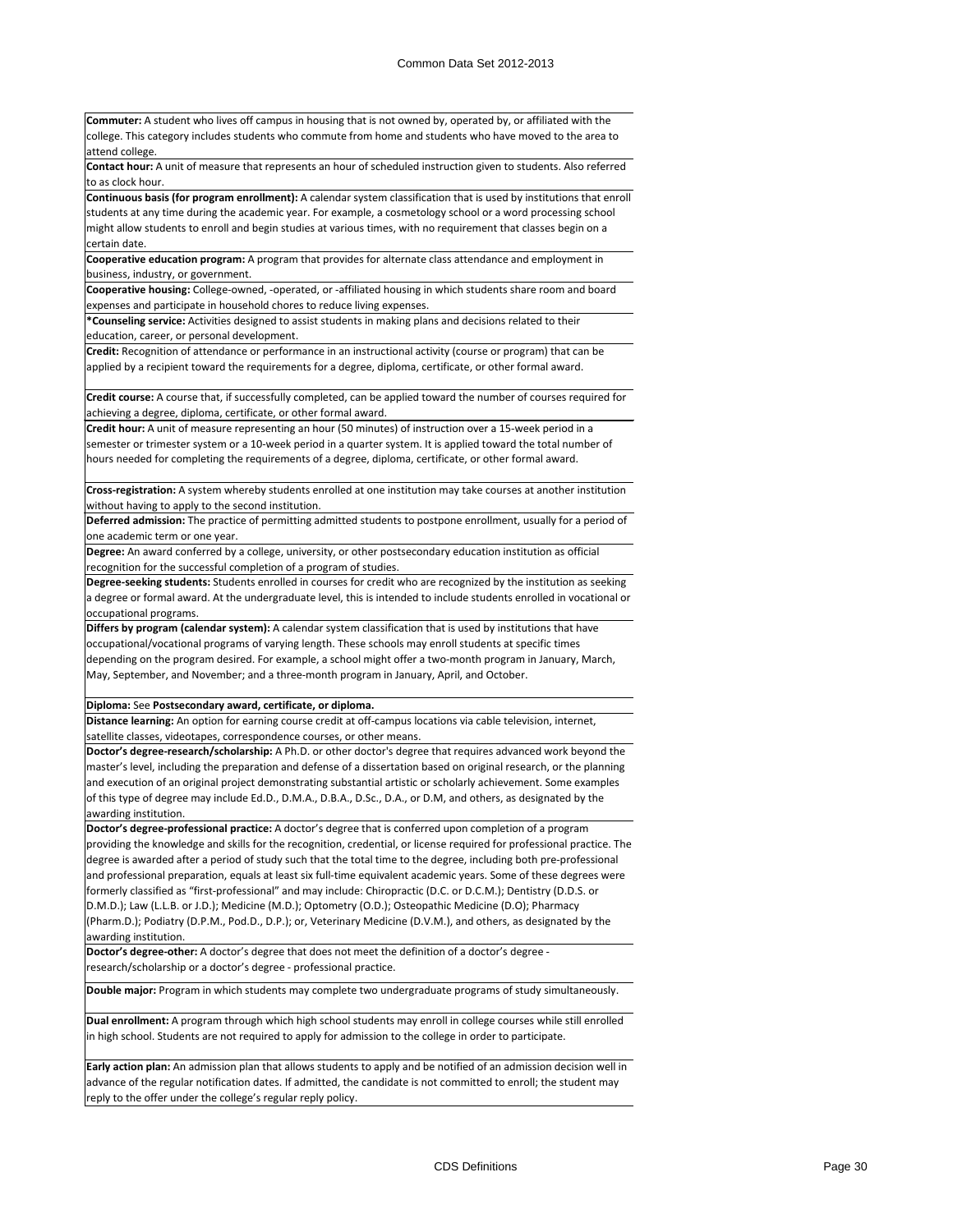**Early admission:** A policy under which students who have not completed high school are admitted and enroll full time in college, usually after completion of their junior year.

**Early decision plan:** A plan that permits students to apply and be notified of an admission decision (and financial aid offer if applicable) well in advance of the regular notification date. Applicants agree to accept an offer of admission and, if admitted, to withdraw their applications from other colleges. There are three possible decisions for early decision applicants: admitted, denied, or not admitted but forwarded for consideration with the regular applicant pool, without prejudice.

**English as a Second Language (ESL):** A course of study designed specifically for students whose native language is not English.

**Exchange student program-domestic:** Any arrangement between a student and a college that permits study for a semester or more at another college **in the United States** without extending the amount of time required for a degree. **See also Study abroad**.

**External degree program:** A program of study in which students earn credits toward a degree through independent study, college courses, proficiency examinations, and personal experience. External degree programs require minimal or no classroom attendance.

**Extracurricular activities (as admission factor):** Special consideration in the admissions process given for participation in both school and nonschool-related activities of interest to the college, such as clubs, hobbies, student government, athletics, performing arts, etc.

**First-time student:** A student attending any institution for the first time at the level enrolled. Includes students enrolled in the fall term who attended a postsecondary institution for the first time at the same level in the prior summer term. Also includes students who entered with advanced standing (college credit earned before graduation from high school).

**First-time, first-year (freshman) student:** A student attending any institution for the first time at the undergraduate level. Includes students enrolled in the fall term who attended college for the first time in the prior summer term. Also includes students who entered with advanced standing (college credits earned before graduation from high school).

**First-year student:** A student who has completed less than the equivalent of 1 full year of undergraduate work; that is, less than 30 semester hours (in a 120-hour degree program) or less than 900 contact hours.

**Freshman:** A first-year undergraduate student.

**\*Freshman/new student orientation:** Orientation addressing the academic, social, emotional, and intellectual issues involved in beginning college. May be a few hours or a few days in length; at some colleges, there is a fee.

**Full-time student (undergraduate):** A student enrolled for 12 or more semester credits, 12 or more quarter credits, or 24 or more contact hours a week each term.

**Geographical residence (as admission factor):** Special consideration in the admission process given to students from a particular region, state, or country of residence.

**Grade-point average (academic high school GPA):** The sum of grade points a student has earned in secondary school divided by the number of courses taken. The most common system of assigning numbers to grades counts four points for an A, three points for a B, two points for a C, one point for a D, and no points for an E or F. Unweighted GPA's assign the same weight to each course. Weighting gives students additional points for their grades in advanced or honors courses.

**Graduate student:** A student who holds a bachelor's or equivalent, and is taking courses at the post-baccalaureate level.

**\*Health services:** Free or low cost on-campus primary and preventive health care available to students.

**High school diploma or recognized equivalent:** A document certifying the successful completion of a prescribed secondary school program of studies, or the attainment of satisfactory scores on the Tests of General Educational Development (GED), or another state-specified examination.

**Hispanic:** A person of Mexican, Puerto Rican, Cuban, Central or South American, or other Spanish culture or origin, regardless of race.

**Honors program:** Any special program for very able students offering the opportunity for educational enrichment, independent study, acceleration, or some combination of these.

**Independent study:** Academic work chosen or designed by the student with the approval of the department concerned, under an instructor's supervision, and usually undertaken outside of the regular classroom structure.

**In-state tuition:** The tuition charged by institutions to those students who meet the state's or institution's residency requirements.

**International student:** See **Nonresident alien.**

**International student group:** Student groups that facilitate cultural dialogue, support a diverse campus, assist international students in acclimation and creating a social network.

**Internship:** Any short-term, supervised work experience usually related to a student's major field, for which the student earns academic credit. The work can be full- or part-time, on- or off-campus, paid or unpaid.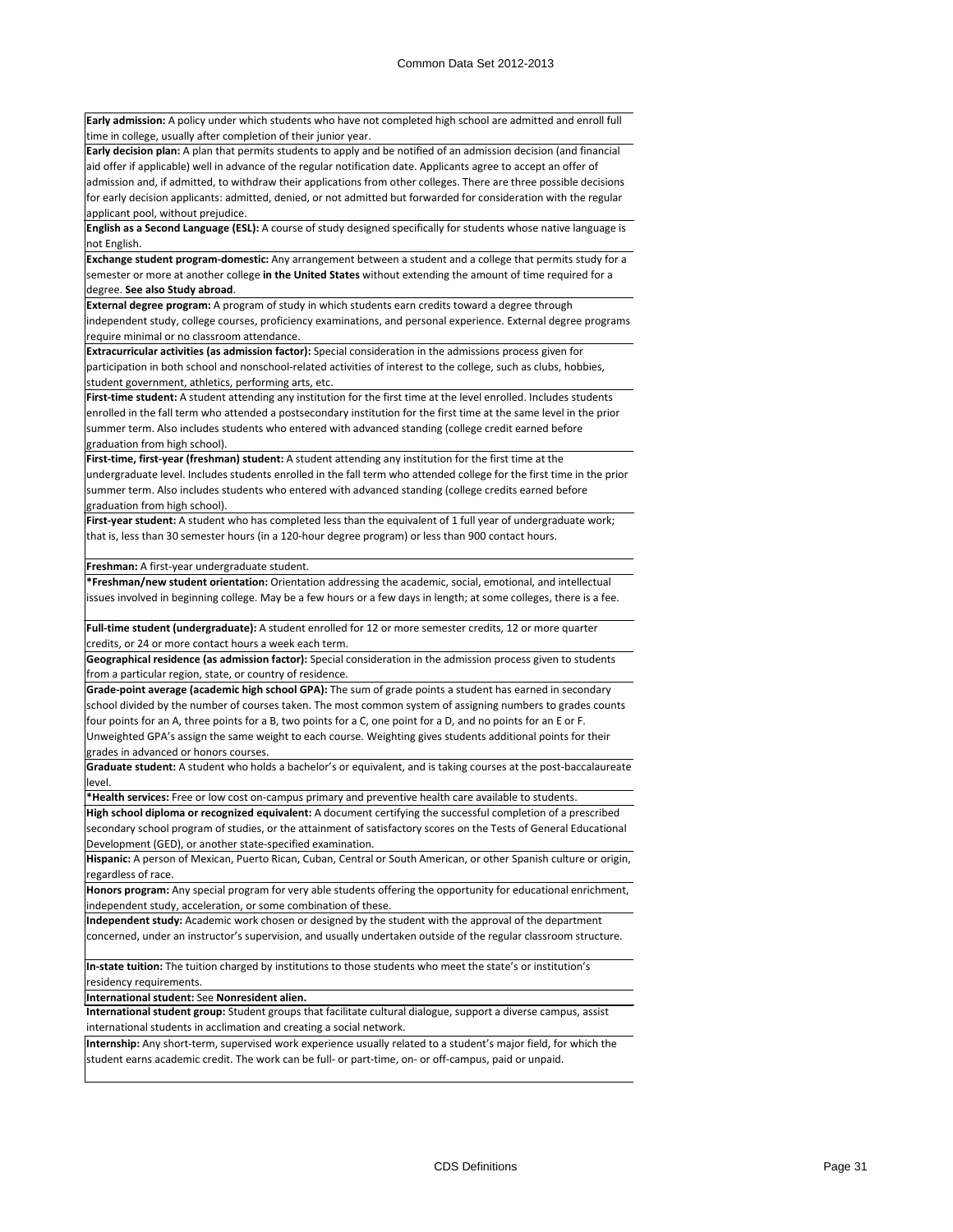**\*Learning center:** Center offering assistance through tutors, workshops, computer programs, or audiovisual equipment in reading, writing, math, and skills such as taking notes, managing time, taking tests.

**\*Legal services:** Free or low cost legal advice for a range of issues (personal and other).

**Liberal arts/career combination:** Program in which a student earns undergraduate degrees in two separate fields, one in a liberal arts major and the other in a professional or specialized major, whether on campus or through cross‑registration.

**Master's degree:** An award that requires the successful completion of a program of study of generally one or two full-time equivalent academic years of work beyond the bachelor's degree. Some of these degrees, such as those in Theology (M.Div., M.H.L./Rav) that were formerly classified as "first-professional", may require more than two full-time equivalent academic years of work.

**Minority affiliation (as admission factor):** Special consideration in the admission process for members of designated racial/ethnic minority groups.

**\*Minority student center:** Center with programs, activities, and/or services intended to enhance the college experience of students of color.

**Model United Nations:** A simulation activity focusing on conflict resolution, globalization, and diplomacy. Assuming roles as foreign ambassadors and "delegates," students conduct research, engage in debate, draft resolutions, and may participate in a national Model UN conference.

**Nonresident alien:** A person who is not a citizen or national of the United States and who is in this country on a visa or temporary basis and does not have the right to remain indefinitely.

**\*On-campus day care:** Licensed day care for students' children (usually age 3 and up); usually for a fee. **Open admission:** Admission policy under which virtually all secondary school graduates or students with GED equivalency diplomas are admitted without regard to academic record, test scores, or other qualifications.

**Other expenses (costs):** Include average costs for clothing, laundry, entertainment, medical (if not a required fee), and furnishings.

**Out-of-state tuition:** The tuition charged by institutions to those students who do not meet the institution's or state's residency requirements.

**Part-time student (undergraduate):** A student enrolled for fewer than 12 credits per semester or quarter, or fewer than 24 contact hours a week each term.

**\*Personal counseling**: One-on-one or group counseling with trained professionals for students who want to explore personal, educational, or vocational issues.

**Post-baccalaureate certificate:** An award that requires completion of an organized program of study requiring 18 credit hours beyond the bachelor's; designed for persons who have completed a baccalaureate degree but do not meet the requirements of academic degrees carrying the title of master.

**Post-master's certificate:** An award that requires completion of an organized program of study of 24 credit hours beyond the master's degree but does not meet the requirements of academic degrees at the doctoral level.

**Postsecondary award, certificate, or diploma:** Includes the following three IPEDS definitions for postsecondary awards, certificates, and diplomas of varying durations and credit/contact hour requirements—

*Less Than 1 Academic Year:* Requires completion of an organized program of study at the postsecondary level (below the baccalaureate degree) in less than 1 academic year (2 semesters or 3 quarters) or in less than 900 contact hours by a student enrolled full-time.

*At Least 1 But Less Than 2 Academic Years:* Requires completion of an organized program of study at the postsecondary level (below the baccalaureate degree) in at least 1 but less than 2 full-time equivalent academic years, or designed for completion in at least 30 but less than 60 credit hours, or in at least 900 but less than 1,800 contact hours.

*At Least 2 But Less Than 4 Academic Years:* Requires completion of an organized program of study at the postsecondary level (below the baccalaureate degree) in at least 2 but less than 4 full-time equivalent academic years, or designed for completion in at least 60 but less than 120 credit hours, or in at least 1,800 but less than 3,600 contact hours.

**Private institution:** An educational institution controlled by a private individual(s) or by a nongovernmental agency, usually supported primarily by other than public funds, and operated by other than publicly elected or appointed officials.

**Private for-profit institution:** A private institution in which the individual(s) or agency in control receives compensation, other than wages, rent, or other expenses for the assumption of risk.

**Private nonprofit institution:** A private institution in which the individual(s) or agency in control receives no compensation, other than wages, rent, or other expenses for the assumption of risk. These include both independent nonprofit schools and those affiliated with a religious organization.

**Proprietary institution:** See **Private for-profit institution.**

**Public institution:** An educational institution whose programs and activities are operated by publicly elected or appointed school officials, and which is supported primarily by public funds.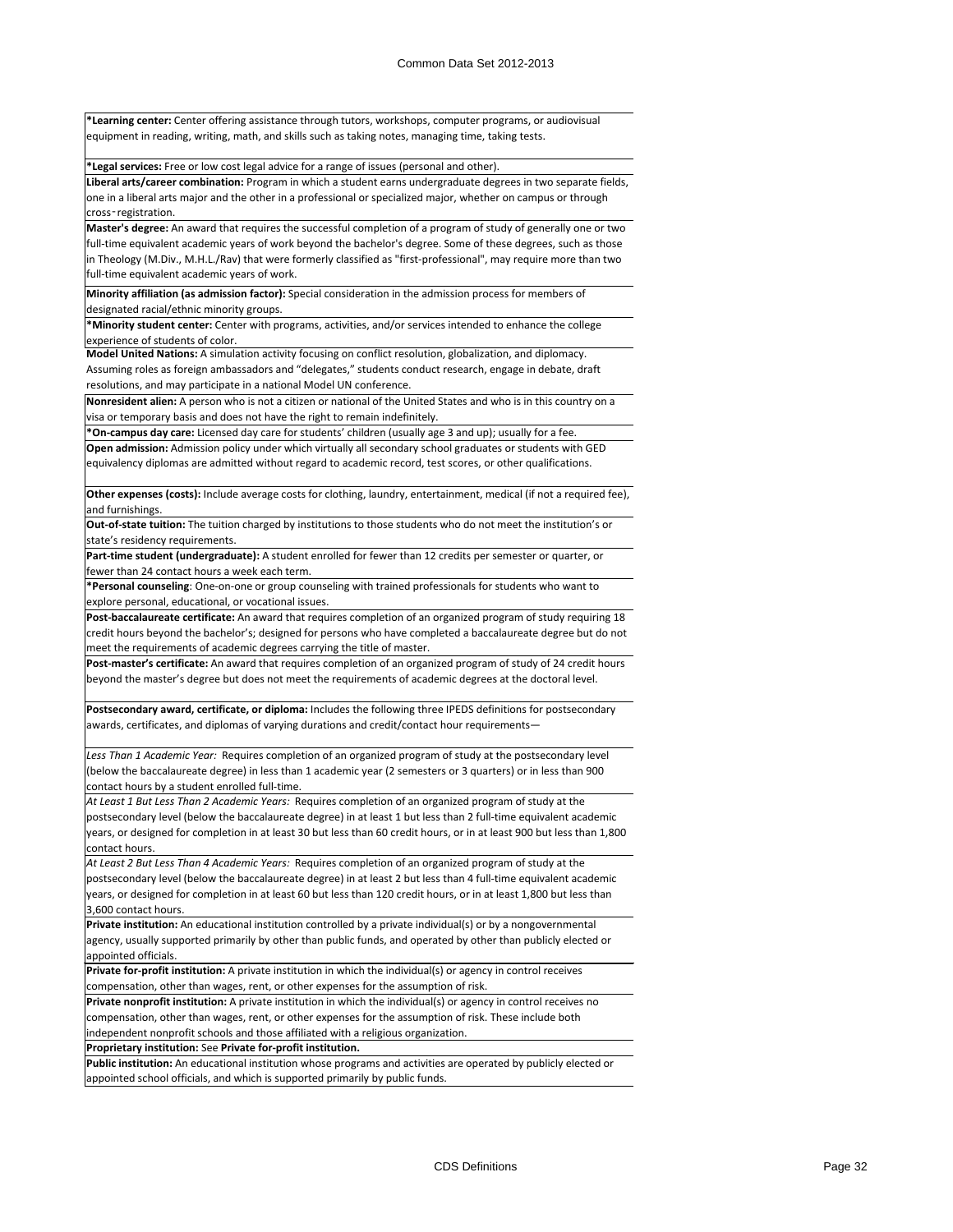**Quarter calendar system:** A calendar system in which the academic year consists of three sessions called quarters of about 12 weeks each. The range may be from 10 to 15 weeks. There may be an additional quarter in the summer.

**Race/ethnicity:** Category used to describe groups to which individuals belong, identify with, or belong in the eyes of the community. The categories do not denote scientific definitions of anthropological origins. A person may be counted in only one group.

**Race/ethnicity unknown:** Category used to classify students or employees whose race/ethnicity is not known and whom institutions are unable to place in one of the specified racial/ethnic categories.

**Religious affiliation/commitment (as admission factor):** Special consideration given in the admission process for affiliation with a certain church or faith/religion, commitment to a religious vocation, or observance of certain religious tenets/lifestyle.

**\*Religious counseling:** One-on-one or group counseling with trained professionals for students who want to explore religious problems or issues.

**\*Remedial services:** Instructional courses designed for students deficient in the general competencies necessary for a regular postsecondary curriculum and educational setting.

**Required fees:** Fixed sum charged to students for items not covered by tuition and required of such a large

proportion of all students that the student who does NOT pay is the exception. Do not include application fees or optional fees such as lab fees or parking fees.

**Resident alien or other eligible non-citizen:** A person who is not a citizen or national of the United States and who has been admitted as a legal immigrant for the purpose of obtaining permanent resident alien status (and who holds either an alien registration card [Form I-551 or I-151], a Temporary Resident Card [Form I-688], or an Arrival-Departure Record [Form I-94] with a notation that conveys legal immigrant status, such as Section 207 Refugee, Section 208 Asylee, Conditional Entrant Parolee or Cuban-Haitian).

**Room and board (charges)—on campus:** Assume double occupancy in institutional housing and 19 meals per week (or maximum meal plan).

**Secondary school record (as admission factor):** Information maintained by the secondary school that may include such things as the student's high school transcript, class rank, GPA, and teacher and counselor recommendations.

**Semester calendar system:** A calendar system that consists of two semesters during the academic year with about 16 weeks for each semester of instruction. There may be an additional summer session.

**Student-designed major:** A program of study based on individual interests, designed with the assistance of an adviser.

**Study abroad:** Any arrangement by which a student completes part of the college program studying in another country. Can be at a campus abroad or through a cooperative agreement with some other U.S. college or an institution of another country.

**\*Summer session:** A summer session is shorter than a regular semester and not considered part of the academic year. It is not the third term of an institution operating on a trimester system or the fourth term of an institution operating on a quarter calendar system. The institution may have 2 or more sessions occurring in the summer months. Some schools, such as vocational and beauty schools, have year-round classes with no separate summer session.

**Talent/ability (as admission factor):** Special consideration given to students with demonstrated talent/abilities in areas of interest to the institution (e.g., sports, the arts, languages, etc.).

**Teacher certification program:** Program designed to prepare students to meet the requirements for certification as teachers in elementary, middle/junior high, and secondary schools.

**Transfer applicant:** An individual who has fulfilled the institution's requirements to be considered for admission (including payment or waiving of the application fee, if any) and who has previously attended another college or university and earned college-level credit.

**Transfer student:** A student entering the institution for the first time but known to have previously attended a postsecondary institution at the same level (e.g., undergraduate). The student may transfer with or without credit.

**Transportation (costs):** Assume two round trips to student's hometown per year for students in institutional housing or daily travel to and from your institution for commuter students.

**Trimester calendar system:** An academic year consisting of 3 terms of about 15 weeks each.

**Tuition:** Amount of money charged to students for instructional services. Tuition may be charged per term, per course, or per credit.

**\*Tutoring:** May range from one-on-one tutoring in specific subjects to tutoring in an area such as math, reading, or writing. Most tutors are college students; at some colleges, they are specially trained and certified.

**Unit:** a standard of measurement representing hours of academic instruction (e.g., semester credit, quarter credit, contact hour).

**Undergraduate:** A student enrolled in a four- or five-year bachelor's degree program, an associate degree program, or a vocational or technical program below the baccalaureate.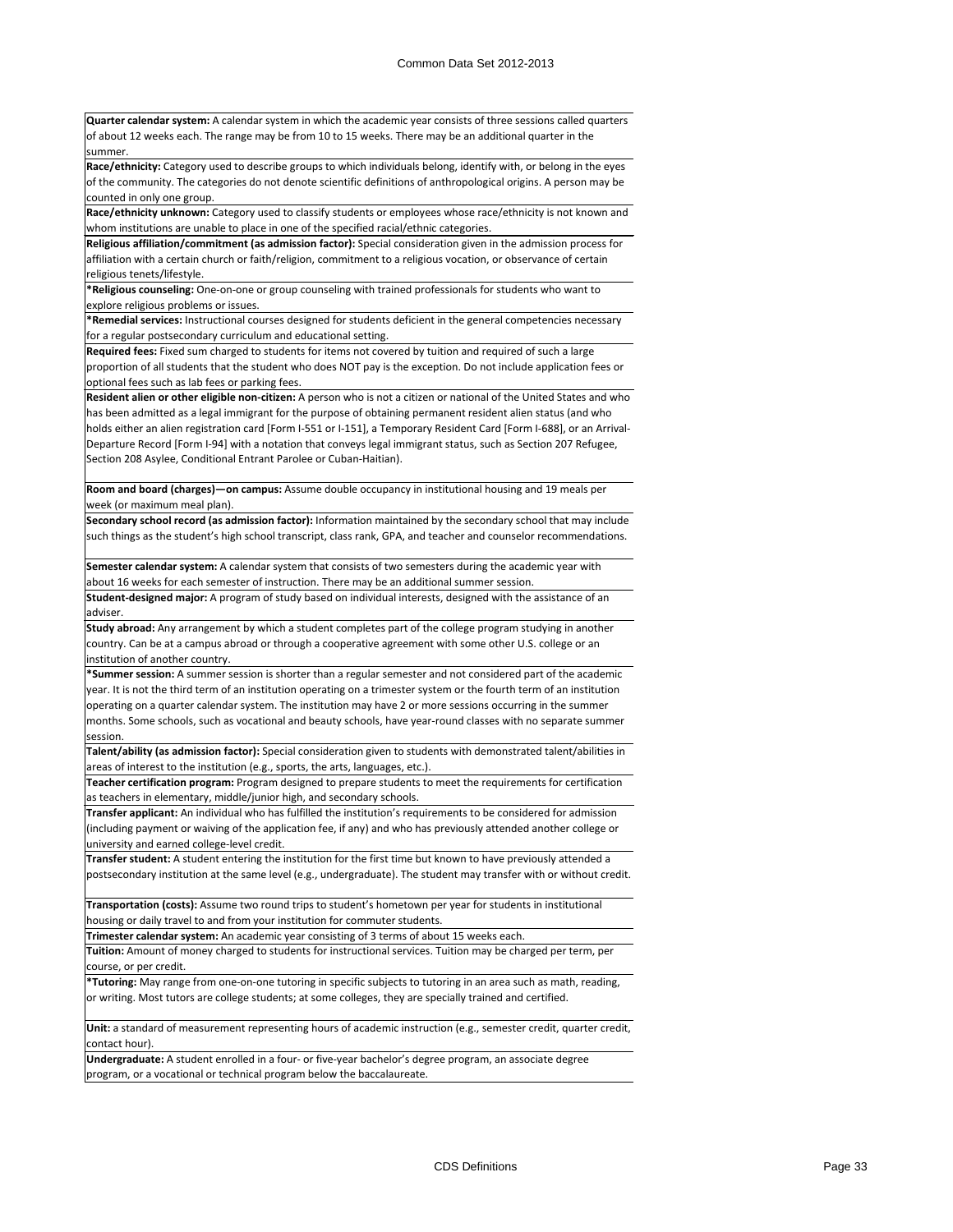**\*Veteran's counseling:** Helps veterans and their dependents obtain benefits for their selected program and provides certifications to the Veteran's Administration. May also provide personal counseling on the transition from the military to a civilian life.

**\*Visually impaired:** Any person whose sight loss is not correctable and is sufficiently severe as to adversely affect educational performance.

**Volunteer work (as admission factor):** Special consideration given to students for activity done on a volunteer basis (e.g., tutoring, hospital care, working with the elderly or disabled) as a service to the community or the public in general.

**Wait list:** List of students who meet the admission requirements but will only be offered a place in the class if space becomes available.

**Weekend college:** A program that allows students to take a complete course of study and attend classes only on weekends.

**White, non-Hispanic:** A person having origins in any of the original peoples of Europe, North Africa, or the Middle East (except those of Hispanic origin).

**\*Women's center:** Center with programs, academic activities, and/or services intended to promote an understanding of the evolving roles of women.

**Work experience (as admission factor):** Special consideration given to students who have been employed prior to application, whether for relevance to major, demonstration of employment-related skills, or as explanation of student's academic and extracurricular record.

#### **Financial Aid Definitions**

**Awarded aid**: The dollar amounts offered to financial aid applicants.

**External scholarships and grants:** Scholarships and grants received from outside (private) sources that students bring with them (e.g., Kiwanis, National Merit scholarships). The institution may process paperwork to receive the dollars, but it has no role in determining the recipient or the dollar amount awarded.

**Financial aid applicant**: Any applicant who submits **any one of** the institutionally required financial aid applications/forms, such as the FAFSA.

**Indebtedness**: Aggregate dollar amount borrowed through any loan program (federal, state, subsidized,

unsubsidized, private, etc.; excluding parent loans) while the student was enrolled at an institution. Student loans co-signed by a parent are assumed to be the responsibility of the student and **should** be included.

**Institutional scholarships and grants**: Endowed scholarships, annual gifts and tuition funded grants for which the institution determines the recipient.

**Financial need**: As determined by your institution using the federal methodology and/or your institution's own standards.

**Need-based aid**: College-funded or college-administered award from institutional, state, federal, or other sources for which a student must have financial need to qualify. This includes both institutional and noninstitutional student aid (grants, jobs, and loans).

**Need-based scholarship or grant aid**: Scholarships and grants from institutional, state, federal, or other sources for which a student must have financial need to qualify.

**Need-based self-help aid**: Loans and jobs from institutional, state, federal, or other sources for which a student must demonstrate financial need to qualify.

**Non-need-based scholarship or grant aid**: Scholarships and grants, gifts, or merit-based aid from institutional,

state, federal, or other sources (including unrestricted funds or gifts and endowment income) awarded solely on the basis of academic achievement, merit, or any other non-need-based reason. When reporting questions H1 and H2, non-need-based aid that is used to meet need should be counted as need-based aid.

| Note: Suggested order of precedence for counting non-need money as need-based:                                    |
|-------------------------------------------------------------------------------------------------------------------|
| Non-need institutional grants                                                                                     |
| Non-need tuition waivers                                                                                          |
| Non-need athletic awards                                                                                          |
| Non-need federal grants                                                                                           |
| Non-need state grants                                                                                             |
| Non-need outside grants                                                                                           |
| Non-need student loans                                                                                            |
| Non-need parent loans                                                                                             |
| Non-need work                                                                                                     |
| Non-need-based self-help aid: Loans and jobs from institutional, state, or other sources for which a student need |
| not demonstrate financial need to qualify.                                                                        |
| Work study and employment: Federal and state work study aid, and any employment packaged by your                  |
| linstitution in financial aid awards.                                                                             |
|                                                                                                                   |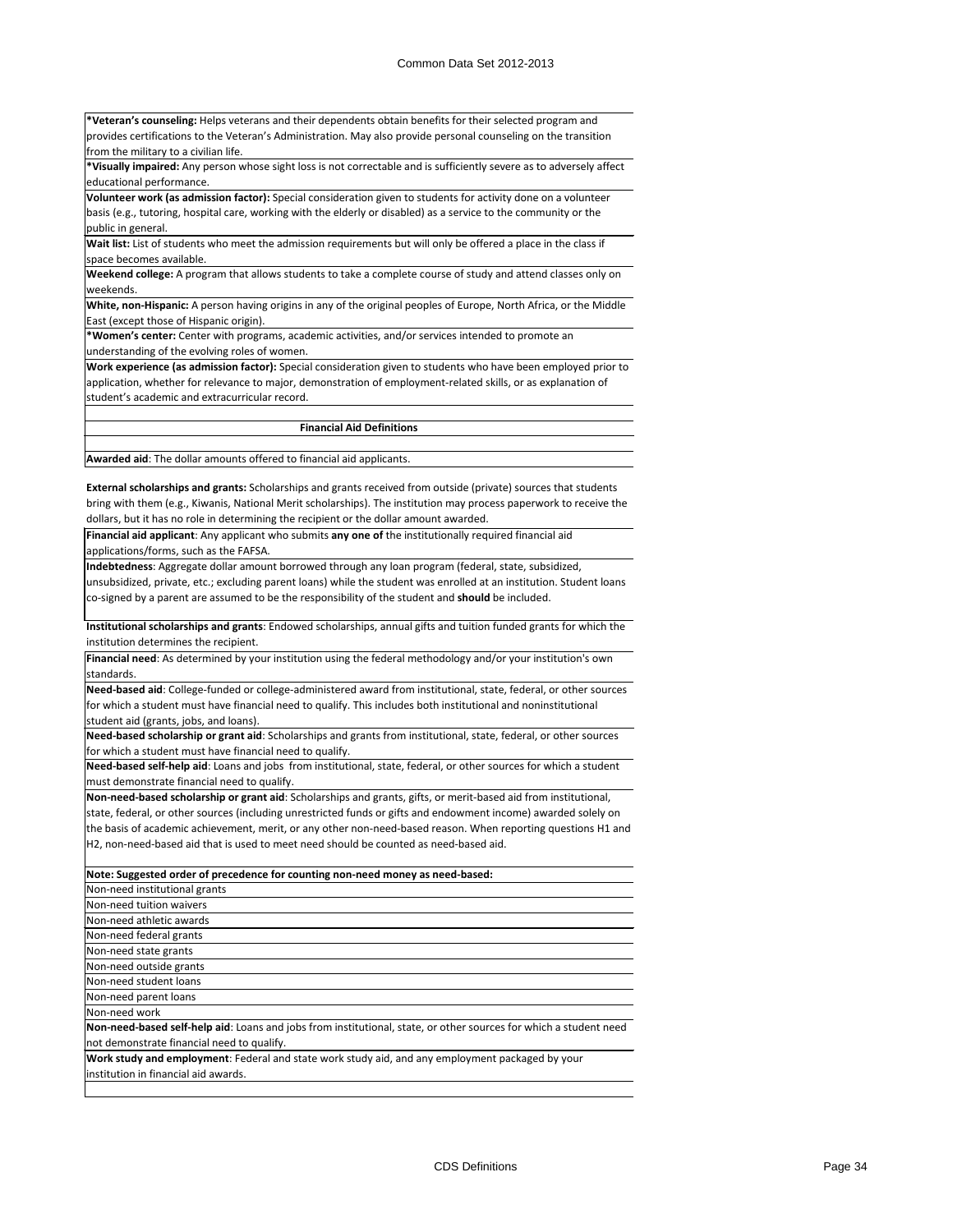#### **SUMMARY OF SIGNIFICANT CHANGES TO THE CDS FOR 2012-2013**

other than the incremental advancement by one for year-dependent items, **CDS for 2012-2013** is identical to **CDS for 2011-2012**. There are no structural or definitional changes to **CDS for 2012-2013:**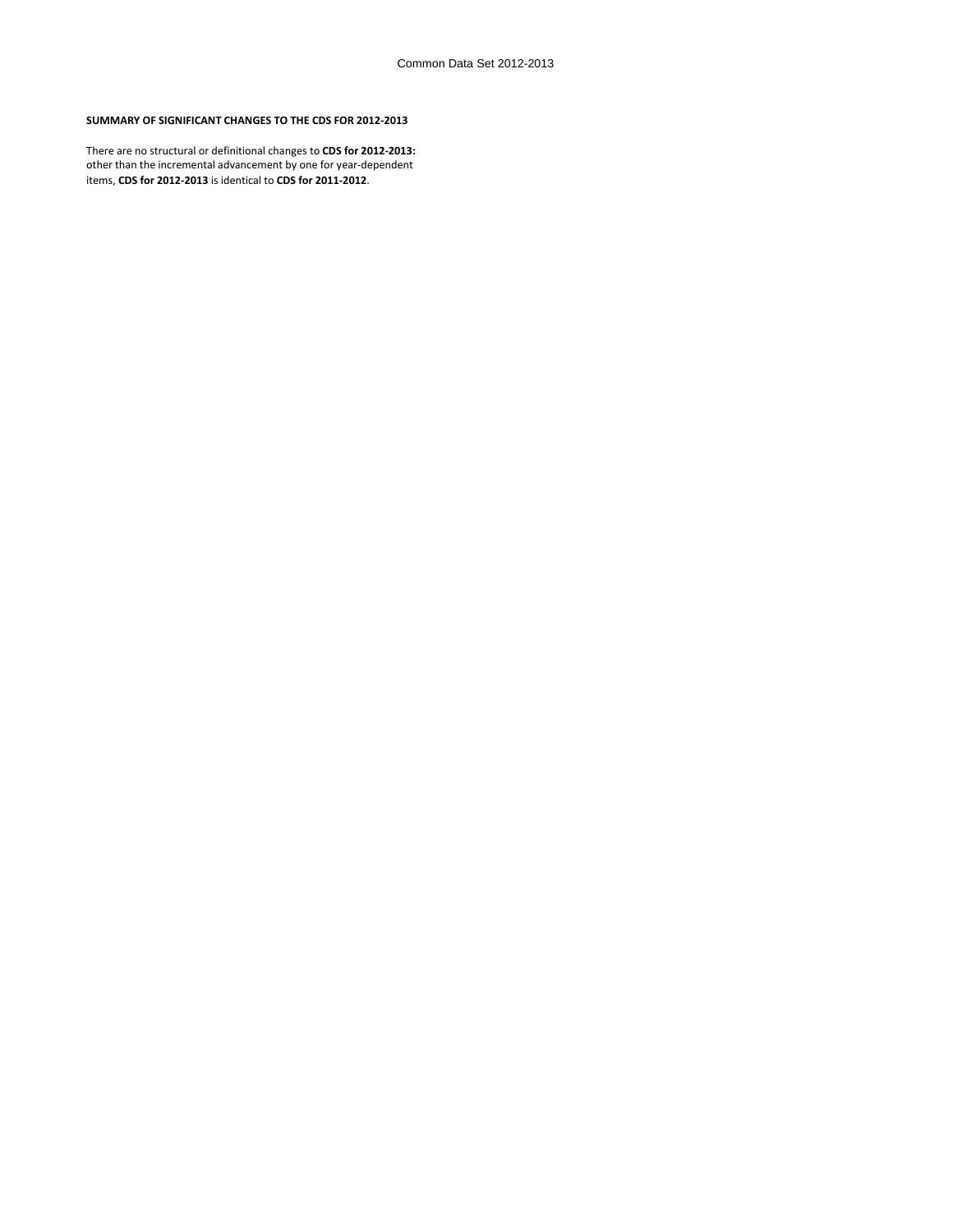# **Claremont McKenna College (CMC) Internal procedures for data gathering and reporting**

| <b>Office of the Registrar &amp; Institutional Research</b> |                                                                                            |  |  |  |
|-------------------------------------------------------------|--------------------------------------------------------------------------------------------|--|--|--|
| <b>Requirement</b>                                          | <b>Notes</b>                                                                               |  |  |  |
| Separation of duties between:                               |                                                                                            |  |  |  |
| Data collection                                             | Various staff members collect and enter data into the student information system (CX)      |  |  |  |
| Reporting process                                           | Specific staff members extract data and reports through web-based tool (Cognos)            |  |  |  |
|                                                             |                                                                                            |  |  |  |
| 2 Reasonable independent review                             | One staff fills out the instrument, then a different staff member reviews the data entered |  |  |  |
|                                                             | into the instrument and any relevant spreadsheet(s) or sources.                            |  |  |  |
|                                                             |                                                                                            |  |  |  |
| 3 Sign-off by relevant Vice President                       | Confirmed either as a signature on a print-out of the instrument or by email.              |  |  |  |
|                                                             |                                                                                            |  |  |  |
| 4 Auditable record of survey response                       | Survey submission, VP sign-off, and source materials all saved either electronically       |  |  |  |
|                                                             | and/or hard copy. This should include the survey contact with name, email, phone           |  |  |  |
|                                                             | number, and date.                                                                          |  |  |  |

| <b>Admission</b>                                                                                          |  |  |  |  |
|-----------------------------------------------------------------------------------------------------------|--|--|--|--|
| <b>Notes</b>                                                                                              |  |  |  |  |
|                                                                                                           |  |  |  |  |
| In most cases, data are collected automatically through an electronic feed directly from                  |  |  |  |  |
| the source (e.g., Common Application, College Board) with no staff member interaction.                    |  |  |  |  |
| In some cases, support staff members manually enter information and maintain                              |  |  |  |  |
| appropriate documentation.                                                                                |  |  |  |  |
| Specific non-support staff members report data using Slate.                                               |  |  |  |  |
|                                                                                                           |  |  |  |  |
| One staff member fills out the instrument and another staff member reviews it, as                         |  |  |  |  |
| appropriate.                                                                                              |  |  |  |  |
|                                                                                                           |  |  |  |  |
| Confirmed in writing by VP, typically by email.                                                           |  |  |  |  |
|                                                                                                           |  |  |  |  |
| Copies of all survey information are maintained by the Admission Office and by<br>Institutional Research. |  |  |  |  |
|                                                                                                           |  |  |  |  |

| <b>Financial Aid</b>                  |                                                                                                                                                                                                                                                                                        |
|---------------------------------------|----------------------------------------------------------------------------------------------------------------------------------------------------------------------------------------------------------------------------------------------------------------------------------------|
| <b>Requirement</b>                    | <b>Notes</b>                                                                                                                                                                                                                                                                           |
| Separation of duties between:         |                                                                                                                                                                                                                                                                                        |
| Data collection                       | In most cases, financial aid data is downloaded electronically from various data bases<br>(e.g., Slate, CX, Department of Education and the College Board). Information is verified<br>and updated as appropriate by certain staff members depending on their job<br>responsibilities. |
| Reporting process                     | Specific staff members extract data and reports through PowerFAIDS                                                                                                                                                                                                                     |
|                                       |                                                                                                                                                                                                                                                                                        |
| 2 Reasonable independent review       | One staff fills out the instrument, then a different staff member reviews the data entered<br>into the instrument and any relevant spreadsheet(s) or sources.                                                                                                                          |
|                                       |                                                                                                                                                                                                                                                                                        |
| 3 Sign-off by relevant Vice President | Confirmed either as a signature on a print-out of the instrument or by email.                                                                                                                                                                                                          |
|                                       |                                                                                                                                                                                                                                                                                        |
| 4 Auditable record of survey response | Survey submission, VP sign-off, and source materials all saved either electronically<br>and/or hard copy. This should include the survey contact with name, email, phone<br>number, and date.                                                                                          |